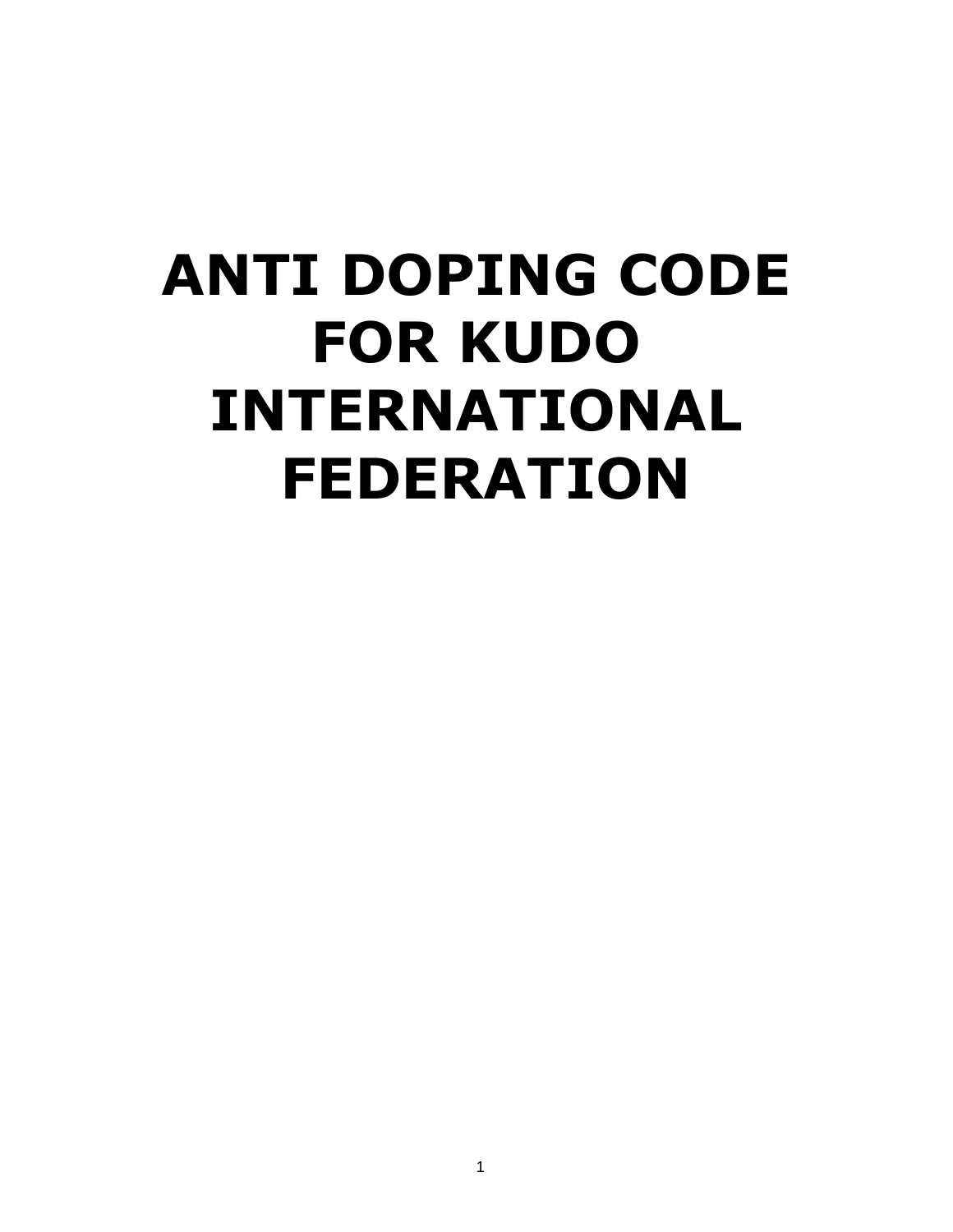# **TABLE OF CONTENTS**

| <b>ARTICLE 1</b>  |                                                                                    |
|-------------------|------------------------------------------------------------------------------------|
| <b>ARTICLE 2</b>  |                                                                                    |
| <b>ARTICLE 3</b>  |                                                                                    |
| <b>ARTICLE 4</b>  |                                                                                    |
| <b>ARTICLE 5</b>  |                                                                                    |
| <b>ARTICLE 6</b>  |                                                                                    |
| <b>ARTICLE 7</b>  |                                                                                    |
| <b>ARTICLE 8</b>  |                                                                                    |
| <b>ARTICLE 9</b>  |                                                                                    |
| <b>ARTICLE 10</b> |                                                                                    |
| <b>ARTICLE 11</b> |                                                                                    |
| <b>ARTICLE 12</b> |                                                                                    |
| <b>ARTICLE 13</b> |                                                                                    |
| <b>ARTICLE 14</b> |                                                                                    |
| <b>ARTICLE 15</b> |                                                                                    |
| <b>ARTICLE 16</b> | INCORPORATION OF KIF ANTI-DOPING RULES AND OBLIGATIONS OF NATIONAL FEDERATIONS  46 |
| <b>ARTICLE 17</b> |                                                                                    |
| <b>ARTICLE 18</b> |                                                                                    |
| <b>ARTICLE 19</b> |                                                                                    |
| <b>ARTICLE 20</b> |                                                                                    |
| <b>ARTICLE 21</b> |                                                                                    |
| <b>ARTICLE 22</b> | ADDITIONAL ROLES AND RESPONSIBILITIES OF ATHLETES AND OTHER PERSONS  50            |
| <b>APPENDIX 1</b> |                                                                                    |
| <b>APPENDIX 2</b> |                                                                                    |
| <b>APPENDIX 3</b> |                                                                                    |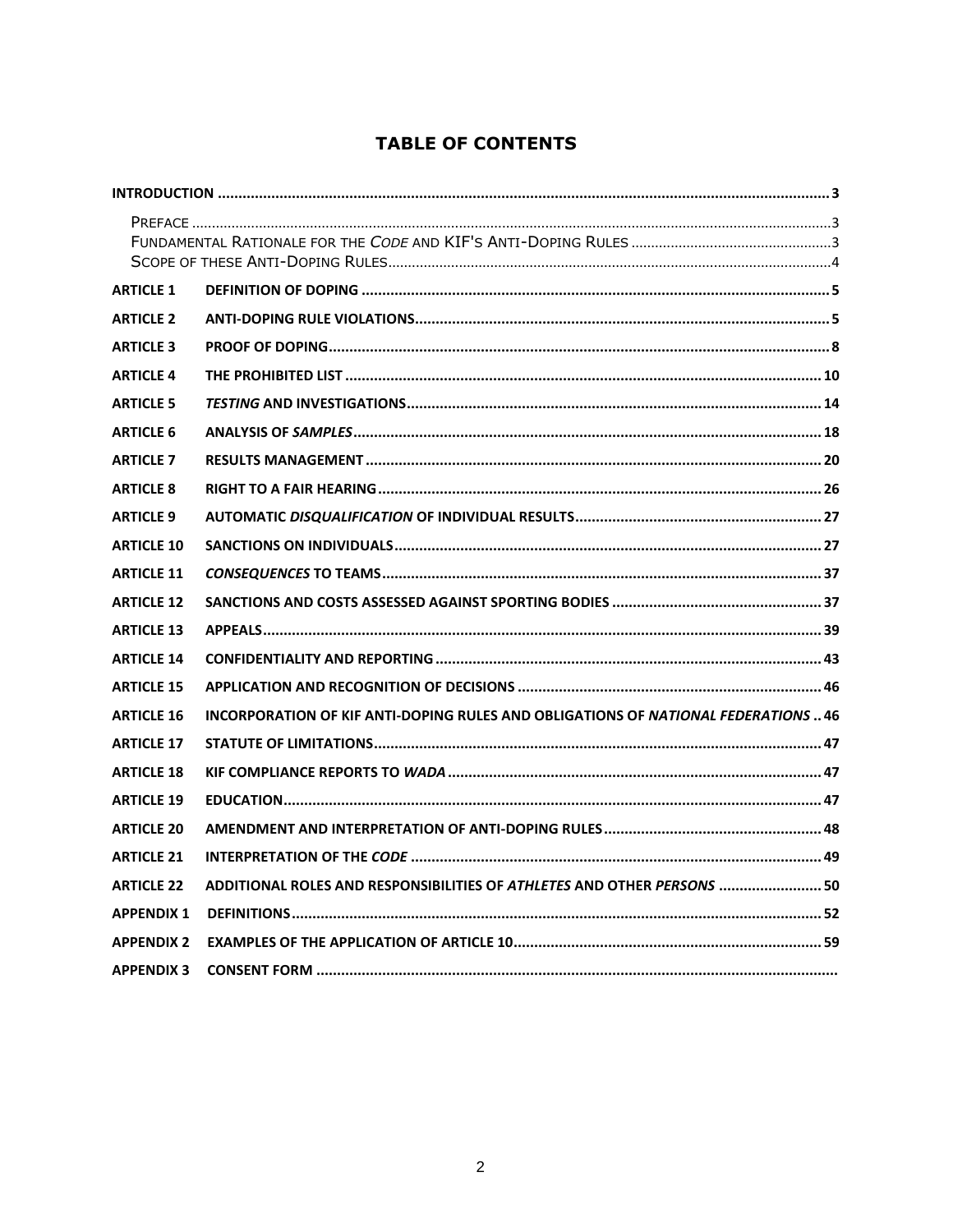# **KIF ANTI-DOPING RULES**

# <span id="page-2-0"></span>**INTRODUCTION**

## <span id="page-2-1"></span>**Preface**

These Anti-Doping Rules are adopted and implemented in accordance with Kudo International Federation (the " KIF") 's responsibilities under the *Code*, and in furtherance of KIF's continuing efforts to eradicate doping in sport.

These Anti-Doping Rules are sport rules governing the conditions under which sport is played.Aimed at enforcing anti-doping principles in a global and harmonized manner, they are distinct in nature from criminal and civil laws, and are not intended to be subject to or limited by any national requirements and legal standards applicable to criminal or civil proceedings. When reviewing the facts and the law of a given case, all courts, arbitral tribunals and other adjudicating bodies should be aware of and respect the distinct nature of these Anti-Doping Rules implementing the *Code* and the fact that these rules represent the consensus of a broad spectrum of stakeholders around the world as to what is necessary to protect and ensure fair sport.

## <span id="page-2-2"></span>**Fundamental Rationale for the** *Code* **and KIF's Anti-Doping Rules**

Anti-doping programs seek to preserve what is intrinsically valuable about sport. This intrinsic value is often referred to as "the spirit of sport". It is the essence of Olympism, the pursuit of human excellence through the dedicated perfection of each person's natural talents. It is how we play true. The spirit of sport is the celebration of the human spirit, body and mind, and is reflected in values we find in and through sport, including:

- Ethics, fair play and honesty
- Health
- Excellence in performance
- Character and education
- Fun and joy
- Teamwork
- Dedication and commitment
- Respect for rules and laws
- Respect for self and other *Participants*
- Courage
- Community and solidarity

Doping is fundamentally contrary to the spirit of sport.

Also, KIF is aware of the UNESCO Convention, the International Convention against Doping in Sport adopted by the 33rd session of the UNESCO General Conference on 19 October, 2005 including any and all amendments adopted by the States Parties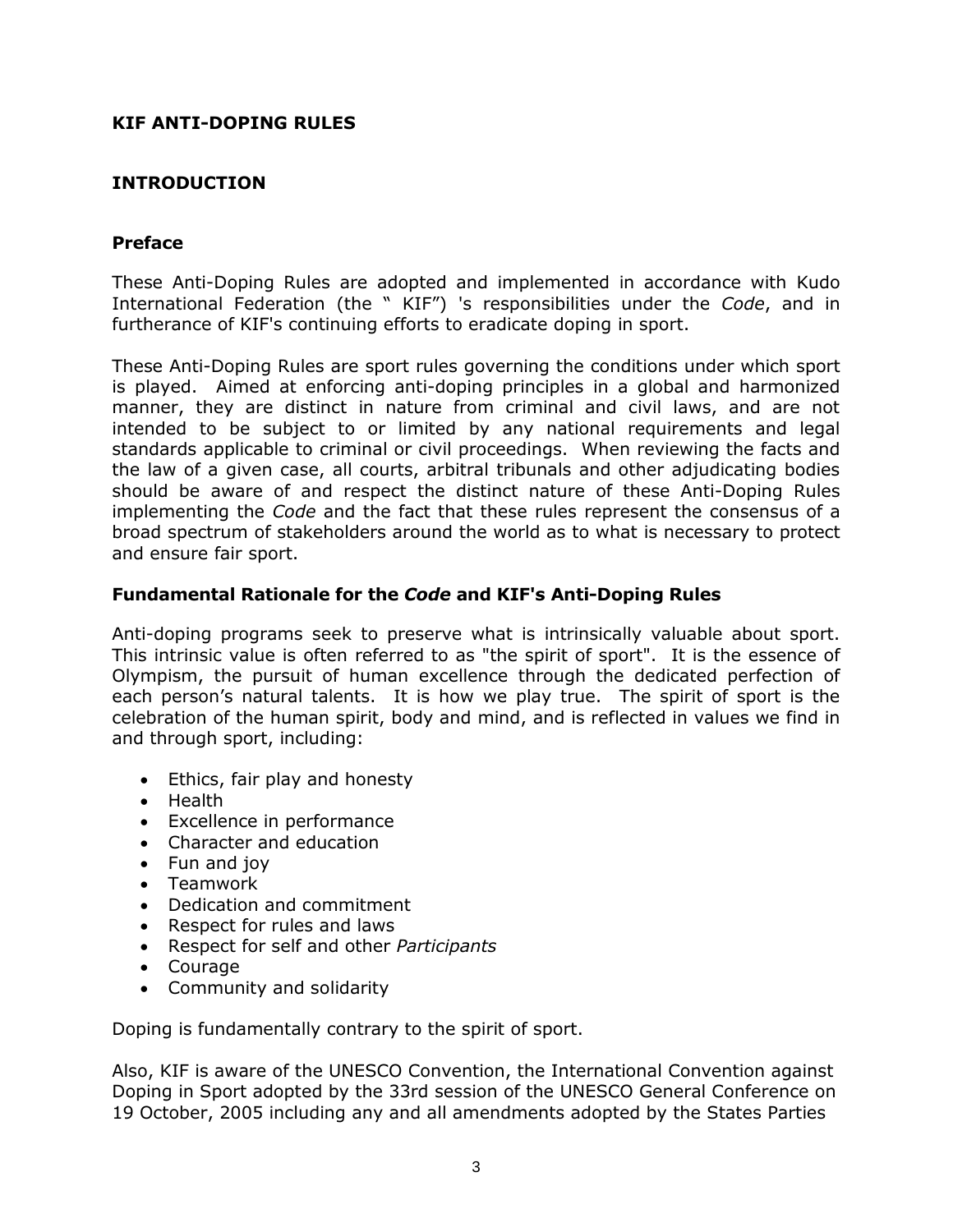to the Convention and the Conference of Parties to the International Convention against Doping in Sport .

## <span id="page-3-0"></span>**Scope of these Anti-Doping Rules**

These Anti-Doping Rules shall apply to KIF and to each of its *National Federations.*  They also apply to the following *Athletes*, *Athlete Support Personnel* and other *Persons*, each of whom is deemed, as a condition of his/her membership, accreditation and/or participation in the sport, to have agreed to be bound by these Anti-Doping Rules, and to have submitted to the authority of KIF to enforce these Anti-Doping Rules and to the jurisdiction of the hearing panels specified in Article 8 and Article 13 to hear and determine cases and appeals brought under these Anti-Doping Rules:

- a. all *Athletes* and *Athlete Support Personnel* who are members of KIF, or of any *National Federation*, or of any member or affiliate organization of any *National Federation* (including any clubs, teams, associations or leagues);
- b. all *Athletes* and *Athlete Support Personnel* participating in such capacity in *Events*, *Competitions* and other activities organized, convened, authorized or recognized by KIF, or any *National Federation*, or any member or affiliate organization of any *National Federation* (including any clubs, teams, associations or leagues), wherever held;
- c. any other *Athlete* or *Athlete Support Personnel* or other *Person* who, by virtue of an accreditation, a licence or other contractual arrangement, or otherwise, is subject to the jurisdiction of KIF, or of any *National Federation*, or of any member or affiliate organization of any *National Federation*  (including any clubs, teams, associations or leagues), for purposes of antidoping; and
- d. *Athletes* who are not regular members of KIF or of one of its *National Federations* but who want to be eligible to compete in a particular *International Event*. KIF may include such *Athletes* in its *Registered Testing Pool* so that they are required to provide information about their whereabouts for purposes of *Testing* under these Anti-Doping Rules for at least three months prior to the *International Event* in question.

Within the overall pool of *Athletes* set out above who are bound by and required to comply with these Anti-Doping Rules, *all the Athletes* who compete, have competed or are scheduled to compete in the World Kudo Championships or the Kudo World Cup shall be considered to be *International-Level Athletes* for purposes of these Anti-Doping Rules. Therefore the specific provisions in these Anti-Doping Rules applicable to *International-Level Athletes* (as regards *Testing* but also as regards *TUEs*, whereabouts information, results management, and appeals) shall apply to such *Athletes*.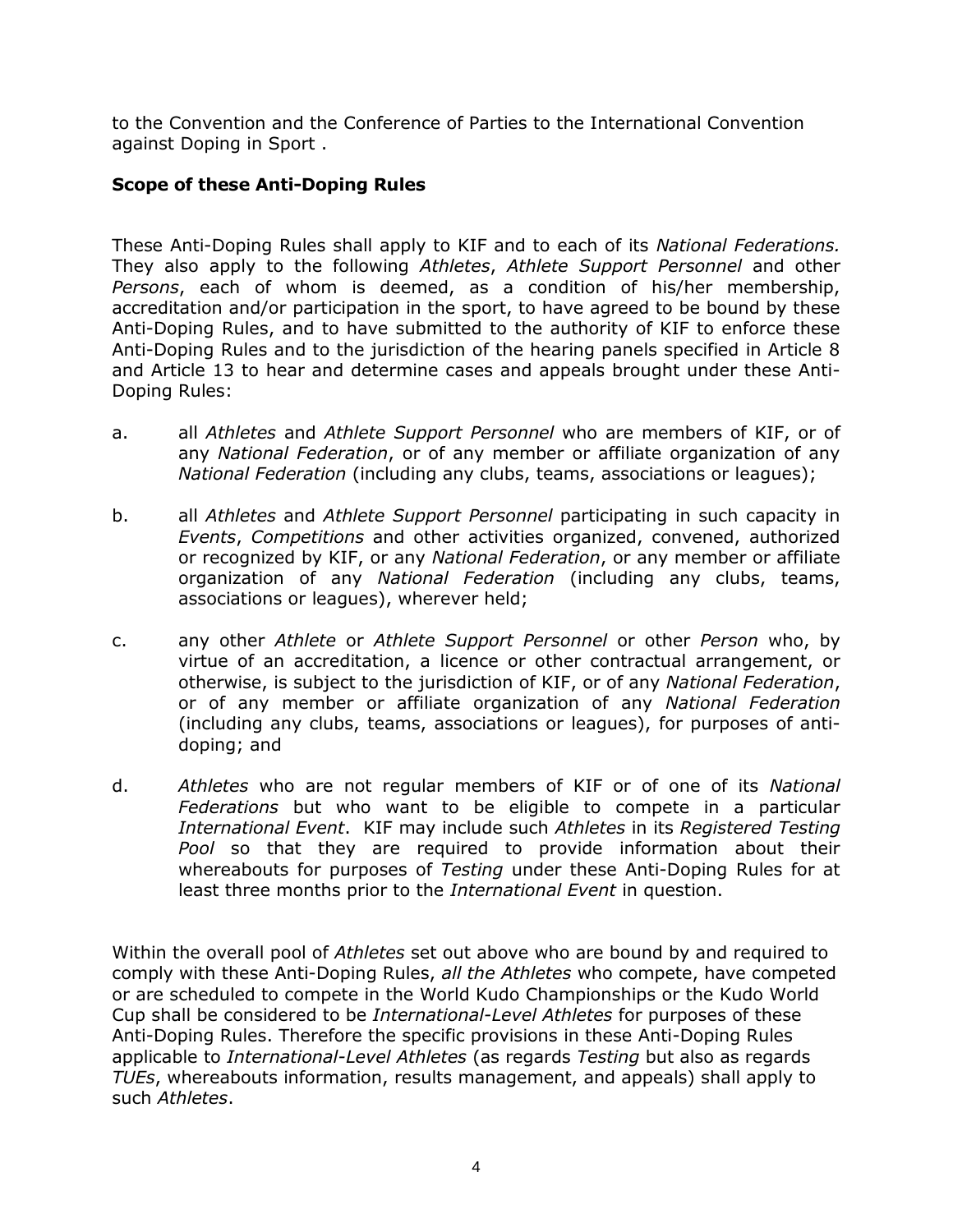# <span id="page-4-0"></span>**ARTICLE 1 DEFINITION OF DOPING**

Doping is defined as the occurrence of one or more of the anti-doping rule violations set forth in Article 2.1 through Article 2.10 of these Anti-Doping Rules.

## <span id="page-4-1"></span>**ARTICLE 2 ANTI-DOPING RULE VIOLATIONS**

The purpose of Article 2 is to specify the circumstances and conduct which constitute anti-doping rule violations. Hearings in doping cases will proceed based on the assertion that one or more of these specific rules have been violated.

*Athletes* or other *Persons* shall be responsible for knowing what constitutes an antidoping rule violation and the substances and methods which have been included on the *Prohibited List*.

The rule which provides that under Article 2.1 and Article 2.2, it is not necessary that intent, Fault, negligence, or knowing Use on the Athlete's part be demonstrated by the Anti-Doping Organization in order to establish an anti-doping rule violation.

The following constitute anti-doping rule violations:

## **2.1 Presence of a** *Prohibited Substance* **or its** *Metabolites* **or**  *Markers* **in an** *Athlete's Sample*

**2.1.1** It is each *Athlete's* personal duty to ensure that no *Prohibited Substance* enters his or her body. *Athletes* are responsible for any *Prohibited Substance* or its *Metabolites* or *Markers* found to be present in their *Samples*. Accordingly, it is not necessary that intent, *Fault*, negligence or knowing *Use* on the *Athlete's* part be demonstrated in order to establish an anti-doping rule violation under Article 2.1.

**2.1.2** Sufficient proof of an anti-doping rule violation under Article 2.1 is established by any of the following: presence of a *Prohibited Substance* or its *Metabolites* or *Markers* in the *Athlete's* A *Sample* where the *Athlete* waives analysis of the B *Sample* and the B *Sample* is not analyzed; or, where the *Athlete's* B *Sample* is analyzed and the analysis of the *Athlete's* B *Sample* confirms the presence of the *Prohibited Substance* or its *Metabolites* or *Markers* found in the *Athlete's* A *Sample*; or, where the *Athlete's* B *Sample* is split into two bottles and the analysis of the second bottle confirms the presence of the *Prohibited Substance* or its *Metabolites* or *Markers* found in the first bottle.

**2.1.3** Excepting those substances for which a quantitative threshold is specifically identified in the *Prohibited List*, the presence of any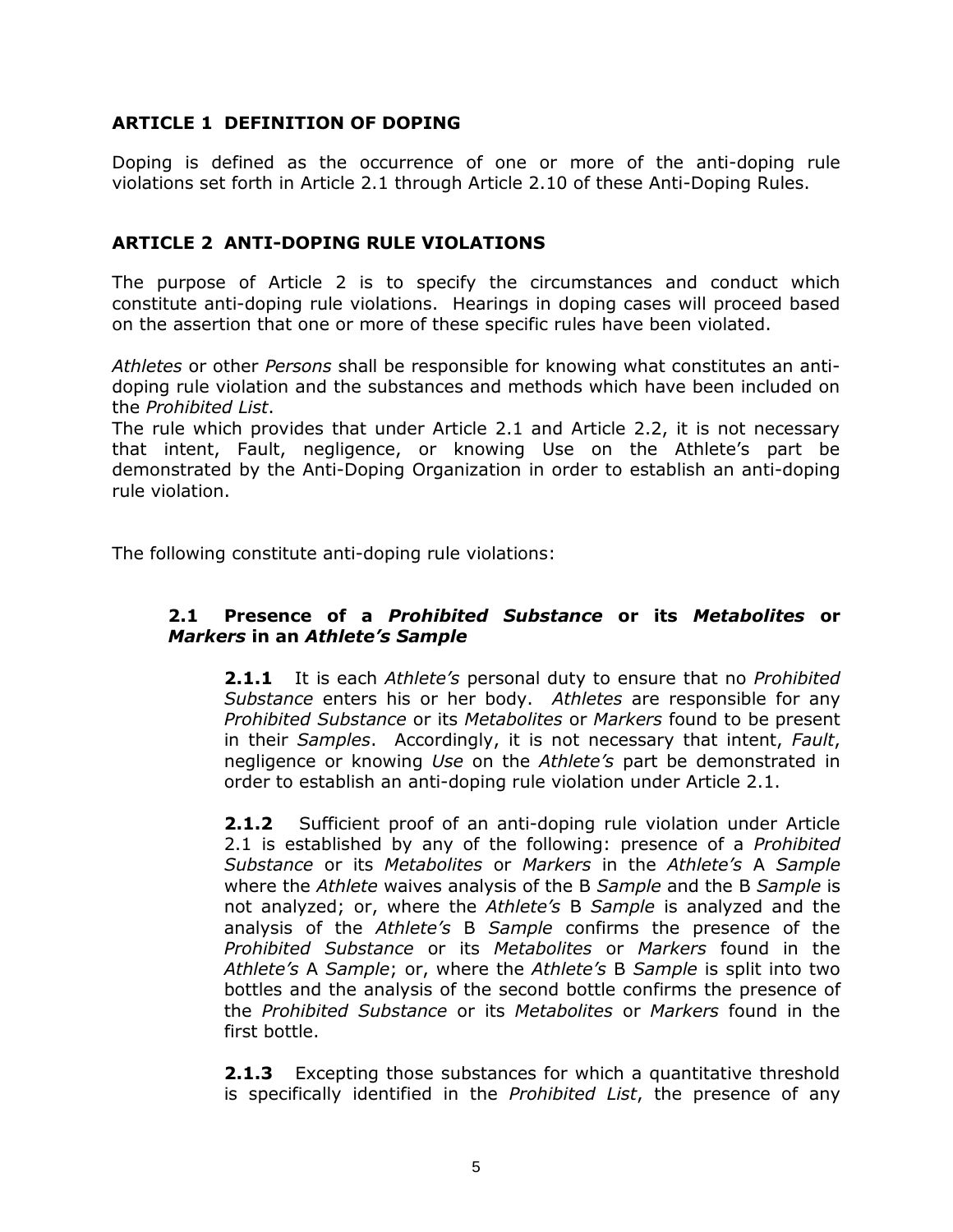quantity of a *Prohibited Substance* or its *Metabolites* or *Markers* in an *Athlete's Sample* shall constitute an anti-doping rule violation.

**2.1.4** As an exception to the general rule of Article 2.1, the *Prohibited List* or *International Standards* may establish special criteria for the evaluation of *Prohibited Substances* that can also be produced endogenously.

## **2.2** *Use* **or** *Attempted Use* **by an** *Athlete* **of a** *Prohibited Substance* **or a** *Prohibited Method*

**2.2.1** It is each *Athlete*'s personal duty to ensure that no *Prohibited Substance* enters his or her body and that no *Prohibited Method* is *Used*. Accordingly, it is not necessary that intent, *Fault*, negligence or knowing *Use* on the *Athlete*'s part be demonstrated in order to establish an anti-doping rule violation for *Use* of a *Prohibited Substance* or a *Prohibited Method*.

**2.2.2** The success or failure of the *Use* or *Attempted Use* of a *Prohibited Substance* or *Prohibited Method* is not material. It is sufficient that the *Prohibited Substance* or *Prohibited Method* was *Used* or *Attempted* to be *Used* for an anti-doping rule violation to be committed.

# **2.3 Evading, Refusing or Failing to Submit to** *Sample* **Collection**

Evading *Sample* collection, or without compelling justification refusing or failing to submit to *Sample* collection after notification as authorized in these Anti-Doping Rules or other applicable anti-doping rules.

## **2.4 Whereabouts Failures**

Any combination of three missed tests and/or filing failures, as defined in the International Standard for Testing and Investigations, within a twelve-month period by an *Athlete* in *a Registered Testing Pool.*

## **2.5** *Tampering* **or** *Attempted Tampering* **with any part of** *Doping Control*

Conduct which subverts the *Doping Control* process but which would not otherwise be included in the definition of *Prohibited Methods. Tampering* shall include, without limitation, intentionally interfering or attempting to interfere with a *Doping Control* official, providing fraudulent information to an *Anti-Doping Organization*, or intimidating or attempting to intimidate a potential witness.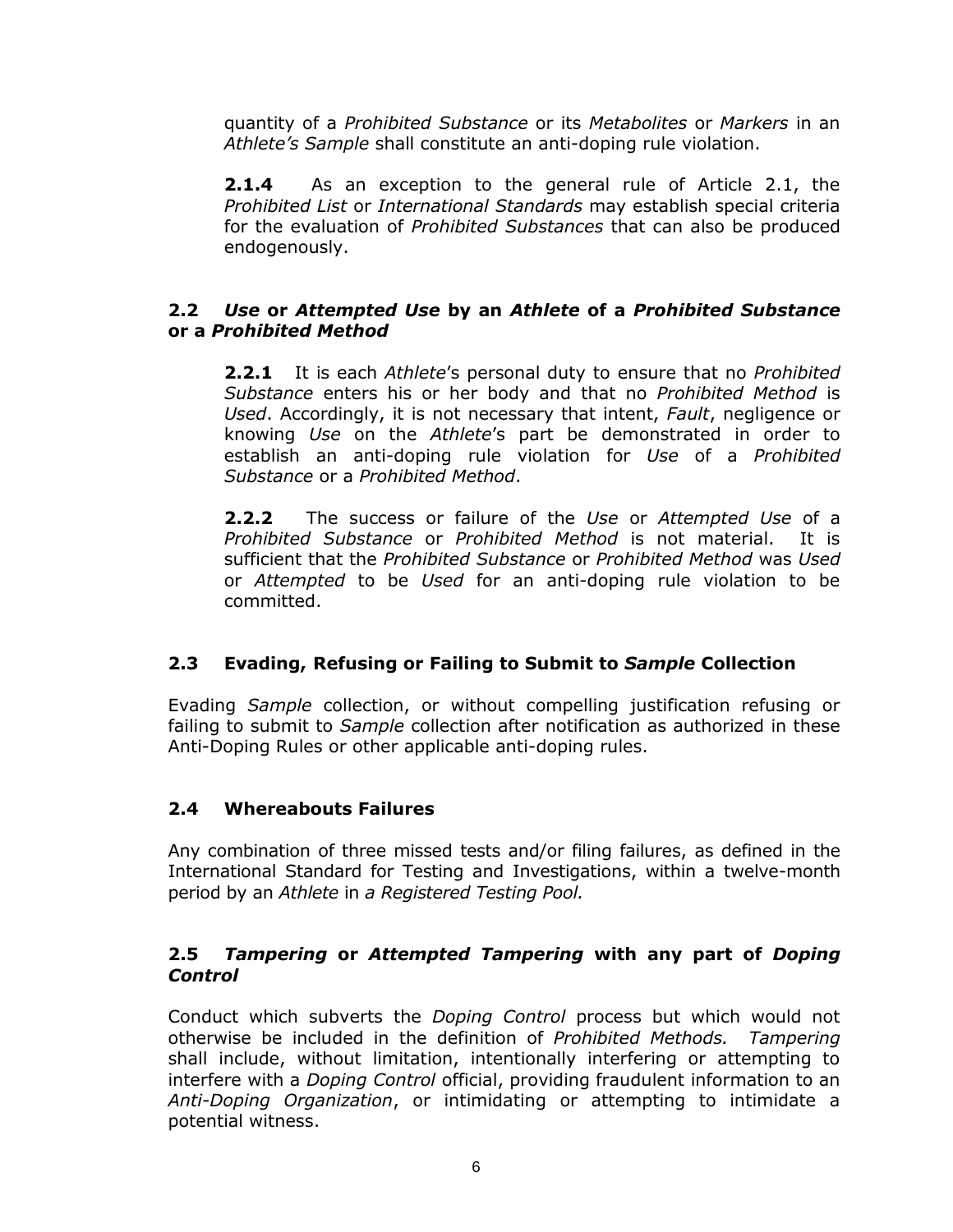# **2.6** *Possession* **of a** *Prohibited Substance* **or a** *Prohibited Method*

**2.6.1** *Possession* by an *Athlete In-Competition* of any *Prohibited Substance* or any *Prohibited Method*, or *Possession* by an *Athlete Outof-Competition* of any *Prohibited Substance* or any *Prohibited Method*  which is prohibited *Out-of-Competition* unless the *Athlete* establishes that the *Possession* is consistent with a Therapeutic Use Exemption ("*TUE*") granted in accordance with Article 4.4 or other acceptable justification.

**2.6.2** *Possession* by an *Athlete Support Person In-Competition* of any *Prohibited Substance* or any *Prohibited Method*, or *Possession* by an *Athlete Support Person Out-of-Competition* of any *Prohibited Substance* or any *Prohibited Method* which is prohibited *Out-of-Competition* in connection with an *Athlete*, *Competition* or training, unless the *Athlete Support Person* establishes that the *Possession* is consistent with a *TUE* granted to an *Athlete* in accordance with Article 4.4 or other acceptable justification.

# **2.7** *Trafficking* **or** *Attempted Trafficking* **in any** *Prohibited Substance* **or** *Prohibited Method*

**2.8** *Administration* **or** *Attempted Administration* **to any** *Athlete In-Competition* **of any** *Prohibited Substance or Prohibited Method,* **or**  *Administration* **or** *Attempted Administration* **to any** *Athlete Out-of-Competition* **of any** *Prohibited Substance* **or any** *Prohibited Method*  **that is prohibited** *Out-of-Competition*

# **2.9 Complicity**

Assisting, encouraging, aiding, abetting, conspiring, covering up or any other type of intentional complicity involving an anti-doping rule violation, *Attempted* anti-doping rule violation or violation of Article 10.12.1 by another *Person*.

# **2.10 Prohibited Association**

Association by an *Athlete* or other *Person* subject to the authority of an *Anti-Doping Organization* in a professional or sport-related capacity with any *Athlete Support Person* who: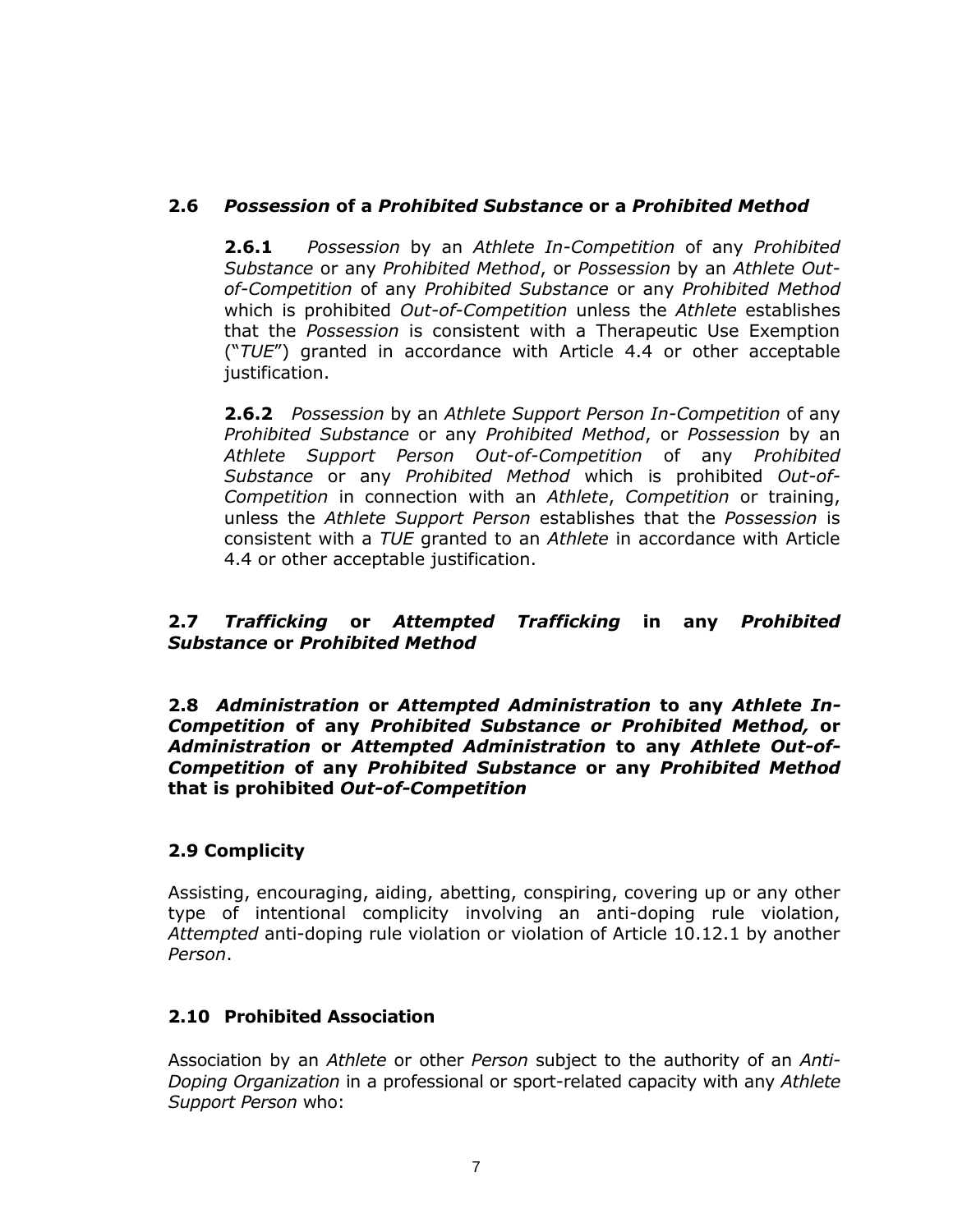**2.10.1** if subject to the authority of an *Anti-Doping Organization*, is serving a period of *Ineligibility*; or

**2.10.2** if not subject to the authority of an *Anti-Doping Organization* and where *Ineligibility* has not been addressed in a results management process pursuant to the *Code*, has been convicted or found in a criminal, disciplinary or professional proceeding to have engaged in conduct which would have constituted a violation of anti-doping rules if *Code*-compliant rules had been applicable to such *Person.* The disqualifying status of such *Person* shall be in force for the longer of six years from the criminal, professional or disciplinary decision or the duration of the criminal, disciplinary or professional sanction imposed; or

**2.10.3** is serving as a front or intermediary for an individual described in Article 2.10.1 or 2.10.2.

In order for this provision to apply, it is necessary that the *Athlete* or other *Person* has previously been advised in writing by an *Anti-Doping Organization* with jurisdiction over the *Athlete* or other *Person*, or by *WADA*, of the *Athlete Support Person*'s disqualifying status and the potential *Consequence* of prohibited association and that the *Athlete* or other *Person* can reasonably avoid the association. The *Anti-Doping Organization* shall also use reasonable efforts to advise the *Athlete Support Person* who is the subject of the notice to the *Athlete* or other *Person* that the *Athlete Support Person* may, within 15 days, come forward to the *Anti-Doping Organization* to explain that the criteria described in Articles 2.10.1 and 2.10.2 do not apply to him or her. (Notwithstanding Article 17, this Article applies even when the *Athlete Support Person's* disqualifying conduct occurred prior to the effective date provided in Article 20.7.)

The burden shall be on the *Athlete* or other *Person* to establish that any association with *Athlete Support Personnel* described in Article 2.10.1 or 2.10.2 is not in a professional or sport-related capacity.

*Anti-Doping Organizations* that are aware of *Athlete Support Personnel* who meet the criteria described in Articles 2.10.1, 2.10.2, or 2.10.3 shall submit that information to *WADA*.

## <span id="page-7-0"></span>**ARTICLE 3 PROOF OF DOPING**

## **3.1 Burdens and Standards of Proof**

KIF shall have the burden of establishing that an anti-doping rule violation has occurred. The standard of proof shall be whether KIF has established an anti-doping rule violation to the comfortable satisfaction of the hearing panel bearing in mind the seriousness of the allegation which is made. This standard of proof in all cases is greater than a mere balance of probability but less than proof beyond a reasonable doubt. Where these Anti-Doping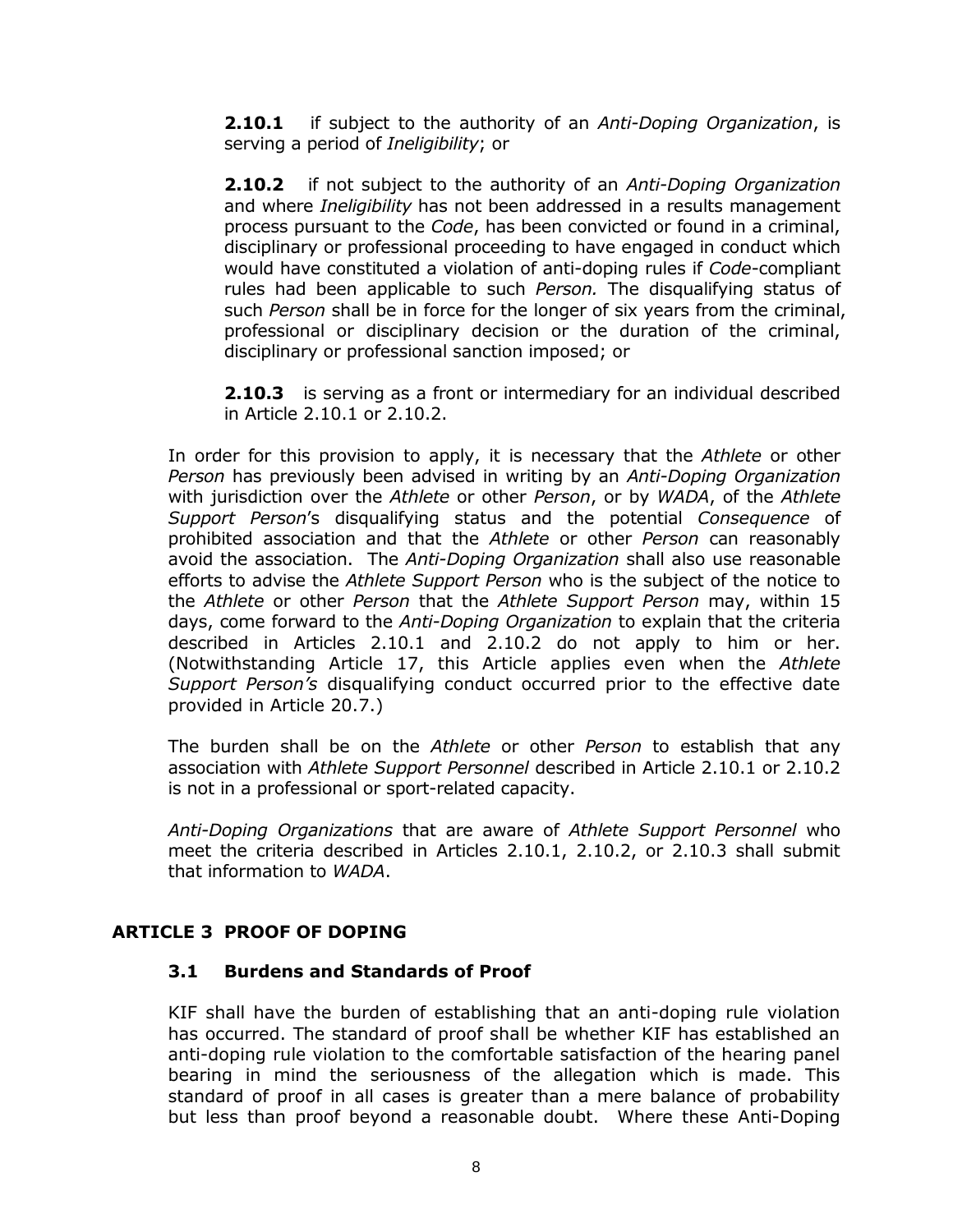Rules place the burden of proof upon the *Athlete* or other *Person* alleged to have committed an anti-doping rule violation to rebut a presumption or establish specified facts or circumstances, the standard of proof shall be by a balance of probability.

# **3.2 Methods of Establishing Facts and Presumptions**

Facts related to anti-doping rule violations may be established by any reliable means, including admissions. The following rules of proof shall be applicable in doping cases:

**3.2.1** Analytical methods or decision limits approved by *WADA* after consultation within the relevant scientific community and which have been the subject of peer review are presumed to be scientifically valid. Any *Athlete* or other *Person* seeking to rebut this presumption of scientific validity shall, as a condition precedent to any such challenge, first notify *WADA* of the challenge and the basis of the challenge. *CAS* on its own initiative may also inform *WADA* of any such challenge. At *WADA*'s request, the *CAS* panel shall appoint an appropriate scientific expert to assist the panel in its evaluation of the challenge. Within 10 days of *WADA*'s receipt of such notice, and *WADA*'s receipt of the *CAS* file, *WADA* shall also have the right to intervene as a party, appear amicus curiae, or otherwise provide evidence in such proceeding.

**3.2.2** *WADA*-accredited laboratories, and other laboratories approved by *WADA*, are presumed to have conducted *Sample* analysis and custodial procedures in accordance with the International Standard for Laboratories. The *Athlete* or other *Person* may rebut this presumption by establishing that a departure from the International Standard for Laboratories occurred which could reasonably have caused the *Adverse Analytical Finding*. If the *Athlete* or other *Person* rebuts the preceding presumption by showing that a departure from the International Standard for Laboratories occurred which could reasonably have caused the *Adverse Analytical Finding*, then KIF shall have the burden to establish that such departure did not cause the *Adverse Analytical Finding*.

**3.2.3** Departures from any other *International Standard* or other anti-doping rule or policy set forth in the *Code* or these Anti-Doping Rules which did not cause an *Adverse Analytical Finding* or other antidoping rule violation shall not invalidate such evidence or results. If the *Athlete* or other *Person* establishes a departure from another *International Standard* or other anti-doping rule or policy which could reasonably have caused an anti-doping rule violation based on an *Adverse Analytical Finding* or other anti-doping rule violation, then KIF shall have the burden to establish that such departure did not cause the *Adverse Analytical Finding* or the factual basis for the anti-doping rule violation.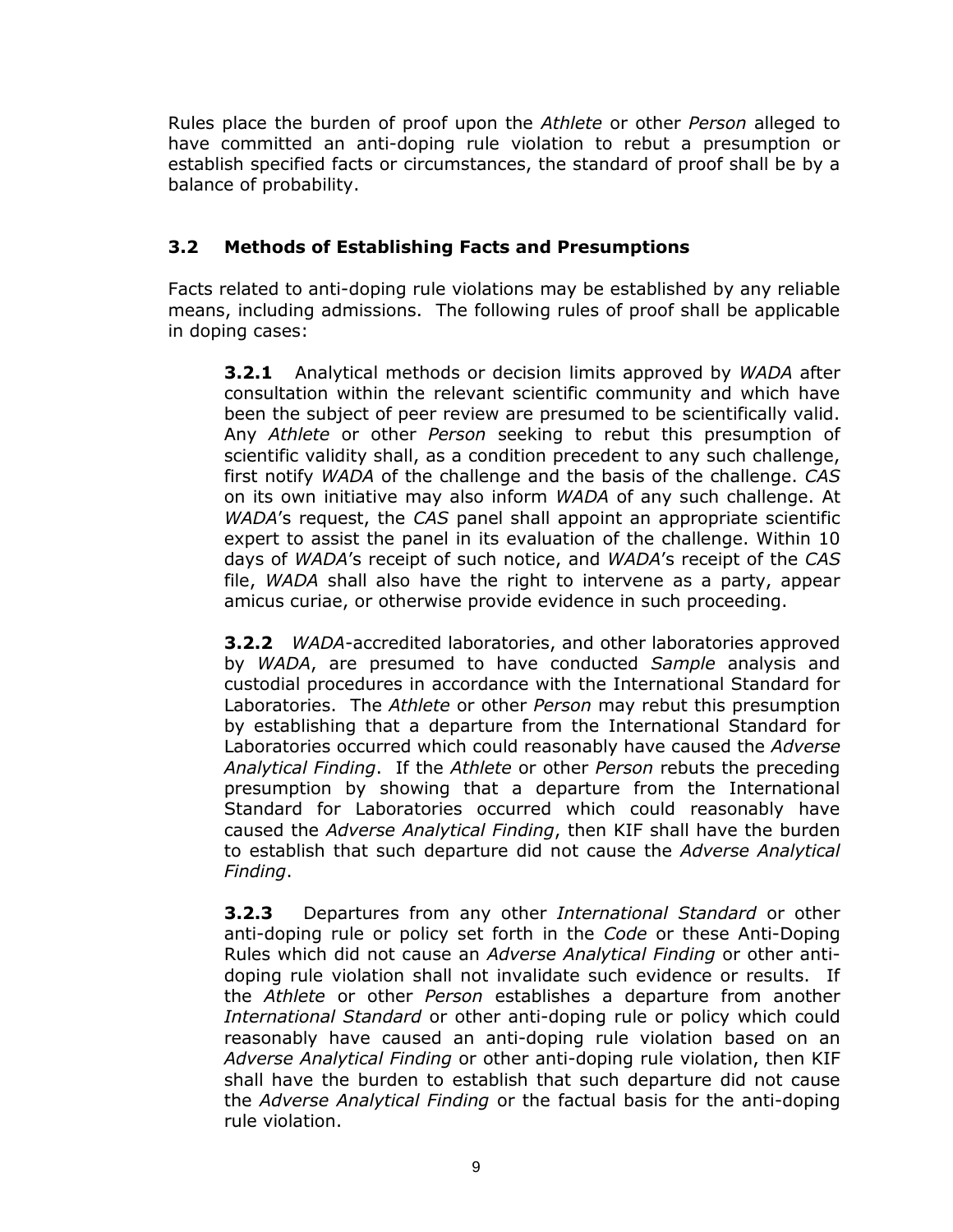**3.2.4** The facts established by a decision of a court or professional disciplinary tribunal of competent jurisdiction which is not the subject of a pending appeal shall be irrebuttable evidence against the *Athlete* or other *Person* to whom the decision pertained of those facts unless the *Athlete* or other *Person* establishes that the decision violated principles of natural justice.

**3.2.5** The hearing panel in a hearing on an anti-doping rule violation may draw an inference adverse to the *Athlete* or other *Person* who is asserted to have committed an anti-doping rule violation based on the *Athlete's* or other *Person*'s refusal, after a request made in a reasonable time in advance of the hearing, to appear at the hearing (either in person or telephonically as directed by the hearing panel) and to answer questions from the hearing panel or KIF.

# <span id="page-9-0"></span>**ARTICLE 4 THE PROHIBITED LIST**

## **4.1 Incorporation of the** *Prohibited List*

These Anti-Doping Rules incorporate the *Prohibited List*, which is published and revised by *WADA* as described in Article 4.1 of the *Code*.

## **4.2** *Prohibited Substances* **and** *Prohibited Methods* **Identified on the** *Prohibited List*

#### **4.2.1** *Prohibited Substances* and *Prohibited Methods*

Unless provided otherwise in the *Prohibited List* and/or a revision, the *Prohibited List* and revisions shall go into effect under these Anti-Doping Rules three months after publication by *WADA*, without requiring any further action by KIF or its *National Federations.* All *Athletes* and other *Persons* shall be bound by the *Prohibited List*, and any revisions thereto, from the date they go into effect, without further formality. It is the responsibility of all *Athletes* and other *Persons* to familiarize themselves with the most up-to-date version of the *Prohibited List* and all revisions thereto.

#### **4.2.2** *Specified Substances*

For purposes of the application of Article 10, all *Prohibited Substances* shall be *Specified Substances* except substances in the classes of anabolic agents and hormones and those stimulants and hormone antagonists and modulators so identified on the *Prohibited List*. The category of *Specified Substances* shall not include *Prohibited Methods*.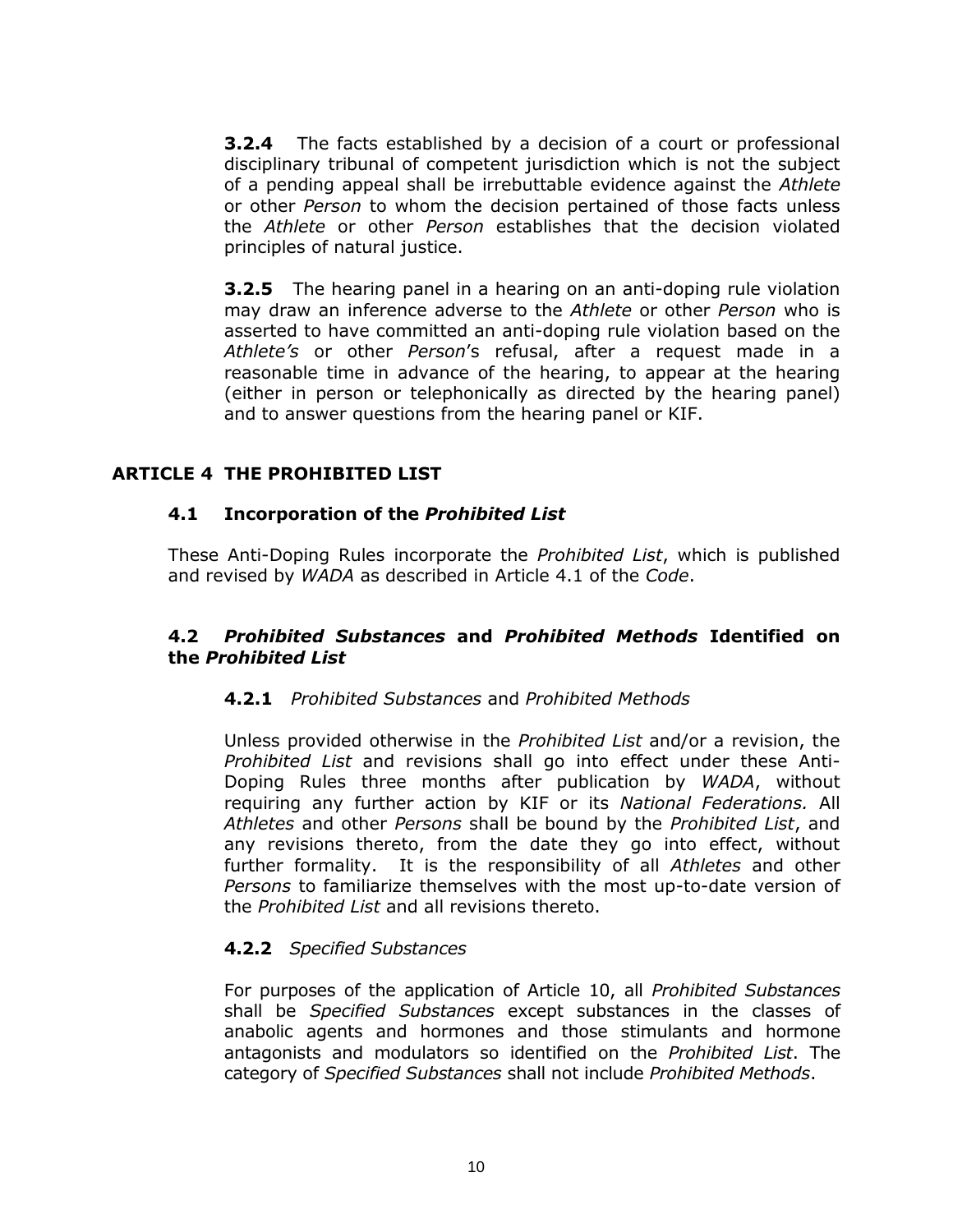# **4.3** *WADA***'s Determination of the** *Prohibited List*

*WADA's* determination of the *Prohibited Substances* and *Prohibited Methods* that will be included on the *Prohibited List*, the classification of substances into categories on the *Prohibited List*, and the classification of a substance as prohibited at all times or *In-Competition* only, is final and shall not be subject to challenge by an *Athlete* or other *Person* based on an argument that the substance or method was not a masking agent or did not have the potential to enhance performance, represent a health risk or violate the spirit of sport.

# **4.4 Therapeutic Use Exemptions ("***TUEs***")**

**4.4.1** The presence of a *Prohibited Substance* or its *Metabolites* or *Markers*, and/or the *Use* or *Attempted Use*, *Possession* or *Administration* or *Attempted Administration* of a *Prohibited Substance* or *Prohibited Method*, shall not be considered an anti-doping rule violation if it is consistent with the provisions of a *TUE* granted in accordance with the International Standard for Therapeutic Use Exemptions.

**4.4.2** If an *International-Level Athlete* is using a *Prohibited Substance* or a *Prohibited Method* for therapeutic reasons:

4.4.2.1 Where the *Athlete* already has a *TUE* granted by his or her *National Anti-Doping Organization* for the substance or method in question, that *TUE* is not automatically valid for international-level *Competition.* However, the *Athlete* may apply to KIF to recognize that *TUE*, in accordance with Article 7 of the International Standard for Therapeutic Use Exemptions*.*  If that *TUE* meets the criteria set out in the International Standard for Therapeutic Use Exemptions, then KIF shall recognize it for purposes of international-level *Competition* as well. If KIF considers that the *TUE* does not meet those criteria and so refuses to recognize it, KIF shall notify the *Athlete* and his or her *National Anti-Doping Organization* promptly, with reasons. The *Athlete* and the *National Anti-Doping Organization* shall have 21 days from such notification to refer the matter to *WADA* for review in accordance with Article 4.4.6. If the matter is referred to *WADA* for review, the *TUE* granted by the *National Anti-Doping Organization* remains valid for national-level *Competition* and *Out-of-Competition Testing* (but is not valid for international-level *Competition*) pending *WADA*'s decision. If the matter is not referred to *WADA* for review, the *TUE* becomes invalid for any purpose when the 21-day review deadline expires.

*Further to Articles 5.6 and 7.1(a) of the International Standard for Therapeutic Use Exemptions, if KIF publishes a notice on its website*(*[http://www.ku-do.com](http://www.ku-do.com）providing)*) *[providing](http://www.ku-do.com）providing) that it will automatically recognize TUE decisions (or categories of such*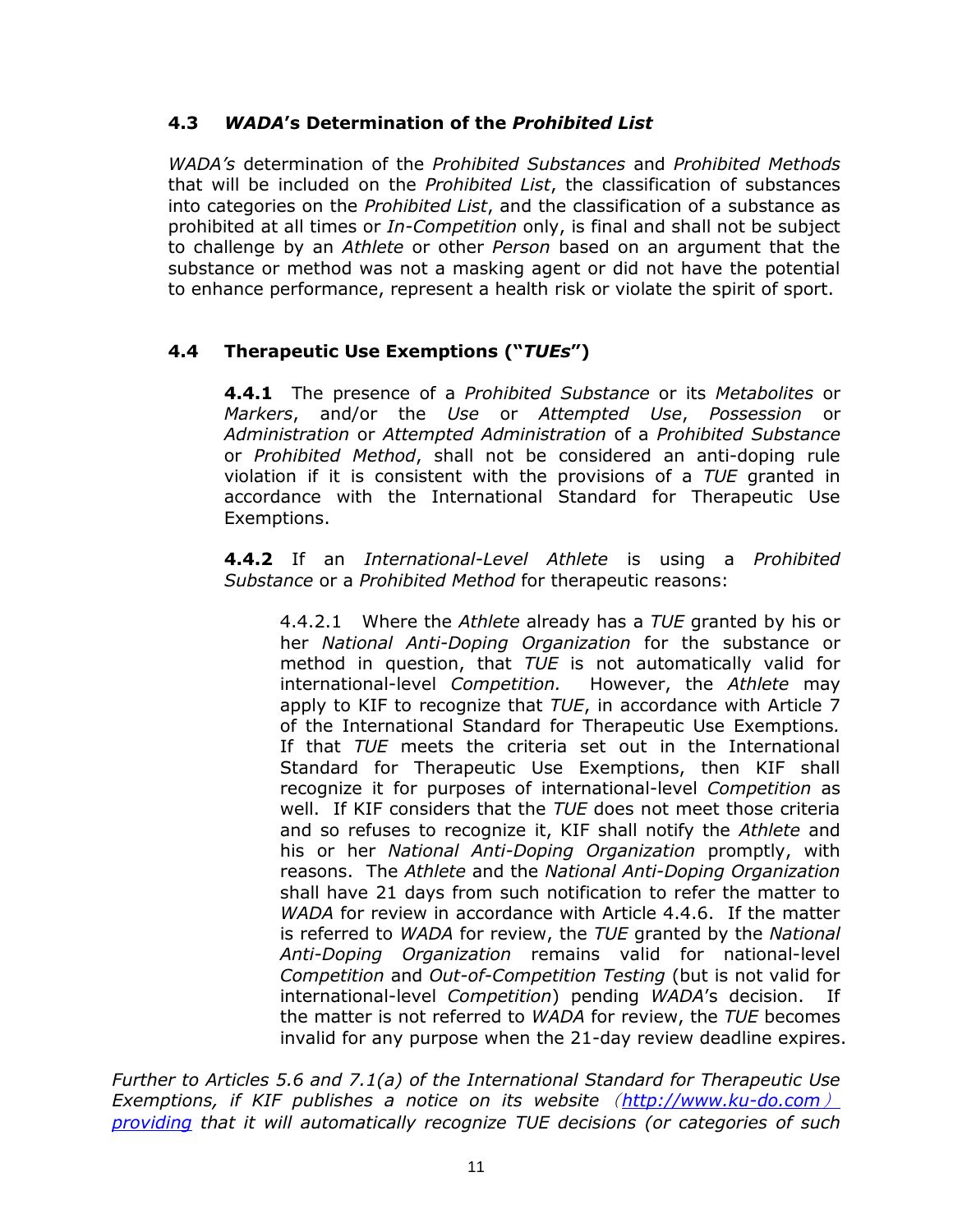*decisions, e.g., as to particular substances or methods) made by National Anti-Doping Organizations, such decision should be deemed to be recognized by KIF. If an Athlete's TUE falls into a category of automatically recognized TUEs, then he/she does not need to apply to KIF for recognition of that.*

*If KIF refuses to recognize a TUE granted by a National Anti-Doping Organization only because medical records or other information are missing that are needed to demonstrate satisfaction of the criteria in the International Standard for Therapeutic Use Exemptions, the matter should not be referred to WADA. Instead, the file should be completed and re-submitted to KIF.*

> 4.4.2.2 If the *Athlete* does not already have a *TUE* granted by his/her *National Anti-Doping Organization* for the substance or method in question, the *Athlete* must apply directly to KIF for a *TUE* in accordance with the process set out in the International Standard for Therapeutic Use Exemptions, using the form posted on KIF's website at [http://www.ku-do.com.](http://www.ku-do.com/) If KIF denies the *Athlete*'s application, it must notify the *Athlete* promptly, with reasons. If KIF grants the *Athlete*'s application, it shall notify not only the *Athlete* but also his/her *National Anti-Doping Organization*. If the *National Anti-Doping Organization* considers that the *TUE* granted by KIF does not meet the criteria set out in the International Standard for Therapeutic Use Exemptions, it has 21 days from such notification to refer the matter to *WADA* for review in accordance with Article 4.4.6. If the *National Anti-Doping Organization* refers the matter to *WADA* for review, the *TUE* granted by KIF remains valid for international-level *Competition* and *Out-of-Competition Testing* (but is not valid for national-level *Competition*) pending *WADA*'s decision. If the *National Anti-Doping Organization* does not refer the matter to *WADA* for review, the *TUE* granted by KIF becomes valid for national-level *Competitio*n as well when the 21-day review deadline expires.

**4.4.3** If KIF chooses to test an *Athlete* who is not an *International-Level Athlete*, KIF shall recognize a *TUE* granted to that *Athlete* by his or her *National Anti-Doping Organization*. If KIF chooses to test an *Athlete* who is not an *International-Level* or a *National-Level Athlete*, KIF shall permit that *Athlete* to apply for a retroactive *TUE* for any *Prohibited Substance* or *Prohibited Method* that he/she is using for therapeutic reasons.

**4.4.4** An application to KIF for grant or recognition of a *TUE* must be made as soon as the need arises and in any event (save in emergency or exceptional situations or where Article 4.3 of the International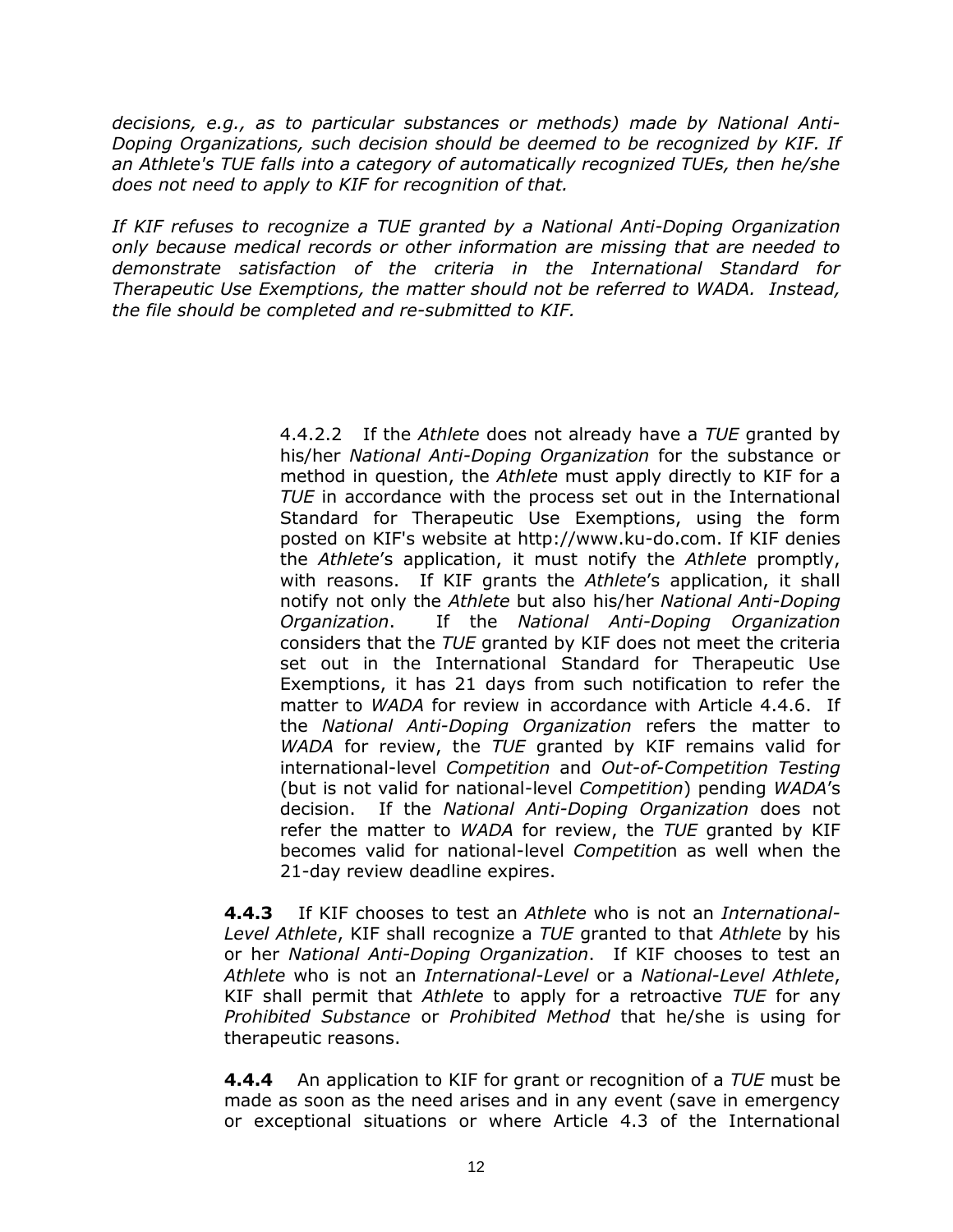Standard for Therapeutic Use Exemptions applies) at least 30 days before the *Athlete's* next *Competition*. KIF shall appoint a panel to consider applications for the grant or recognition of *TUEs* (the **"**TUE Committee**"**). The TUE Committee shall promptly evaluate and decide upon the application in accordance with the relevant provisions of the International Standard for Therapeutic Use Exemptions. Its decision shall be the final decision of KIF, and shall be reported to *WADA* and other relevant *Anti-Doping Organizations*, including the *Athlete*'s *National Anti-Doping Organization*, through *ADAMS*, in accordance with the International Standard for Therapeutic Use Exemptions.

#### **4.4.5 Expiration, Cancellation, Withdrawal or Reversal of a**  *TUE*

4.4.5.1 A *TUE* granted pursuant to these Anti-Doping Rules: (a) shall expire automatically at the end of any term for which it was granted, without the need for any further notice or other formality; (b) may be cancelled if the *Athlete* does not promptly comply with any requirements or conditions imposed by the TUE Committee upon grant of the *TUE*; (c) may be withdrawn by the TUE Committee if it is subsequently determined that the criteria for grant of a *TUE* are not in fact met; or (d) may be reversed on review by *WADA* or on appeal.

4.4.5.2 In such event, the *Athlete* shall not be subject to any *Consequences* based on his/her *Use* or *Possession* or *Administration* of the *Prohibited Substance* or *Prohibited Method* in question in accordance with the *TUE* prior to the effective date of expiry, cancellation, withdrawal or reversal of the *TUE*. The review pursuant to Article 7.2 of any subsequent *Adverse Analytical Finding* shall include consideration of whether such finding is consistent with *Use* of the *Prohibited Substance* or *Prohibited Method* prior to that date, in which event no antidoping rule violation shall be asserted.

## **4.4.6 Reviews and Appeals of** *TUE* **Decisions**

4.4.6.1*WADA* shall review any decision by KIF not to recognize a *TUE* granted by the *National Anti-Doping Organization* that is referred *to WADA* by the *Athlete* or the *Athlete's National Anti-Doping Organization.* In addition, *WADA* shall review any decision by KIF to grant a *TUE* that is referred *to WADA* by the *Athlete's National Anti-Doping Organization*. *WADA* may review any other *TUE* decisions at any time, whether upon request by those affected or on its own initiative. If the *TUE* decision being reviewed meets the criteria set out in the International Standard for Therapeutic Use Exemptions, *WADA* will not interfere with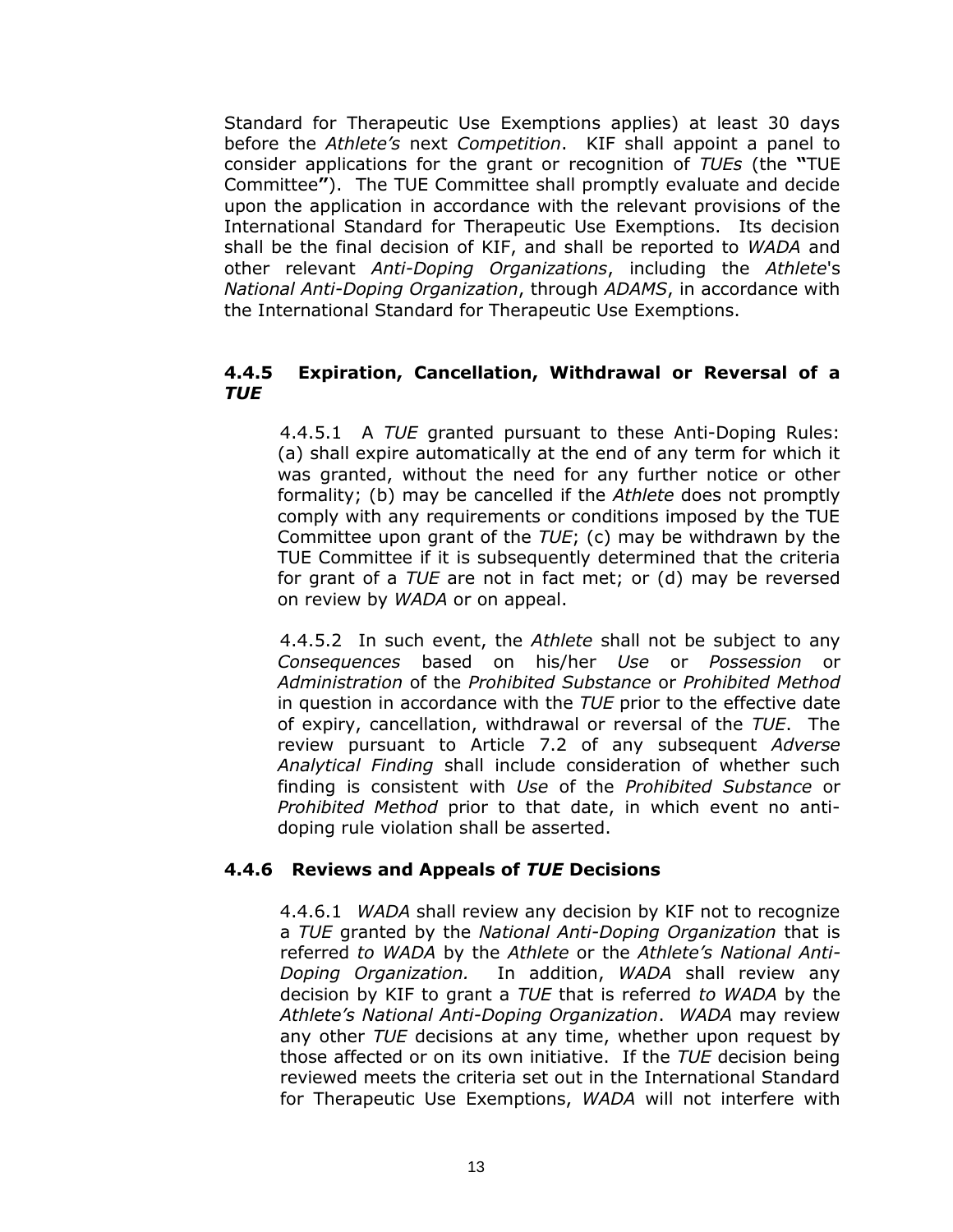it. If the *TUE* decision does not meet those criteria, *WADA* will reverse it.

4.4.6.2 Any *TUE* decision by KIF (or by a *National Anti-Doping Organization* where it has agreed to consider the application on behalf of KIF) that is not reviewed by *WADA*, or that is reviewed by *WADA* but is not reversed upon review, may be appealed by the *Athlete* and/or the *Athlete's National Anti-Doping Organization* exclusively to *CAS*, in accordance with Article 13.

4.4.6.3 A decision by *WADA* to reverse a *TUE* decision may be appealed by the *Athlete,* the *National Anti-Doping Organization* and/or KIF exclusively to *CAS*, in accordance with Article 13. 4.4.6.4A failure to take action within a reasonable time on a properly submitted application for grant or recognition of a *TUE* or for review of a *TUE* decision shall be considered a denial of the application.

# <span id="page-13-0"></span>**ARTICLE 5** *TESTING* **AND INVESTIGATIONS**

## **5.1 Purpose of** *Testing* **and Investigations**

*Testing* and investigations shall only be undertaken for anti-doping purposes. They shall be conducted in conformity with the provisions of the International Standard for Testing and Investigations and the specific protocols of KIF supplementing that International Standard.

**5.1.1** *Testing* shall be undertaken to obtain analytical evidence as to the *Athlete*'s compliance (or non-compliance) with the strict *Cod*e prohibition on the presence/*Use* of a *Prohibited Substance* or *Prohibited Method*. Test distribution planning, *Testing*, post-*Testing* activity and all related activities conducted by KIF shall be in conformity with the International Standard for Testing and Investigations. KIF shall determine the number of finishing placement tests, random tests and target tests to be performed, in accordance with the criteria established by the International Standard for Testing and Investigations. All provisions of the International Standard for Testing and Investigations shall apply automatically in respect of all such *Testing.* 

## **5.1.2** Investigations shall be undertaken:

5.1.2.1 in relation to *Atypical Findings*, Atypical Passport Findings and *Adverse Passport Findings*, in accordance with Articles 7.4 and 7.5 respectively, gathering intelligence or evidence (including, in particular, analytical evidence) in order to determine whether an anti-doping rule violation has occurred under Article 2.1 and/or Article 2.2; and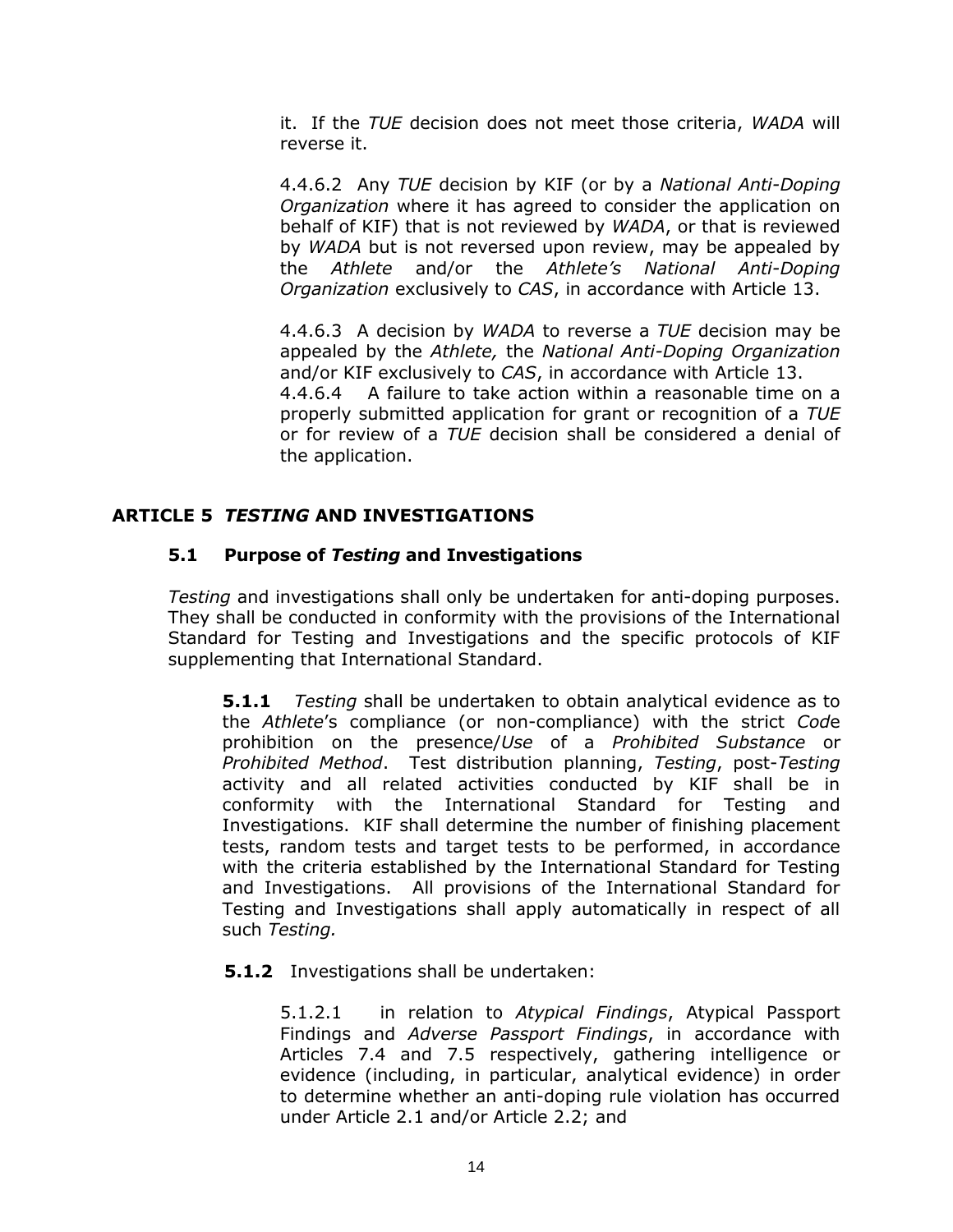5.1.2.2 in relation to other indications of potential anti-doping rule violations, in accordance with Articles 7.6 and 7.7, gathering intelligence or evidence (including, in particular, nonanalytical evidence) in order to determine whether an antidoping rule violation has occurred under any of Articles 2.2 to 2.10.

**5.1.3** KIF may obtain, assess and process anti-doping intelligence from all available sources, to inform the development of an effective, intelligent and proportionate test distribution plan, to plan Target Testing, and/or to form the basis of an investigation into a possible anti-doping rule violation(s).

## **5.2 Authority to conduct** *Testing*

**5.2.1** Subject to the jurisdictional limitations for *Event Testing* set out in Article 5.3 of the *Code*, KIF shall have *In-Competition* and *Outof-Competition Testing* authority over all of the *Athletes* specified in the Introduction to these Anti-Doping Rules (under the heading "Scope").

**5.2.2** KIF may require any *Athlete* over whom it has *Testing*  authority (including any *Athlete* serving a period of *Ineligibility*) to provide a *Sample* at any time and at any place.

**5.2.3** *WADA* shall have *In-Competition* and *Out-of-Competition Testing* authority as set out in Article 20.7.8 of the *Code*.

**5.2.4** If KIF delegates or contracts any part of *Testing* to a *National Anti-Doping Organization* (directly or through a *National Federation*), that *National Anti-Doping Organization* may collect additional *Samples* or direct the laboratory to perform additional types of analysis at the *National Anti-Doping Organization*'s expense. If additional *Samples*  are collected or additional types of analysis are performed, KIF shall be notified.

## **5.3** *Event Testing*

**5.3.1** Except as provided in Article 5.3 of the *Code*, only a single organization should be responsible for initiating and directing *Testing* at *Event Venues* during an *Event Period*. At *International Events*, the collection of *Samples* shall be initiated and directed by KIF (or any other international organization which is the ruling body for the *Event*). At the request of KIF (or any other international organization which is the ruling body for an *Event*), any *Testing* during the *Event Period*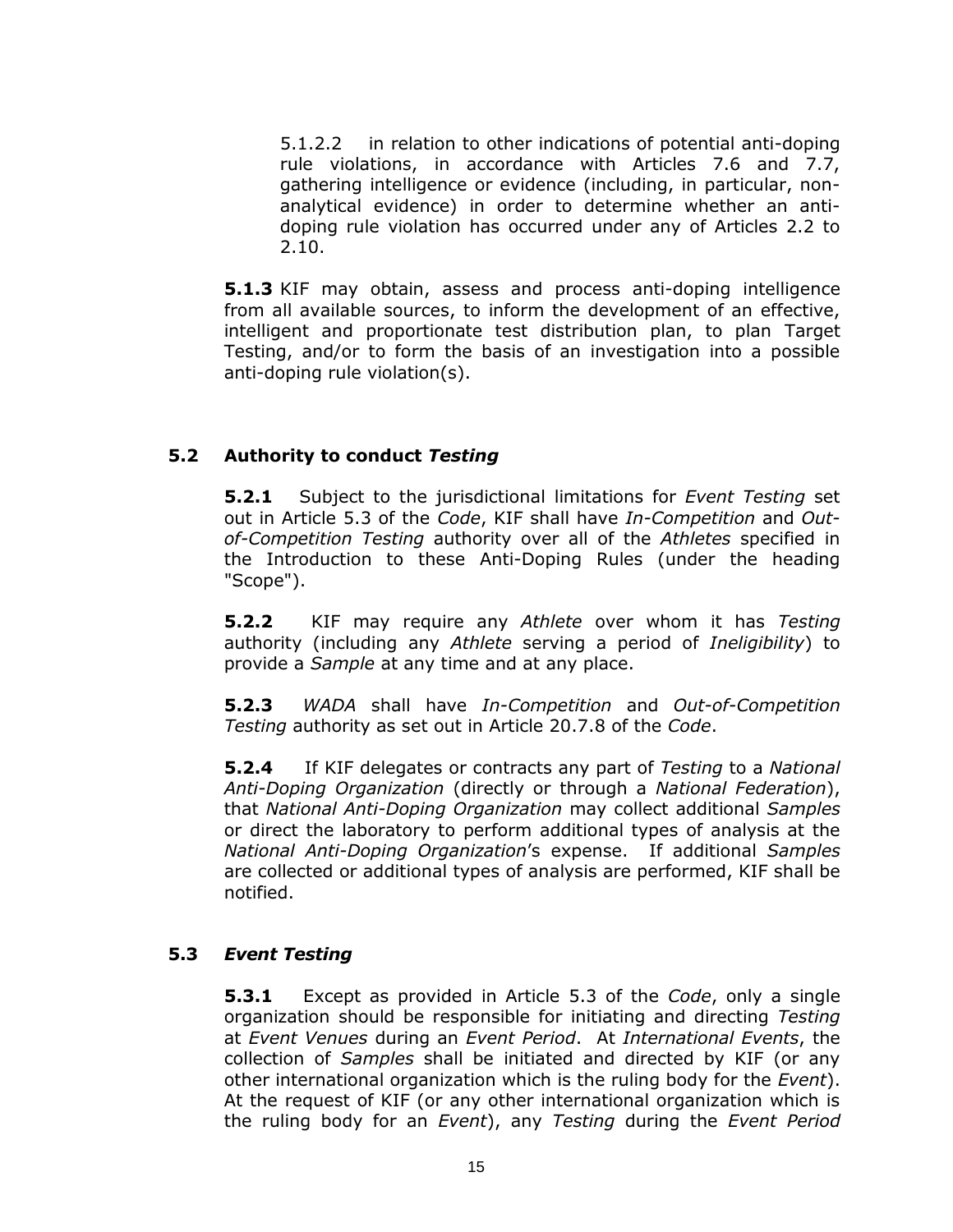outside of the *Event Venues* shall be coordinated with KIF (or the relevant ruling body of the *Event*).

**5.3.2** If an *Anti-Doping Organization* which would otherwise have *Testing* authority but is not responsible for initiating and directing *Testing* at an *Event* desires to conduct *Testing* of *Athletes* at the *Event Venues* during the *Event Period*, the *Anti-Doping Organization* shall first confer with KIF (or any other international organization which is the ruling body of the *Event*) to obtain permission to conduct and coordinate such *Testing*. If the *Anti-Doping Organization* is not satisfied with the response from KIF (or any other international organization which is the ruling body of the *Event*), the *Anti-Doping Organization* may ask *WADA* for permission to conduct *Testing* and to determine how to coordinate such *Testing*, in accordance with the procedures set out in the International Standard for Testing and Investigations. *WADA* shall not grant approval for such *Testing* before consulting with and informing KIF (or any other international organization which is the ruling body for the *Event*). *WADA*'s decision shall be final and not subject to appeal. Unless otherwise provided in the authorization to conduct *Testing*, such tests shall be considered *Out-of-Competition* tests*.* Results management for any such test shall be the responsibility of the *Anti-Doping Organization* initiating the test unless provided otherwise in the rules of the ruling body of the *Event*.

# **5.4 Test Distribution Planning**

Consistent with the International Standard for Testing and Investigations*,*  and in coordination with other *Anti-Doping Organization*s conducting *Testing* on the same *Athlete*s, KIF shall develop and implement an effective, intelligent and proportionate test distribution plan that prioritizes appropriately between disciplines, categories of Athletes, types of *Testing*, types of *Samples* collected, and types of *Sample* analysis, all in compliance with the requirements of the International Standard for Testing and Investigations. KIF shall provide *WADA* upon request with a copy of its current test distribution plan.

# **5.5 Coordination of** *Testing*

Where reasonably feasible, *Testing* shall be coordinated through *ADAMS* or another system approved by *WADA* in order to maximize the effectiveness of the combined *Testing* effort and to avoid unnecessary repetitive *Testing*.

## **5.6** *Athlete* **Whereabouts Information**

**5.6.1** KIF shall identify a *Registered Testing Pool* of those *Athletes* who are required to comply with the whereabouts requirements of Annex I to the International Standard for Testing and Investigations,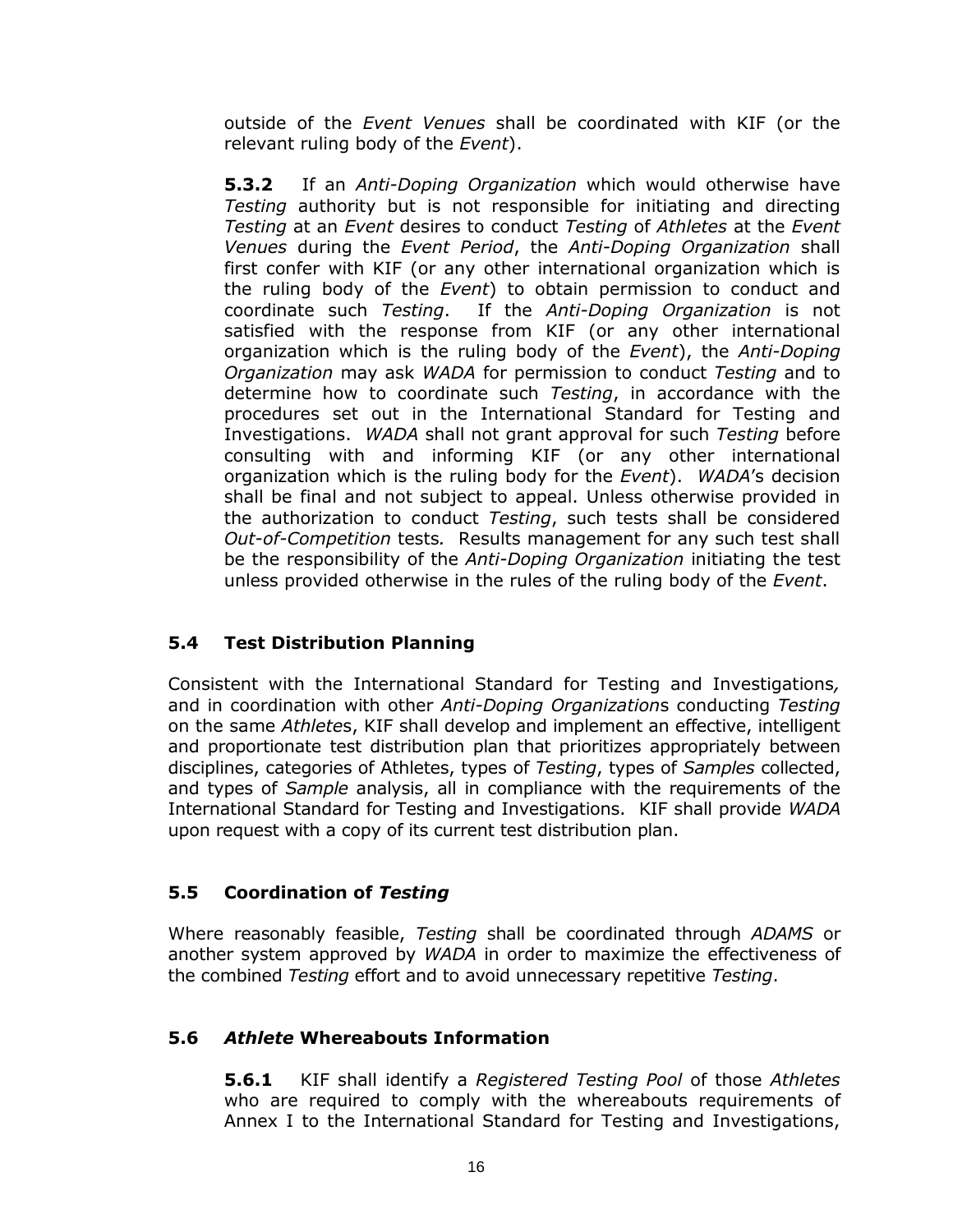and shall make available through *ADAMS,* a list which identifies those *Athlete*s included in its *Registered Testing Pool* either by name or by clearly defined, specific criteria. KIF shall coordinate with *National Anti-Doping Organizations* the identification of such *Athlete*s and the collection of their whereabouts information. KIF shall review and update as necessary its criteria for including *Athletes* in its *Registered Testing Pool*, and shall revise the membership of its *Registered Testing Pool* from time to time as appropriate in accordance with the set criteria. *Athletes* shall be notified before they are included in a *Registered Testing Pool* and when they are removed from that pool. Each *Athlete* in the *Registered Testing Pool* shall do the following, in each case in accordance with Annex I to the International Standard for Testing and Investigations: (a) advise KIF of his/her whereabouts on a quarterly basis; (b) update that information as necessary so that it remains accurate and complete at all times; and (c) make him/herself available for *Testing* at such whereabouts.

**5.6.2** For purposes of Article 2.4, an *Athlete's* failure to comply with the requirements of the International Standard for Testing and Investigations shall be deemed a filing failure or a missed test (as defined in the International Standard for Testing and Investigations) where the conditions set forth in the International Standard for Testing and Investigations for declaring a filing failure or missed test are met.

**5.6.3** An *Athlete* in KIF's *Registered Testing Pool* shall continue to be subject to the obligation to comply with the whereabouts requirements of Annex I to the International Standard for Testing and Investigations unless and until (a) the *Athlete* gives written notice to KIF that he/she has retired or (b) KIF has informed him or her that he/she no longer satisfies the criteria for inclusion in KIF's *Registered Testing Pool*.

**5.6.4** Whereabouts information relating to an *Athlete* shall be shared (through *ADAMS*) with *WADA* and other *Anti-Doping Organizations* having authority to test that *Athlete*, shall be maintained in strict confidence at all times, shall be used exclusively for the purposes set out in Article 5.6 of the *Code*, and shall be destroyed in accordance with the International Standard for the Protection of Privacy and Personal Information once it is no longer relevant for these purposes.

## **5.7 Retired** *Athletes* **Returning to** *Competition*

**5.7.1** An *Athlete* in KIF's *Registered Testing Pool* who has given notice of retirement to KIF may not resume competing in *International Events* or *National Events* until he/she has given KIF written notice of his/her intent to resume competing and has made him/herself available for *Testing* for a period of six months before returning to *Competition*, including (if requested) complying with the whereabouts requirements of Annex I to the International Standard for Testing and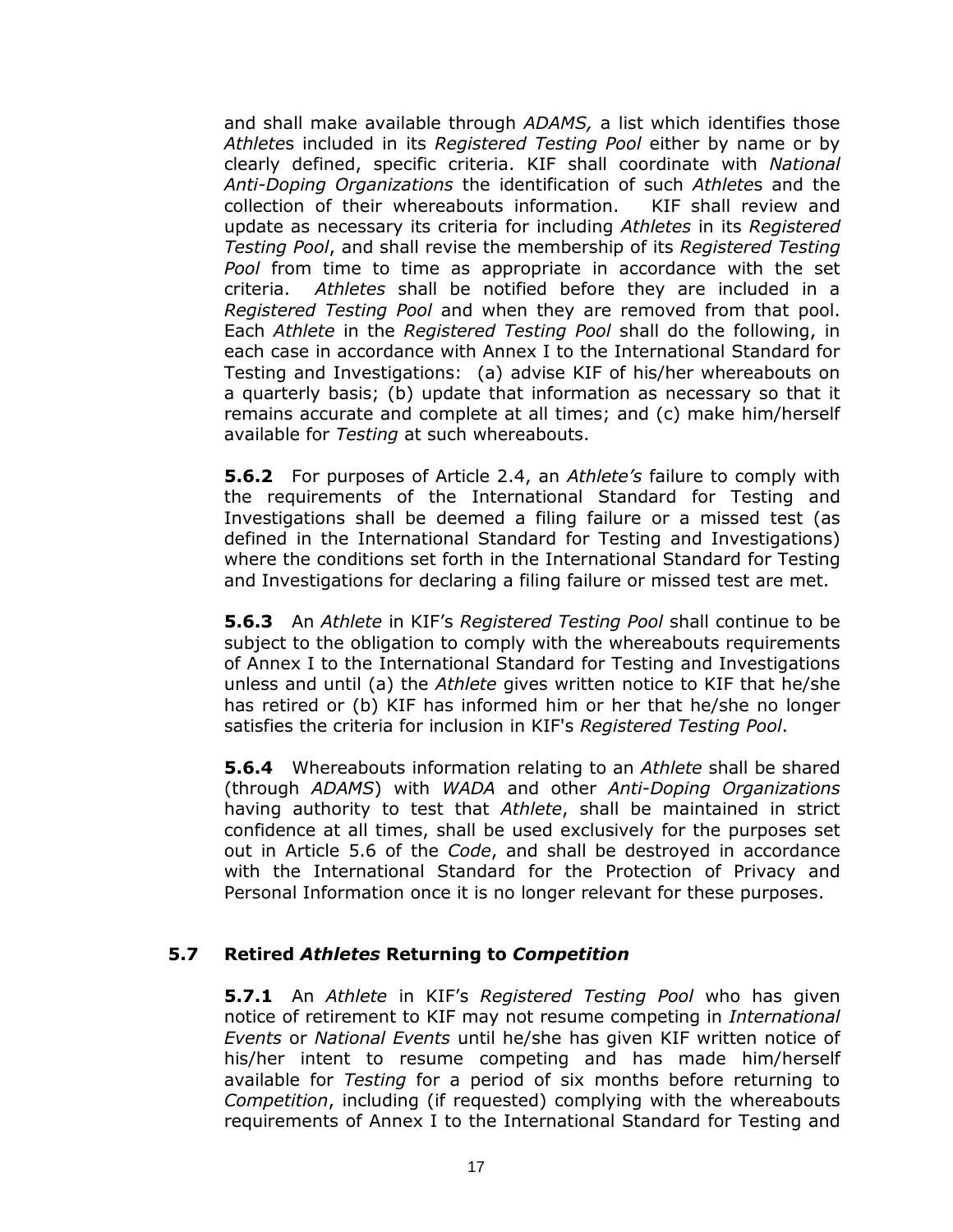Investigations. *WADA*, in consultation with KIF and the *Athlete's National Anti-Doping Organization*, may grant an exemption to the sixmonth written notice rule where the strict application of that rule would be manifestly unfair to an *Athlete*. This decision may be appealed under Article 13. Any competitive results obtained in violation of this Article 5.7.1 shall be *Disqualified*.

**5.7.2** If an *Athlete* retires from sport while subject to a period of *Ineligibility*, the *Athlete* shall not resume competing in *International Events* or *National Events* until the *Athlete* has given six months prior written notice (or notice equivalent to the period of *Ineligibility*  remaining as of the date the *Athlete* retired, if that period was longer than six months) to KIF and to his/her *National Anti-Doping Organization* of his/her intent to resume competing and has made him/herself available for *Testing* for that notice period, including (if requested) complying with the whereabouts requirements of Annex I to the International Standard for Testing and Investigations.

# **5.8** *Independent Observer Program*

KIF and the organizing committees for KIF's *Events*, as well as the *National Federations* and the organizing committees for *National Events,* shall authorize and facilitate the *Independent Observer Program* at such *Events*.

# <span id="page-17-0"></span>**ARTICLE 6 ANALYSIS OF** *SAMPLES*

*Samples* shall be analyzed in accordance with the following principles:

## **6.1 Use of Accredited and Approved Laboratories**

For purposes of Article 2.1, *Samples* shall be analyzed only in laboratories accredited or otherwise approved by *WADA*. The choice of the *WADA*accredited or *WADA*-approved laboratory used for the *Sample* analysis shall be determined exclusively by KIF.

## **6.2 Purpose of Analysis of** *Samples*

**6.2.1** *Samples* shall be analyzed to detect *Prohibited Substances* and *Prohibited Methods* and other substances as may be directed by *WADA* pursuant to the Monitoring Program described in Article 4.5 of the *Code*; or to assist KIF in profiling relevant parameters in an *Athlete*'s urine, blood or other matrix, including DNA or genomic profiling; or for any other legitimate anti-doping purpose. *Samples* may be collected and stored for future analysis.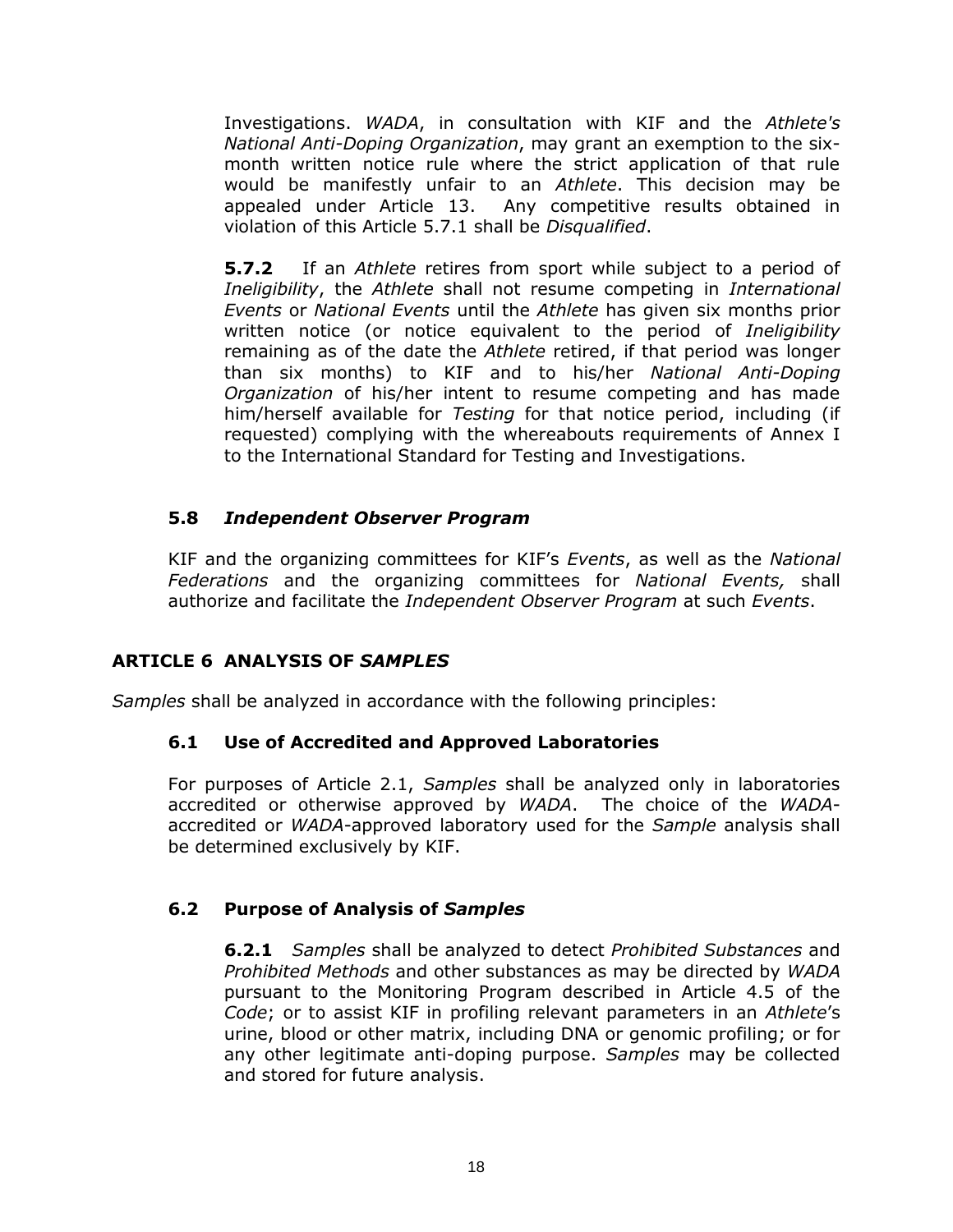**6.2.2** KIF shall ask laboratories to analyze *Samples* in conformity with Article 6.4 of the *Code* and Article 4.7 of the International Standard for Testing and Investigations.

# **6.3 Research on** *Samples*

No *Sample* may be used for research without the *Athlete's* written consent. *Samples* used for purposes other than Article 6.2 shall have any means of identification removed such that they cannot be traced back to a particular *Athlete*.

# **6.4 Standards for** *Sample* **Analysis and Reporting**

Laboratories shall analyze *Samples* and report results in conformity with the International Standard for Laboratories. To ensure effective *Testing*, the Technical Document referenced at Article 5.4.1 of the *Code* will establish risk assessment-based *Sample* analysis menus appropriate for particular sports and sport disciplines, and laboratories shall analyze *Samples* in conformity with those menus, except as follows:

**6.4.1** KIF may request that laboratories analyze its *Samples* using more extensive menus than those described in the Technical Document.

**6.4.2** KIF may request that laboratories analyze its *Samples* using less extensive menus than those described in the Technical Document only if it has satisfied *WADA* that, because of the particular circumstances of its sport, as set out in its test distribution plan, less extensive analysis would be appropriate.

**6.4.3** As provided in the International Standard for Laboratories, laboratories at their own initiative and expense may analyze *Samples*  for *Prohibited Substances* or *Prohibited Methods* not included on the *Sample* analysis menu described in the Technical Document or specified by the *Testing* authority. Results from any such analysis shall be reported and have the same validity and consequence as any other analytical result.

# **6.5 Further Analysis of** *Samples*

Any *Sample* may be stored and subsequently subjected to further analysis for the purposes set out in Article 6.2: (a) by *WADA* at any time; and/or (b) by KIF at any time before both the A and B *Sample* analytical results (or A *Sample* result where B *Sample* analysis has been waived or will not be performed) have been communicated by KIF to the *Athlete* as the asserted basis for an Article 2.1 anti-doping rule violation. Such further analysis of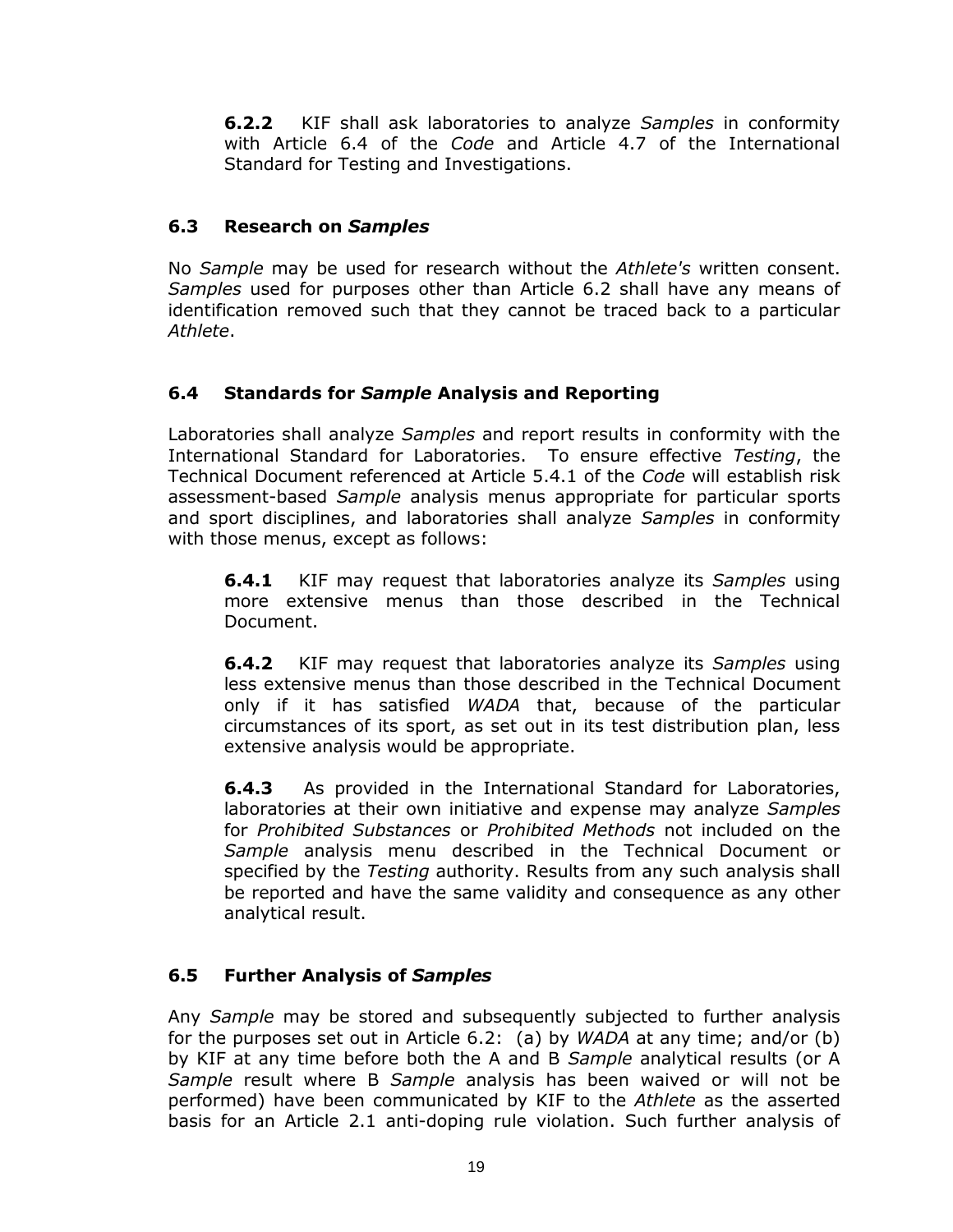*Samples* shall conform with the requirements of the International Standard for Laboratories and the International Standard for Testing and Investigations.

# <span id="page-19-0"></span>**ARTICLE 7 RESULTS MANAGEMENT**

## **7.1 Responsibility for Conducting Results Management**

**7.1.1** The circumstances in which KIF shall take responsibility for conducting results management in respect of anti-doping rule violations involving *Athletes* and other *Persons* under its jurisdiction shall be determined by reference to and in accordance with Article 7 of the *Code*.

**7.1.2** The KIF Executive shall appoint a Doping Review Panel consisting of a Chair and 2 other members with experience in antidoping. Each panel member shall serve a term of four years. When a potential violation is referred to the Doping Review Panel by KIF, the Chair of the Doping Review Panel shall appoint one or more members of the Panel (which may include the Chair) to conduct the review discussed in this Article 7.

# **7.2 Review of** *Adverse Analytical Findings* **From Tests Initiated by KIF**

Results management in respect of the results of tests initiated by KIF (including tests performed by *WADA* pursuant to agreement with KIF) shall proceed as follows:

**7.2.1** The results from all analyses must be sent to KIF in encoded form, in a report signed by an authorized representative of the laboratory. All communication must be conducted confidentially and in conformity with *ADAMS*.

**7.2.2** Upon receipt of an *Adverse Analytical Finding*, KIF shall conduct a review to determine whether: (a) an applicable *TUE* has been granted or will be granted as provided in the International Standard for Therapeutic Use Exemptions, or (b) there is any apparent departure from the International Standard for Testing and Investigations or International Standard for Laboratories that caused the *Adverse Analytical Finding*.

**7.2.3** If the review of an *Adverse Analytical Finding* under Article 7.2.2 reveals an applicable *TUE* or departure from the International Standard for Testing and Investigations or the International Standard for Laboratories that caused the *Atypical Finding*, the entire test shall be considered negative and the *Athlete*, the *Athlete*'s *National Anti-Doping Organization* and *WADA* shall be so informed.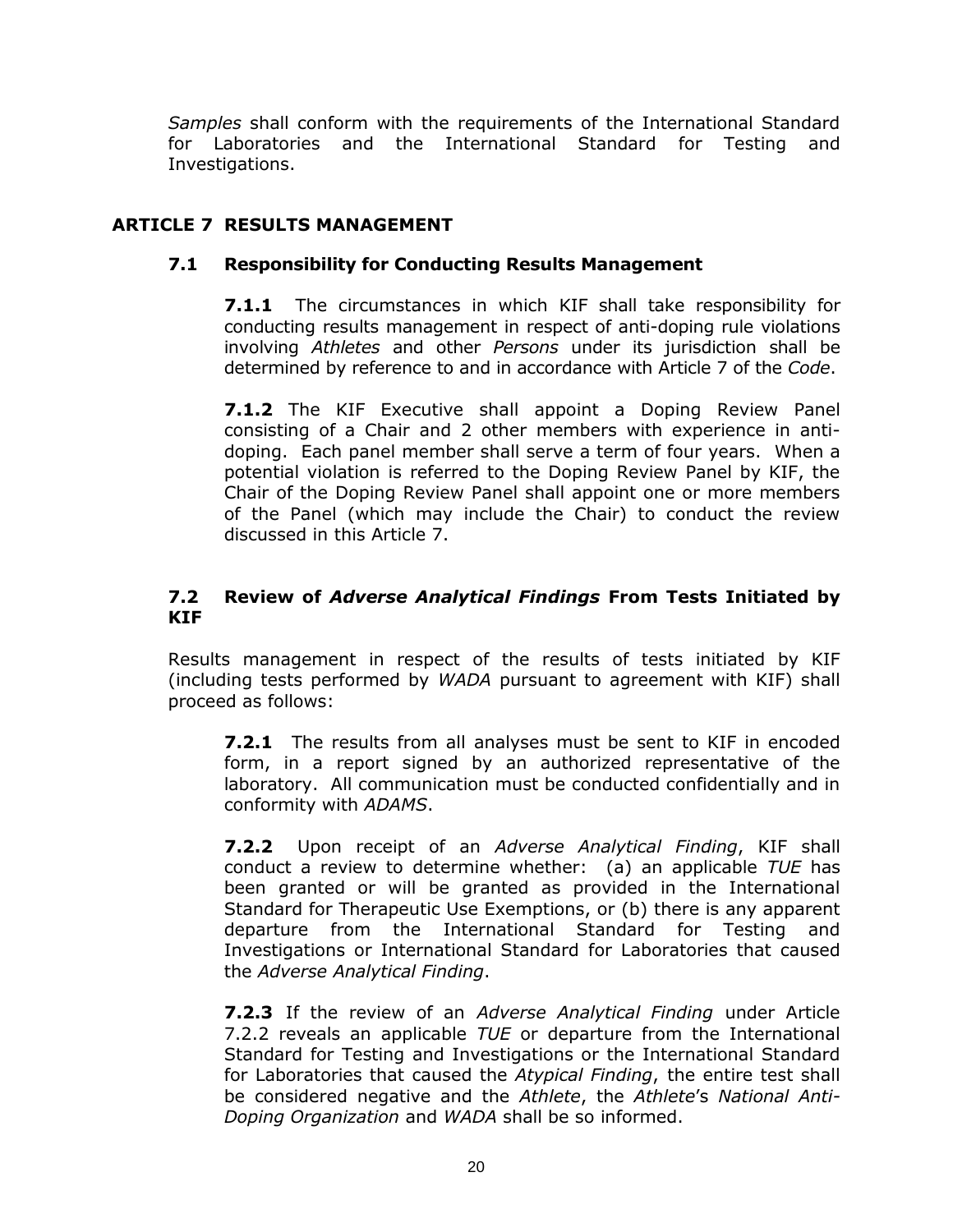# **7.3 Notification After Review Regarding** *Adverse Analytical Findings*

**7.3.1** If the review of an *Adverse Analytical Finding* under Article 7.2.2 does not reveal an applicable *TUE* or entitlement to a *TUE* as provided in the International Standard for Therapeutic Use Exemptions, or departure from the International Standard for Testing and Investigations or the International Standard for Laboratories that caused the *Adverse Analytical Finding*, KIF shall promptly notify the *Athlete*, and simultaneously the *Athlete's National Anti-Doping Organization* and *WADA*, in the manner set out in Article 14.1, of: (a) the *Adverse Analytical Finding*; (b) the anti-doping rule violated; (c) the *Athlete*'s right to promptly request the analysis of the B *Sample* or, failing such request, that the B *Sample* analysis may be deemed waived; (d) the scheduled date, time and place for the B *Sample* analysis if the *Athlete* or KIF chooses to request an analysis of the B *Sample*; (e) the opportunity for the *Athlete* and/or the *Athlete*'s representative to attend the B *Sample* opening and analysis in accordance with the International Standard for Laboratories if such analysis is requested; and (f) the *Athlete*'s right to request copies of the A and B *Sample* laboratory documentation package which includes information as required by the International Standard for Laboratories. If KIF decides not to bring forward the *Adverse Analytical Finding* as an anti-doping rule violation, it shall so notify the *Athlete*, the *Athlete*'s *National Anti-Doping Organization* and *WADA*.

**7.3.2** Where requested by the *Athlete* or KIF, arrangements shall be made to analyze the B *Sample* in accordance with the International Standard for Laboratories. An *Athlete* may accept the A *Sample* analytical results by waiving the requirement for B *Sample* analysis. KIF may nonetheless elect to proceed with the B *Sample* analysis.

**7.3.3** The *Athlete* and/or his representative shall be allowed to be present at the analysis of the B *Sample*. Also, a representative of KIF shall be allowed to be present.

**7.3.4** If the B *Sample* analysis does not confirm the A *Sample*  analysis, then (unless KIF takes the case forward as an anti-doping rule violation under Article 2.2) the entire test shall be considered negative and the *Athlete*, the *Athlete*'s *National Anti-Doping Organization* and *WADA* shall be so informed.

**7.3.5** If the B *Sample* analysis confirms the A *Sample* analysis, the findings shall be reported to the *Athlete*, the *Athlete*'s *National Anti-Doping Organization* and to *WADA*.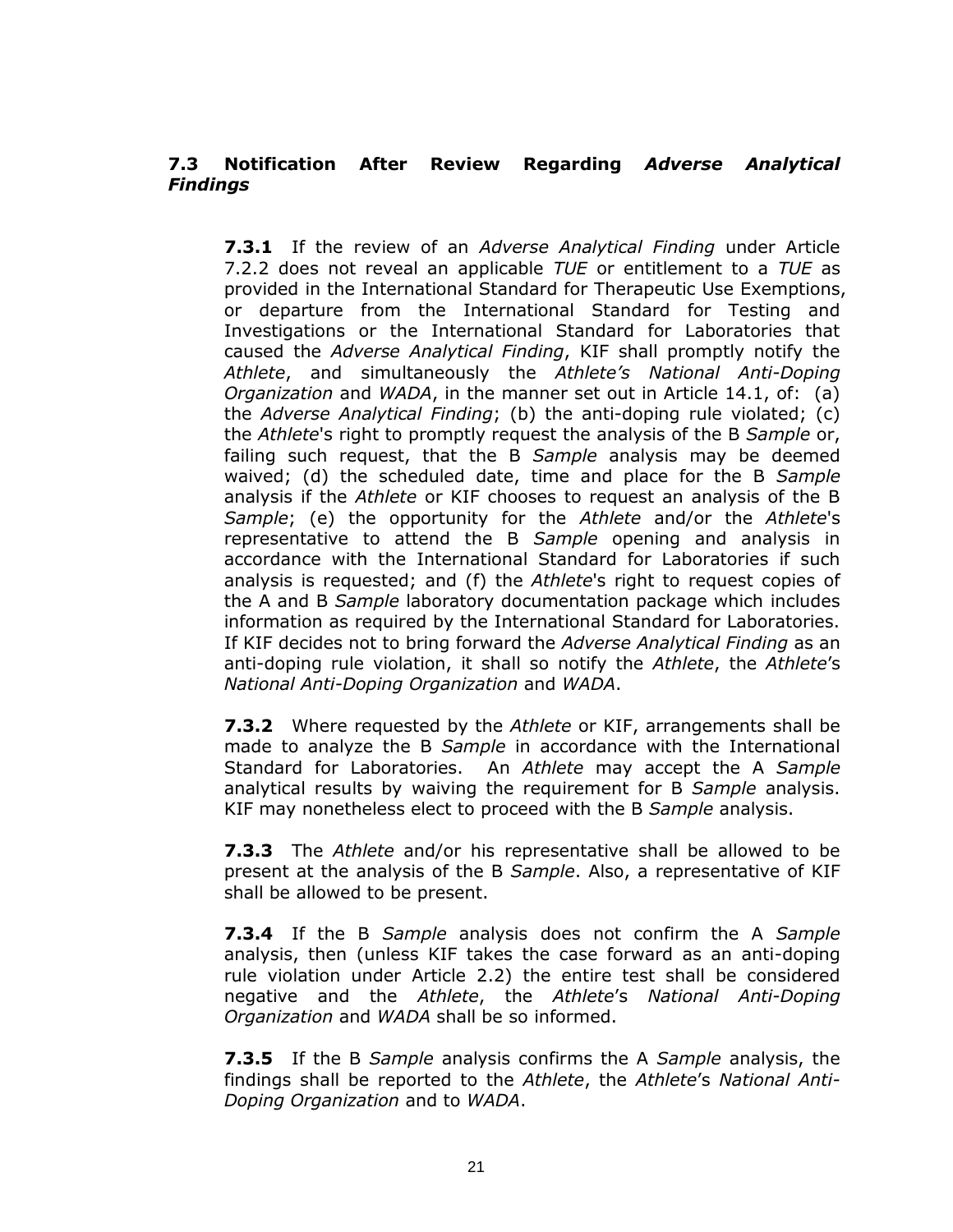# **7.4 Review of** *Atypical Findings*

**7.4.1** As provided in the International Standard for Laboratories, in some circumstances laboratories are directed to report the presence of *Prohibited Substances*, which may also be produced endogenously, as *Atypical Findings*, i.e., as findings that are subject to further investigation.

**7.4.2** Upon receipt of an *Atypical Finding*, KIF shall conduct a review to determine whether: (a) an applicable *TUE* has been granted or will be granted as provided in the International Standard for Therapeutic Use Exemptions, or (b) there is any apparent departure from the International Standard for Testing and Investigations or International Standard for Laboratories that caused the *Atypical Finding.*

**7.4.3** If the review of an *Atypical Finding* under Article 7.4.2 reveals an applicable *TUE* or a departure from the International Standard for Testing and Investigations or the International Standard for Laboratories that caused the *Atypical Finding*, the entire test shall be considered negative and the *Athlete*, the *Athlete*'s *National Anti-Doping Organization* and *WADA* shall be so informed.

**7.4.4** If that review does not reveal an applicable *TUE* or a departure from the International Standard for Testing and Investigations or the International Standard for Laboratories that caused the *Atypical Finding*, KIF shall conduct the required investigation or cause it to be conducted. After the investigation is completed, either the *Atypical Finding* will be brought forward as an *Adverse Analytical Finding*, in accordance with Article 7.3.1, or else the *Athlete,* the *Athlete*'s *National Anti-Doping Organization* and *WADA* shall be notified that the *Atypical Finding* will not be brought forward as an *Adverse Analytical Finding*.

**7.4.5** KIF will not provide notice of an *Atypical Finding* until it has completed its investigation and has decided whether it will bring the *Atypical Finding* forward as an *Adverse Analytical Finding* unless one of the following circumstances exists:

7.4.5.1 If KIF determines the B *Sample* should be analyzed prior to the conclusion of its investigation, it may conduct the B *Sample* analysis after notifying the *Athlete*, with such notice to include a description of the *Atypical Finding* and the information described in Article 7.3.1(d)-(f).

7.4.5.2 If KIF is asked (a) by a *Major Event Organization*  shortly before one of its *International Events*, or (b) by a sport organization responsible for meeting an imminent deadline for selecting team members for an *International Event*, to disclose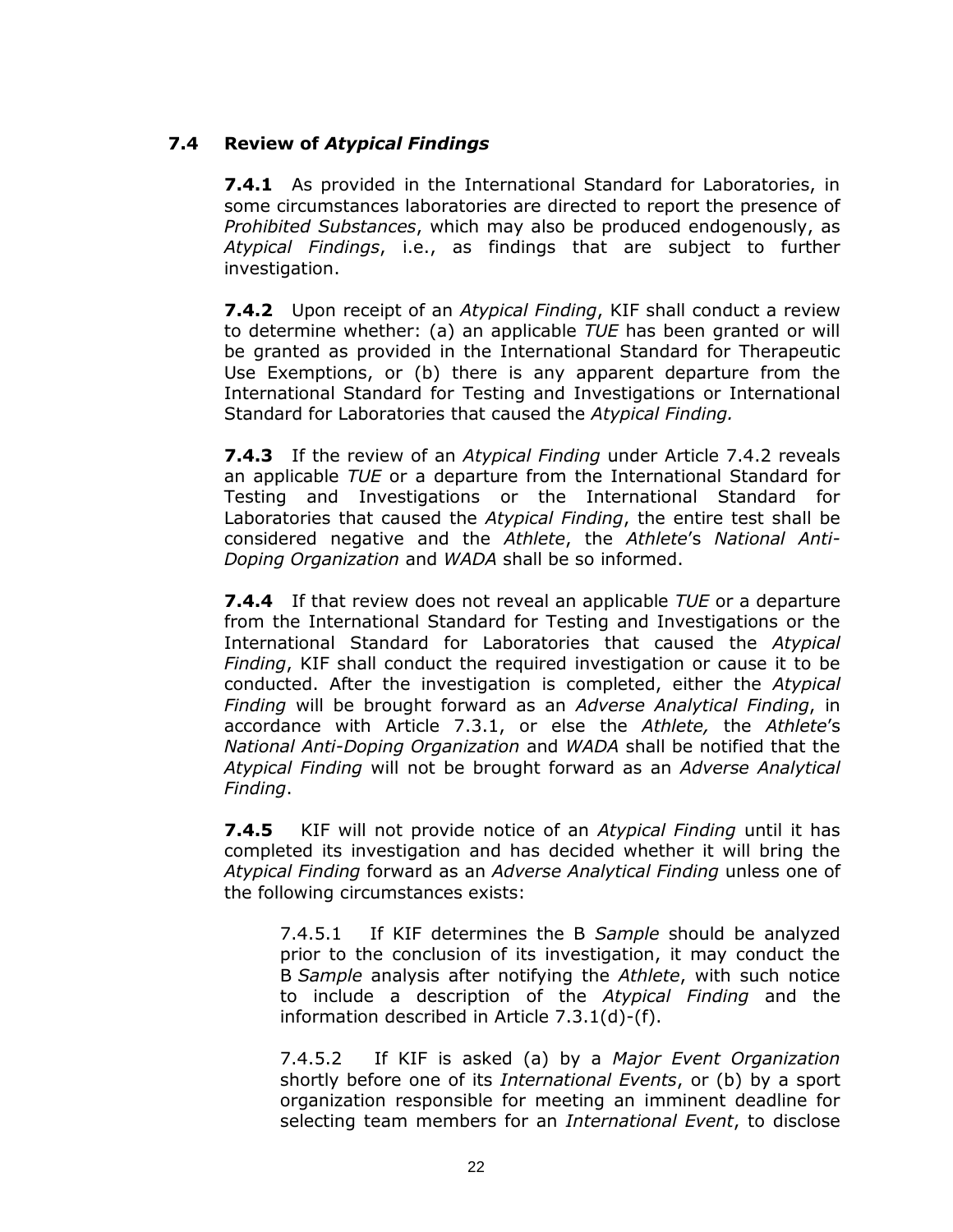whether any *Athlete* identified on a list provided by the *Major Event Organization* or sport organization has a pending *Atypical Finding*, KIF shall so advise the *Major Event Organization* or sports organization after first providing notice of the *Atypical Finding* to the *Athlete.* 

# **7.5 Review of** *Atypical Passport Findings* **and** *Adverse Passport Findings*

Review of *Atypical Passport Findings* and *Adverse Passport Findings* shall take place as provided in the International Standard for Testing and Investigations and International Standard for Laboratories. At such time as KIF is satisfied that an anti-doping rule violation has occurred, it shall promptly give the *Athlete* (and simultaneously the *Athlete's National Anti-Doping Organization*  and *WADA*) notice of the anti-doping rule violation asserted and the basis of that assertion.

# **7.6 Review of Whereabouts Failures**

KIF shall review potential filing failures and missed tests, as defined in the International Standard for Testing and Investigations, in respect of *Athletes*  who file their whereabouts information with KIF, in accordance with Annex I to the International Standard for Testing and Investigations. At such time as KIF is satisfied that an Article 2.4 anti-doping rule violation has occurred, it shall promptly give the *Athlete* (and simultaneously the *Athlete's National Anti-Doping Organization* and *WADA*) notice that it is asserting a violation of Article 2.4 and the basis of that assertion.

# **7.7 Review of Other Anti-Doping Rule Violations Not Covered by Articles 7.2–7.6**

KIF shall conduct any follow-up investigation required into a possible antidoping rule violation not covered by Articles 7.2- 7.6. At such time as KIF is satisfied that an anti-doping rule violation has occurred, it shall promptly give the *Athlete* or other *Person* (and simultaneously the *Athlete's* or other *Person's National Anti-Doping Organization* and *WADA*) notice of the antidoping rule violation asserted and the basis of that assertion.

## **7.8 Identification of Prior Anti-Doping Rule Violations**

Before giving an *Athlete* or other *Person* notice of an asserted anti-doping rule violation as provided above, KIF shall refer to *ADAMS* and contact *WADA* and other relevant *Anti-Doping Organizations* to determine whether any prior antidoping rule violation exists.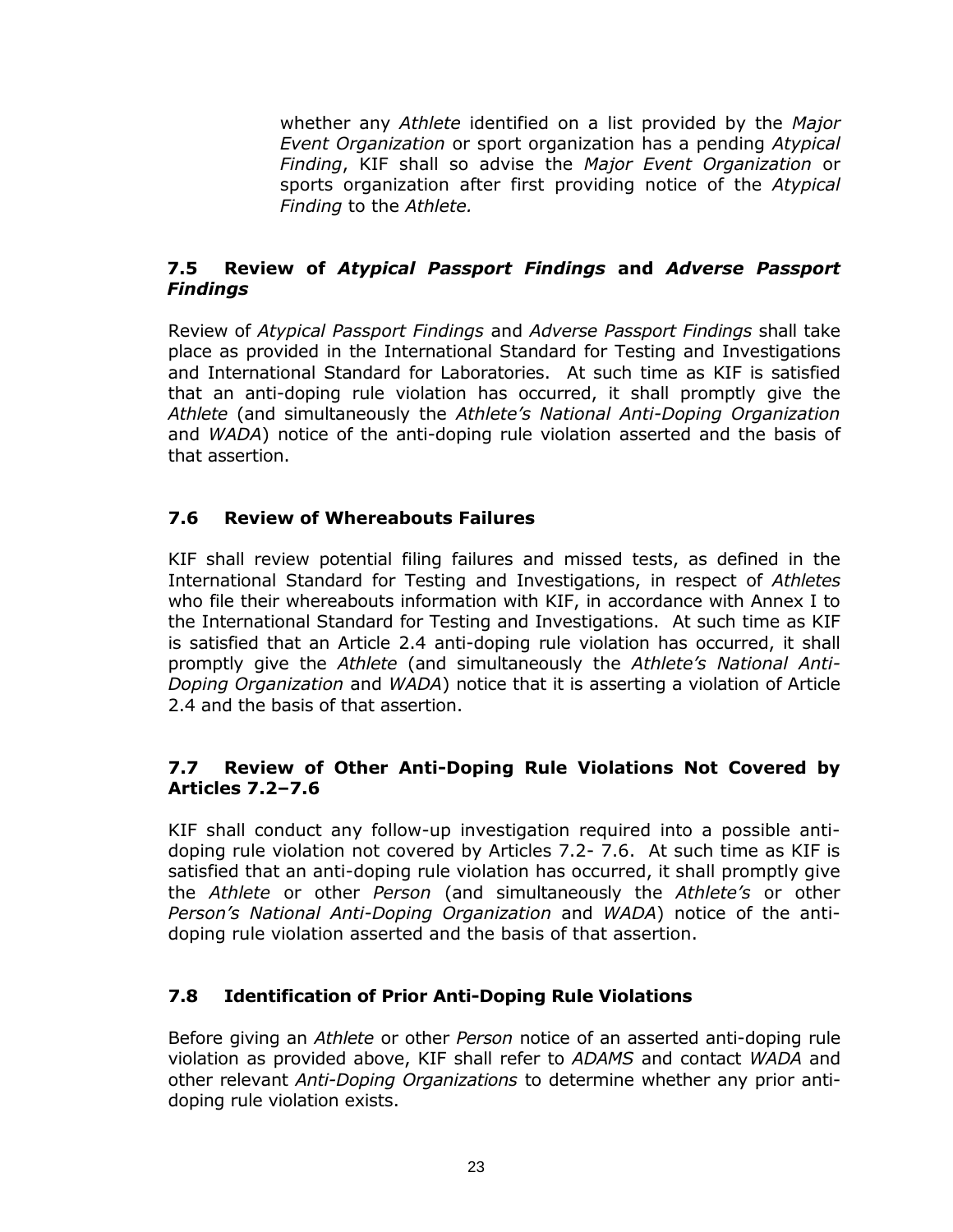# **7.9** *Provisional Suspensions*

**7.9.1 Mandatory** *Provisional Suspension***:** If analysis of an A *Sample* has resulted in an *Adverse Analytical Finding* for a *Prohibited Substance* that is not a *Specified Substance*, or for a *Prohibited Method*, and a review in accordance with Article 7.2.2 does not reveal an applicable *TUE* or departure from the International Standard for Testing and Investigations or the International Standard for Laboratories that caused the *Adverse Analytical Finding*, a *Provisional Suspension* shall be imposed upon or promptly after the notification described in Articles 7.2, 7.3 or 7.5.

**7.9.2 Optional** *Provisional Suspension***:** In case of an *Adverse Analytical Finding* for a *Specified Substance*, or in the case of any other anti-doping rule violations not covered by Article 7.9.1, KIF may impose a *Provisional Suspension* on the *Athlete* or other *Person*  against whom the anti-doping rule violation is asserted at any time after the review and notification described in Articles 7.2–7.7 and prior to the final hearing as described in Article 8.

**7.9.3** Where a *Provisional Suspension* is imposed pursuant to Article 7.9.1 or Article 7.9.2, the *Athlete* or other *Person* shall be given either: (a) an opportunity for a *Provisional Hearing* either before or on a timely basis after imposition of the *Provisional Suspension*; or (b) an opportunity for an expedited final hearing in accordance with Article 8 on a timely basis after imposition of the *Provisional Suspension.* Furthermore, the *Athlete* or other *Person* has a right to appeal from the *Provisional Suspension* in accordance with Article 13.2 (save as set out in Article 7.9.3.1).

7.9.3.1 The *Provisional Suspension* may be lifted if the *Athlete* demonstrates to the hearing panel that the violation is likely to have involved a *Contaminated Product*. A hearing panel's decision not to lift a mandatory *Provisional Suspension* on account of the *Athlete's* assertion regarding a *Contaminated Product* shall not be appealable.

**7.9.4** If a *Provisional Suspension* is imposed based on an A *Sample Adverse Analytical Finding* and subsequent analysis of the B *Sample* does not confirm the A *Sample* analysis, then the *Athlete* shall not be subject to any further *Provisional Suspension* on account of a violation of Article 2.1. In circumstances where the *Athlete* (or the *Athlete's*  team) has been removed from a *Competition* based on a violation of Article 2.1 and the subsequent B *Sample* analysis does not confirm the A *Sample* finding, then if it is still possible for the *Athlete* or team to be reinserted, without otherwise affecting the *Competition*, the *Athlete* or team may continue to take part in the *Competition*. In addition, the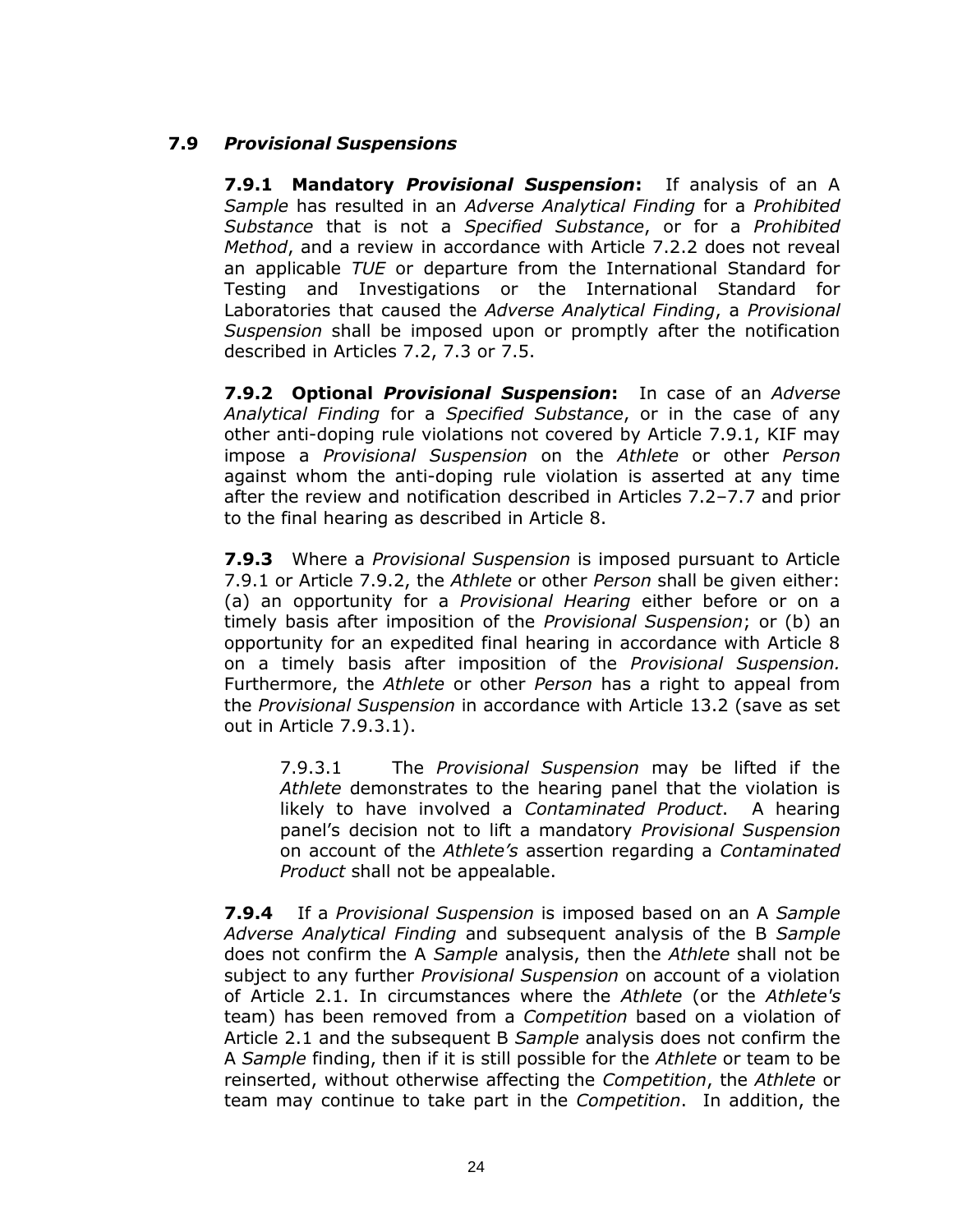*Athlete* or team may thereafter take part in other *Competitions* in the same *Event.*

**7.9.5** In all cases where an *Athlete* or other *Person* has been notified of an anti-doping rule violation but a *Provisional Suspension* has not been imposed on him or her, the *Athlete* or other *Person* shall be offered the opportunity to accept a *Provisional Suspension* voluntarily pending the resolution of the matter.

# **7.10 Resolution Without a Hearing**

**7.10.1** An *Athlete* or other *Person* against whom an anti-doping rule violation is asserted may admit that violation at any time, waive a hearing, and accept the *Consequences* that are mandated by these Anti-Doping Rules or (where some discretion as to *Consequences* exists under these Anti-Doping Rules) that have been offered by KIF.

**7.10.2** Alternatively, if the *Athlete* or other *Person* against whom an anti-doping rule violation is asserted fails to dispute that assertion within the deadline specified in the notice sent by the KIF asserting the violation, then he/she shall be deemed to have admitted the violation, to have waived a hearing, and to have accepted the *Consequences* that are mandated by these Anti-Doping Rules or (where some discretion as to *Consequences* exists under these Anti-Doping Rules) that have been offered by KIF.

**7.10.3** In cases where Article 7.10.1 or Article 7.10.2 applies, a hearing before a hearing panel shall not be required. Instead KIF shall promptly issue a written decision confirming the commission of the anti-doping rule violation and the *Consequences* imposed as a result, and setting out the full reasons for any period of *Ineligibility* imposed, including (if applicable) a justification for why the maximum potential period of *Ineligibility* was not imposed. KIF shall send copies of that decision to other *Anti-Doping Organizations* with a right to appeal under Article 13.2.3, and shall *Publicly Disclose* that decision in accordance with Article 14.3.2.

## **7.11 Notification of Results Management Decisions**

In all cases where KIF has asserted the commission of an anti-doping rule violation, withdrawn the assertion of an anti-doping rule violation, imposed a *Provisional Suspension*, or agreed with an *Athlete* or other *Person* on the imposition of *Consequences* without a hearing, KIF shall give notice thereof in accordance with Article 14.2.1 to other *Anti-Doping Organizations* with a right to appeal under Article 13.2.3.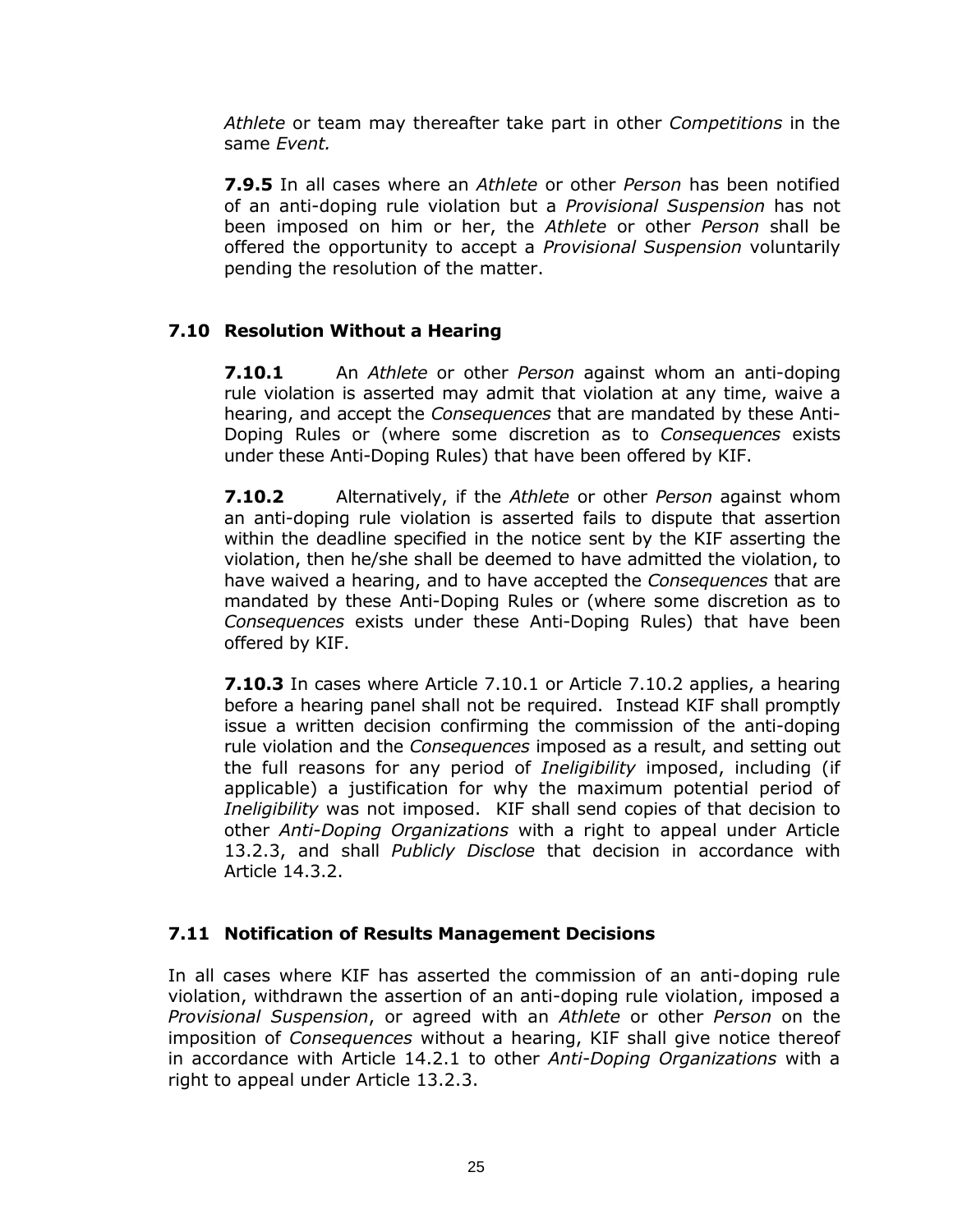## **7.12 Retirement from Sport**

If an *Athlete* or other *Person* retires while KIF is conducting the results management process, KIF retains jurisdiction to complete its results management process. If an *Athlete* or other *Person* retires before any results management process has begun, and KIF would have had results management authority over the *Athlete* or other *Person* at the time the *Athlete* or other *Person* committed an anti-doping rule violation, KIF has authority to conduct results management in respect of that anti-doping rule violation.

## <span id="page-25-0"></span>**ARTICLE 8 RIGHT TO A FAIR HEARING**

#### **8.1 Principles for a Fair Hearing**

**8.1.1** When KIF sends a notice to an *Athlete* or other *Person*  asserting an anti-doping rule violation, and the *Athlete* or other *Person*  does not waive a hearing in accordance with Article 7.10.1 or Article 7.10.2, then the case shall be referred to the KIF Doping Hearing Panel for hearing and adjudication.

**8.1.2** Hearings shall be scheduled and completed within a reasonable time. Hearings held in connection with *Event*s that are subject to these Anti-Doping Rules may be conducted by an expedited process where permitted by the hearing panel.

**8.1.3** The KIF Doping Hearing Panel shall determine the procedure to be followed at the hearing.

**8.1.4** *WADA* and the *National Federation* of the *Athlete* or other *Person* may attend the hearing as observers. In any event, KIF shall keep WADA fully apprised as to the status of pending cases and the result of all hearings.

**8.1.5** The KIF Doping Hearing Panel shall act in a fair and impartial manner towards all parties at all times.

#### **8.2 Decisions**

**8.2.1** At the end of the hearing, or on a timely basis thereafter, the KIF Doping Hearing Panel shall issue a written decision that includes the full reasons for the decision and for any period of *Ineligibility*  imposed, including (if applicable) a justification for why the greatest potential *Consequences* were not imposed.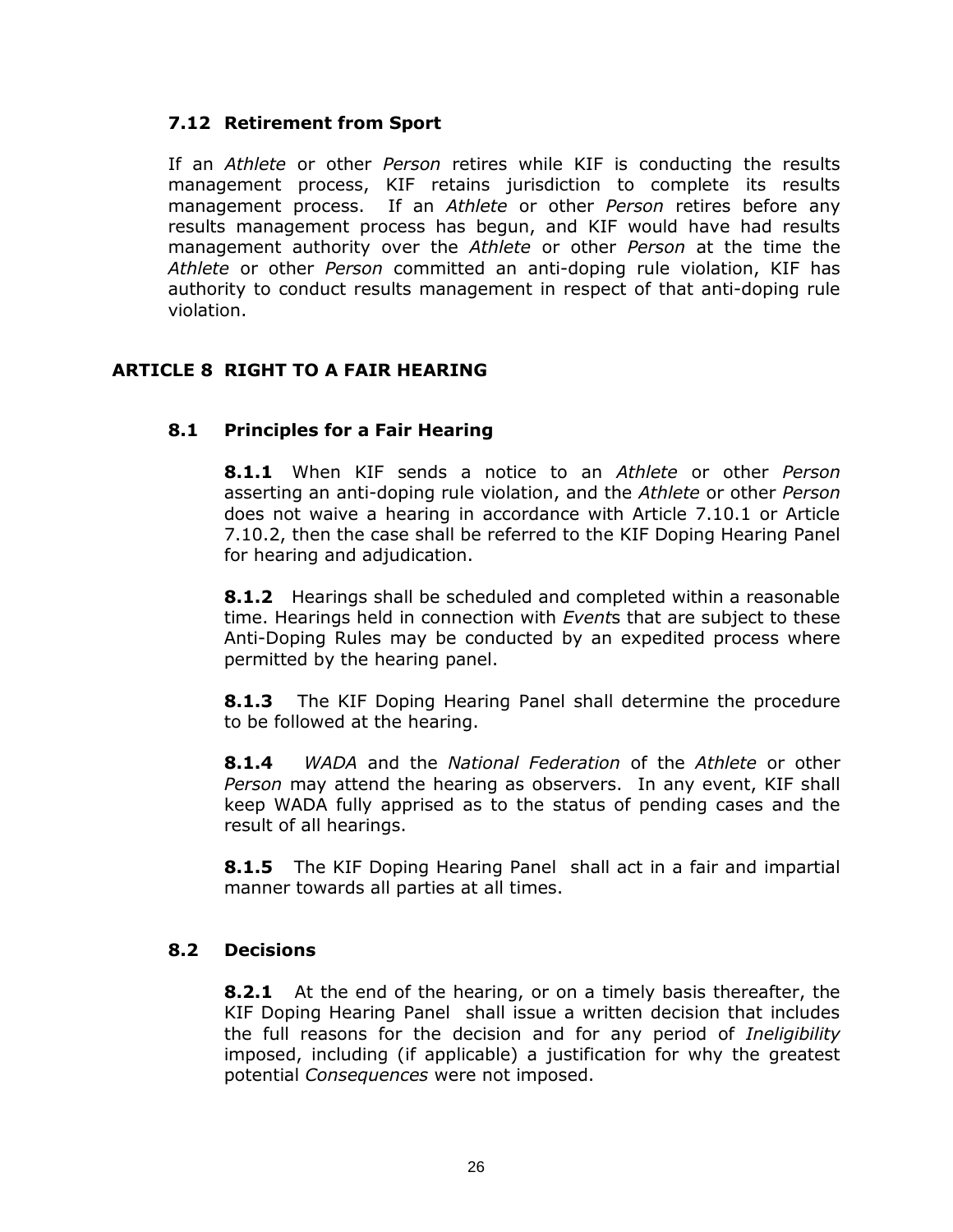**8.2.2** The decision may be appealed to the *CAS* as provided in Article 13. Copies of the decision shall be provided to the *Athlete* or other *Person* and to other *Anti-Doping Organizations* with a right to appeal under Article 13.2.3.

**8.2.3** If no appeal is brought against the decision, then (a) if the decision is that an anti-doping rule violation was committed, the decision shall be *Publicly Disclosed* as provided in Article 14.3.2; but (b) if the decision is that no anti-doping rule violation was committed, then the decision shall only be *Publicly Disclosed* with the consent of the *Athlete* or other *Person* who is the subject of the decision. KIF shall use reasonable efforts to obtain such consent, and if consent is obtained, shall *Publicly Disclose* the decision in its entirety or in such redacted form as the Athlete or other Person may approve.

The principles contained at Article 14.3.6 shall be applied in cases involving a *Minor*.

# **8.3 Single Hearing Before** *CAS*

Cases asserting anti-doping rule violations may be heard directly at *CAS*, with no requirement for a prior hearing, with the consent of the *Athlete*, KIF, *WADA*, and any other *Anti-Doping Organization* that would have had a right to appeal a first instance hearing decision to *CAS*.

## <span id="page-26-0"></span>**ARTICLE 9 AUTOMATIC** *DISQUALIFICATION* **OF INDIVIDUAL RESULTS**

An anti-doping rule violation in *Individual Sports* in connection with an *In-Competition* test automatically leads to *Disqualification* of the result obtained in that *Competition* with all resulting *Consequences*, including forfeiture of any medals, points and prizes.

## <span id="page-26-1"></span>**ARTICLE 10 SANCTIONS ON INDIVIDUALS**

#### **10.1** *Disqualification* **of Results in the** *Event* **During which an Anti-Doping Rule Violation Occurs**

An anti-doping rule violation occurring during or in connection with an *Event*  may, upon the decision of the ruling body of the *Event*, lead to *Disqualification* of all of the *Athlete's* individual results obtained in that *Event* with all *Consequences*, including forfeiture of all medals, points and prizes, except as provided in Article 10.1.1.

Factors to be included in considering whether to *Disqualify* other results in an *Event* might include, for example, the seriousness of the *Athlete*'s anti-doping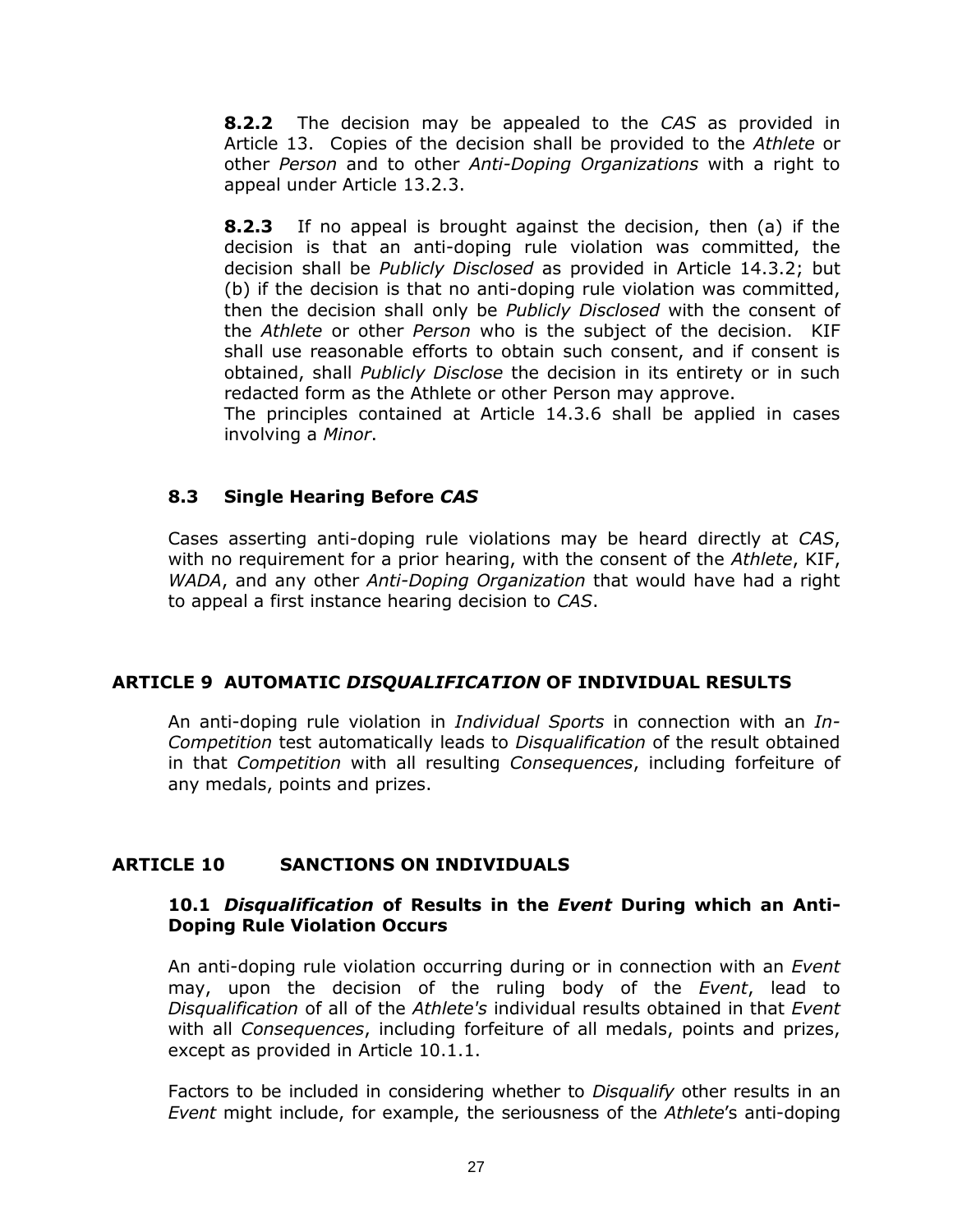rule violation and whether the *Athlete* tested negative in the other *Competitions*.

**10.1.1** If the *Athlete* establishes that he or she bears *No Fault or Negligence* for the violation, the *Athlete's* individual results in the other *Competition*s shall not be *Disqualified*, unless the *Athlete's* results in *Competition*s other than the *Competition* in which the anti-doping rule violation occurred were likely to have been affected by the *Athlete's* anti-doping rule violation.

## **10.2** *Ineligibility* **for Presence,** *Use* **or** *Attempted Use***, or** *Possession*  **of a** *Prohibited Substance* **or** *Prohibited Method*

The period of *Ineligibility* for a violation of Articles 2.1, 2.2 or 2.6 shall be as follows, subject to potential reduction or suspension pursuant to Articles 10.4, 10.5 or 10.6:

**10.2.1** The period of *Ineligibility* shall be four years where:

10.2.1.1 The anti-doping rule violation does not involve a *Specified Substance*, unless the *Athlete* or other *Person* can establish that the anti-doping rule violation was not intentional.

10.2.1.2 The anti-doping rule violation involves a *Specified Substance* and KIF can establish that the anti-doping rule violation was intentional.

**10.2.2** If Article 10.2.1 does not apply, the period of *Ineligibility* shall be two years.

**10.2.3** As used in Articles 10.2 and 10.3, the term "intentional" is meant to identify those *Athletes* who cheat. The term therefore requires that the *Athlete* or other *Person* engaged in conduct which he or she knew constituted an anti-doping rule violation or knew that there was a significant risk that the conduct might constitute or result in an anti-doping rule violation and manifestly disregarded that risk. An anti-doping rule violation resulting from an *Adverse Analytical Finding* for a substance which is only prohibited *In-Competition* shall be rebuttably presumed to be not intentional if the substance is a *Specified Substance and* the *Athlete* can establish that the *Prohibited Substance* was *Used Out-of-Competition*. An anti-doping rule violation resulting from an *Adverse Analytical Finding* for a substance which is only prohibited *In-Competition* shall not be considered intentional if the substance is not a *Specified Substance* and the *Athlete* can establish that the *Prohibited Substance* was *Used Out-of-Competition* in a context unrelated to sport performance.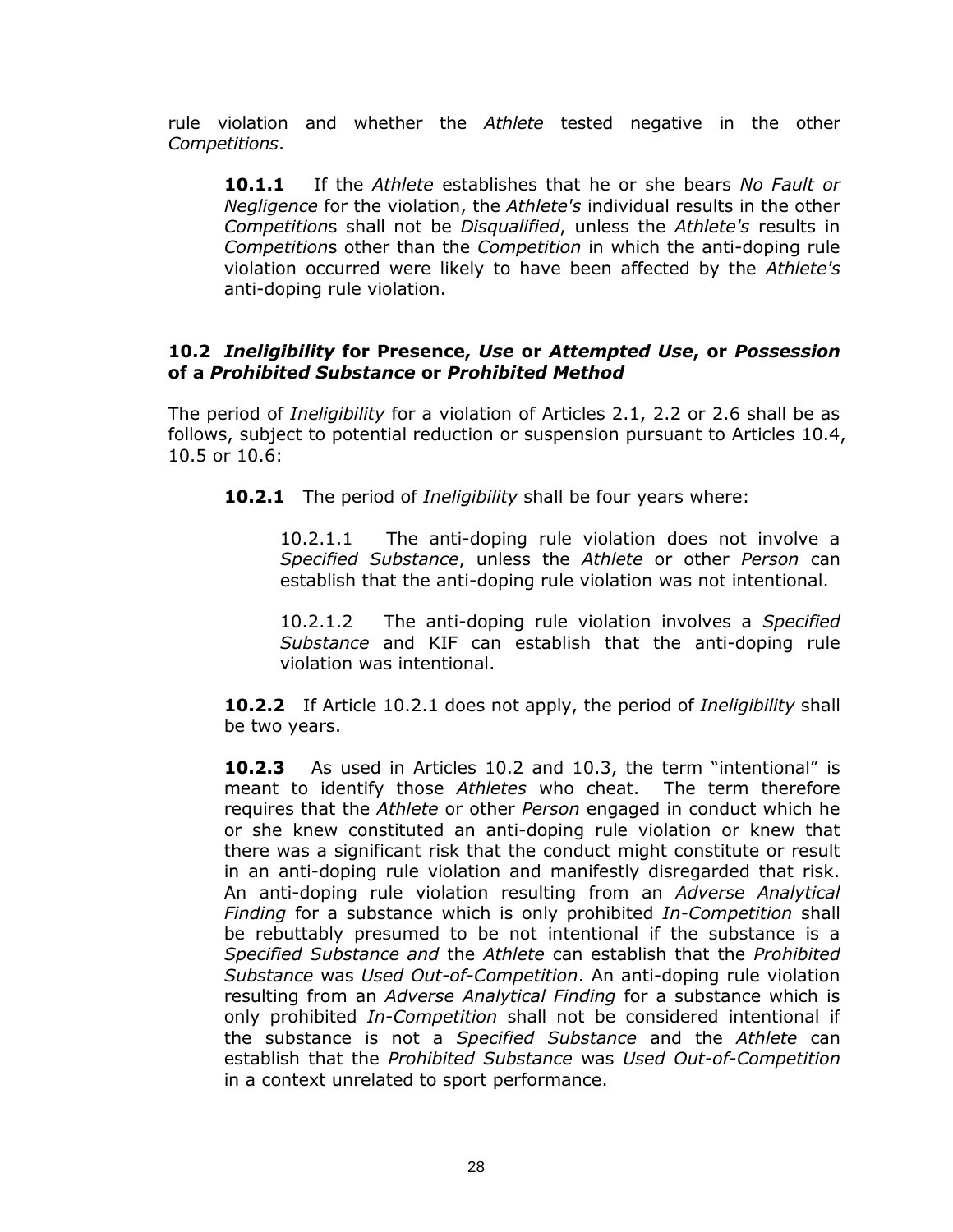## **10.3** *Ineligibility* **for Other Anti-Doping Rule Violations**

The period of *Ineligibility* for anti-doping rule violations other than as provided in Article 10.2 shall be as follows, unless Articles 10.5 or 10.6 are applicable:

**10.3.1** For violations of Article 2.3 or Article 2.5, the period of *Ineligibility* shall be four years unless, in the case of failing to submit to *Sample* collection, the *Athlete* can establish that the commission of the anti-doping rule violation was not intentional (as defined in Article 10.2.3), in which case the period of *Ineligibility* shall be two years.

**10.3.2** For violations of Article 2.4, the period of *Ineligibility* shall be two years, subject to reduction down to a minimum of one year, depending on the *Athlete*'s degree of *Fault*. The flexibility between two years and one year of *Ineligibility* in this Article is not available to *Athletes* where a pattern of last-minute whereabouts changes or other conduct raises a serious suspicion that the *Athlete* was trying to avoid being available for *Testing*.

**10.3.3** For violations of Article 2.7 or 2.8, the period of *Ineligibility* shall be a minimum of four years up to lifetime *Ineligibility*, depending on the seriousness of the violation. An Article 2.7 or 2.8 violation involving a *Minor* shall be considered a particularly serious violation and, if committed by *Athlete Support Personnel* for violations other than for *Specified Substances*, shall result in lifetime *Ineligibility* for *Athlete Support Personnel*. In addition, significant violations of Article 2.7 or 2.8 which may also violate non-sporting laws and regulations, shall be reported to the competent administrative, professional or judicial authorities.

**10.3.4** For violations of Article 2.9, the period of *Ineligibility* imposed shall be a minimum of two years, up to four years, depending on the seriousness of the violation.

**10.3.5** For violations of Article 2.10, the period of *Ineligibility* shall be two years, subject to reduction down to a minimum of one year, depending on the *Athlete* or other *Person*'s degree of *Fault* and other circumstances of the case.

# **10.4 Elimination of the Period of** *Ineligibility* **where there is** *No Fault or Negligence*

If an *Athlete* or other *Person* establishes in an individual case that he or she bears *No Fault or Negligence*, then the otherwise applicable period of *Ineligibility* shall be eliminated.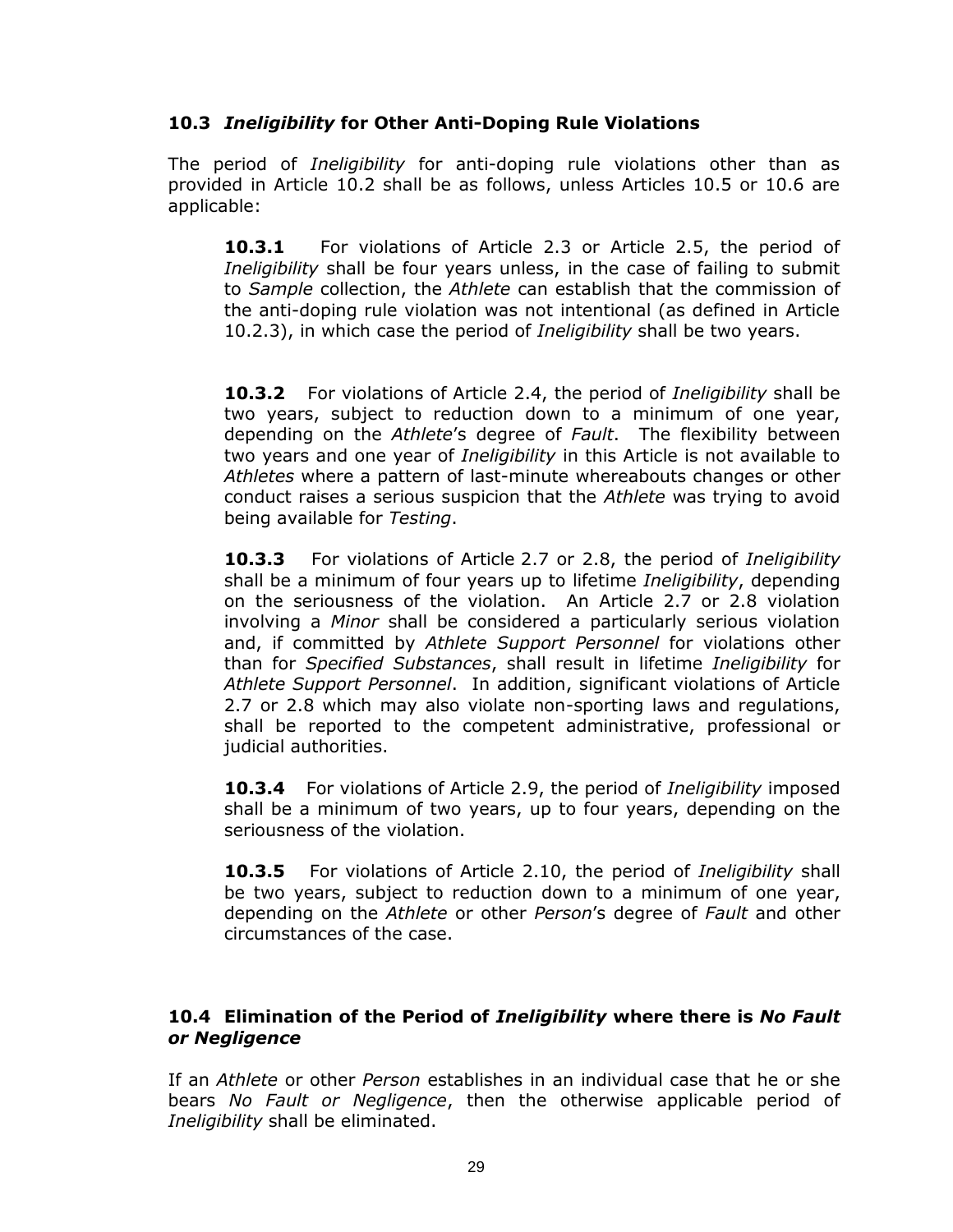#### **10.5 Reduction of the Period of** *Ineligibility* **based on** *No Significant Fault or Negligence*

**10.5.1** Reduction of Sanctions for *Specified Substances* or *Contaminated Products* for Violations of Article 2.1, 2.2 or 2.6.

#### 10.5.1.1 *Specified Substances*

Where the anti-doping rule violation involves a *Specified Substance*, and the *Athlete* or other *Person* can establish *No Significant Fault or Negligence*, then the period of *Ineligibility* shall be, at a minimum, a reprimand and no period of *Ineligibility*, and at a maximum, two years of *Ineligibility*, depending on the *Athlete*'s or other *Person*'s degree of *Fault*.

#### 10.5.1.2 *Contaminated Products*

In cases where the *Athlete* or other *Person* can establish *No Significant Fault or Negligence* and that the detected *Prohibited Substance* came from a *Contaminated Product*, then the period of *Ineligibility* shall be, at a minimum, a reprimand and no period of *Ineligibility*, and at a maximum, two years *Ineligibility*, depending on the *Athlete*'s or other *Person*'s degree of *Fault*.

**10.5.2** Application of *No Significant Fault or Negligence* beyond the Application of Article 10.5.1

If an *Athlete* or other *Person* establishes in an individual case where Article 10.5.1 is not applicable that he or she bears *No Significant Fault or Negligence*, then, subject to further reduction or elimination as provided in Article 10.6, the otherwise applicable period of *Ineligibility*  may be reduced based on the *Athlete* or other *Person's* degree of *Fault*, but the reduced period of *Ineligibility* may not be less than one-half of the period of *Ineligibility* otherwise applicable. If the otherwise applicable period of *Ineligibility* is a lifetime, the reduced period under this Article may be no less than eight years.

#### **10.6 Elimination, Reduction, or Suspension of Period of** *Ineligibility*  **or other** *Consequences* **for Reasons Other than** *Fault*

**10.6.1** *Substantial Assistance* in Discovering or Establishing Anti-Doping Rule Violations

10.6.1.1KIF may, prior to a final appellate decision under Article 13 or the expiration of the time to appeal, suspend a part of the period of *Ineligibility* imposed in an individual case in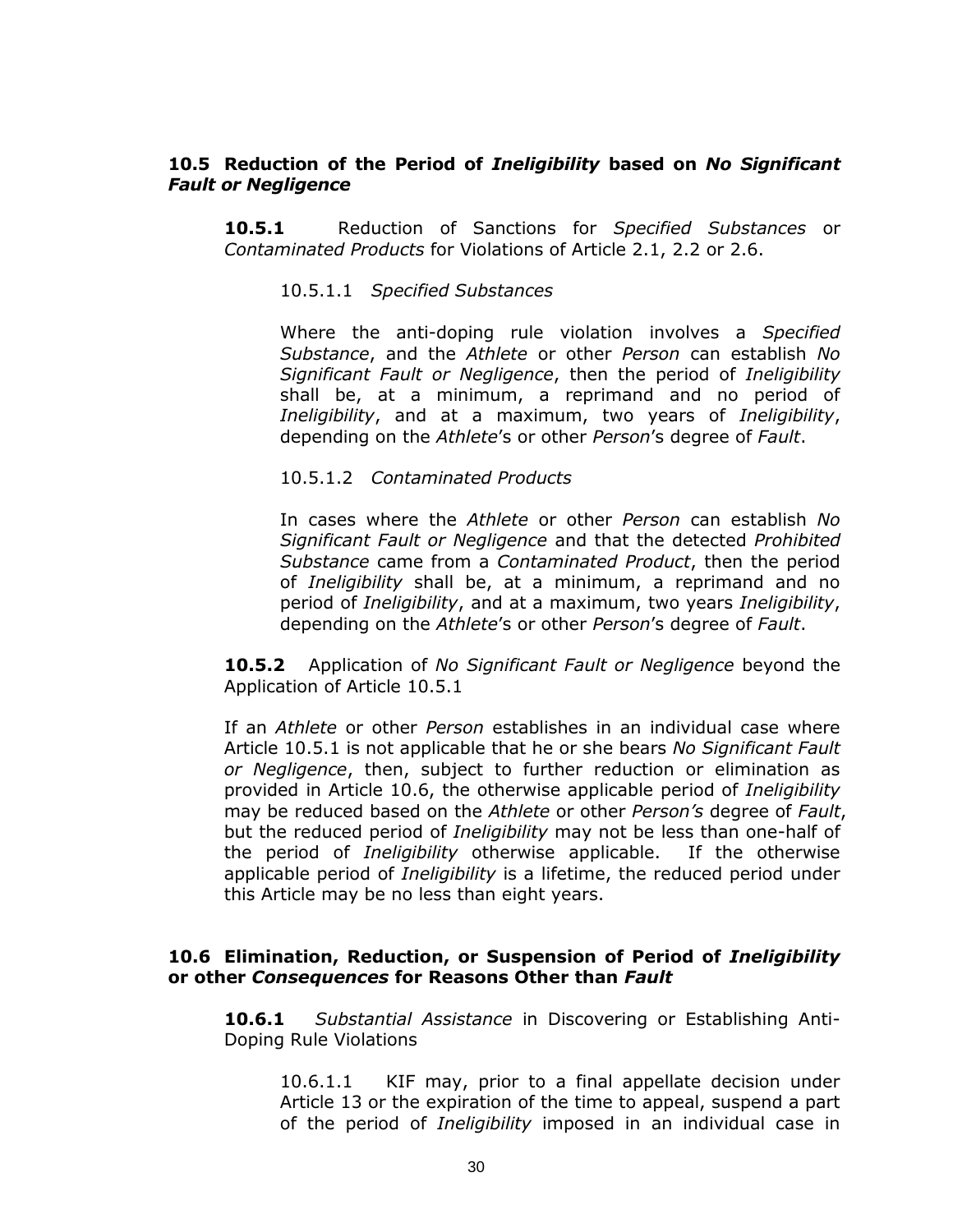which it has results management authority where the *Athlete* or other *Person* has provided *Substantial Assistance* to an *Anti-Doping Organization*, criminal authority or professional disciplinary body which results in: (i) the *Anti-Doping Organization* discovering or bringing forward an anti-doping rule violation by another *Person*, or (ii) which results in a criminal or disciplinary body discovering or bringing forward a criminal offense or the breach of professional rules committed by another *Person* and the information provided by the *Person* providing *Substantial Assistance* is made available to KIF. After a final appellate decision under Article 13 or the expiration of time to appeal, KIF may only suspend a part of the otherwise applicable period of *Ineligibility* with the approval of *WADA*. The extent to which the otherwise applicable period of *Ineligibility*  may be suspended shall be based on the seriousness of the anti-doping rule violation committed by the *Athlete* or other *Person* and the significance of the *Substantial Assistance* provided by the *Athlete* or other *Person* to the effort to eliminate doping in sport. No more than three-quarters of the otherwise applicable period of *Ineligibility* may be suspended. If the otherwise applicable period of *Ineligibility* is a lifetime, the nonsuspended period under this Article must be no less than eight years. If the *Athlete* or other *Person* fails to continue to cooperate and to provide the complete and credible *Substantial Assistance* upon which a suspension of the period of *Ineligibility* was based, KIF shall reinstate the original period of *Ineligibility*. If KIF decides to reinstate a suspended period of *Ineligibility* or decides not to reinstate a suspended period of *Ineligibility*, that decision may be appealed by any *Person* entitled to appeal under Article 13.

10.6.1.2 To further encourage *Athletes* and other *Persons* to provide *Substantial Assistance* to *Anti-Doping Organizations*, at the request of KIF or at the request of the *Athlete* or other *Person* who has (or has been asserted to have) committed an anti-doping rule violation, *WADA* may agree at any stage of the results management process, including after a final appellate decision under Article 13, to what it considers to be an appropriate suspension of the otherwise-applicable period of *Ineligibility* and other *Consequences*. In exceptional circumstances, *WADA* may agree to suspensions of the period of *Ineligibility* and other *Consequences* for *Substantial Assistance* greater than those otherwise provided in this Article, or even no period of *Ineligibility*, and/or no return of prize money or payment of fines or costs. *WADA*'s approval shall be subject to reinstatement of sanction, as otherwise provided in this Article. Notwithstanding Article 13, *WADA*'s decisions in the context of this Article may not be appealed by any other *Anti-Doping Organization*.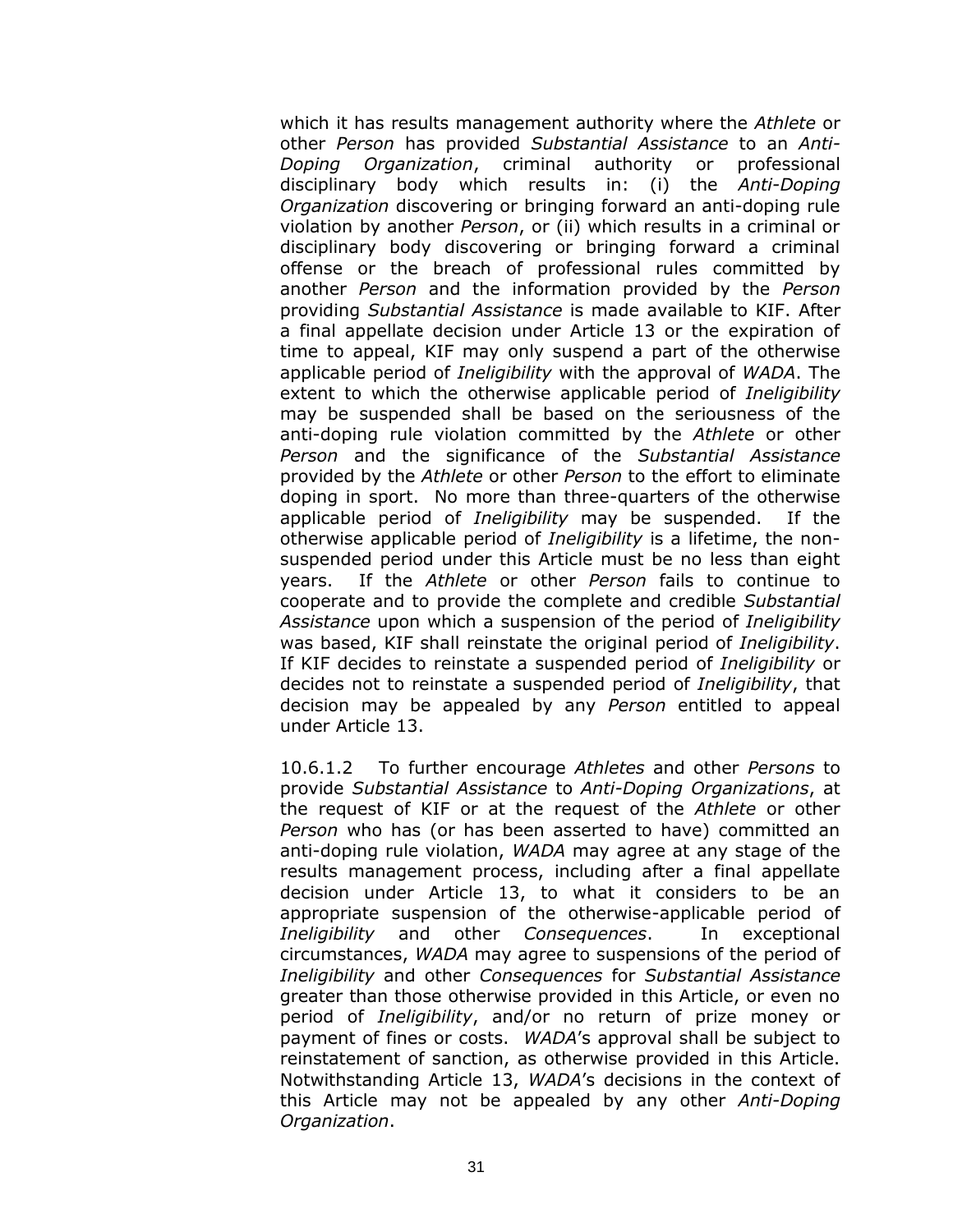10.6.1.3 If KIF suspends any part of an otherwise applicable sanction because of *Substantial Assistance*, then notice providing justification for the decision shall be provided to the other *Anti-Doping Organizations* with a right to appeal under Article 13.2.3 as provided in Article 14.2. In unique circumstances where *WADA* determines that it would be in the best interest of anti-doping, *WADA* may authorize KIF to enter into appropriate confidentiality agreements limiting or delaying the disclosure of the *Substantial Assistance* agreement or the nature of *Substantial Assistance* being provided.

**10.6.2** Admission of an Anti-Doping Rule Violation in the Absence of Other Evidence

Where an *Athlete* or other *Person* voluntarily admits the commission of an anti-doping rule violation before having received notice of a *Sample*  collection which could establish an anti-doping rule violation (or, in the case of an anti-doping rule violation other than Article 2.1, before receiving first notice of the admitted violation pursuant to Article 7) and that admission is the only reliable evidence of the violation at the time of admission, then the period of *Ineligibility* may be reduced, but not below one-half of the period of *Ineligibility* otherwise applicable.

**10.6.3** Prompt Admission of an Anti-Doping Rule Violation after being Confronted with a Violation Sanctionable under Article 10.2.1 or Article 10.3.1

An *Athlete* or other *Person* potentially subject to a four-year sanction under Article 10.2.1 or 10.3.1 (for evading or refusing *Sample Collection* or *Tampering* with *Sample Collection*), by promptly admitting the asserted anti-doping rule violation after being confronted by KIF, and also upon the approval and at the discretion of both *WADA* and KIF, may receive a reduction in the period of *Ineligibility* down to a minimum of two years, depending on the seriousness of the violation and the *Athlete* or other *Person's* degree of *Fault*.

**10.6.4** Application of Multiple Grounds for Reduction of a Sanction

Where an *Athlete* or other *Person* establishes entitlement to reduction in sanction under more than one provision of Article 10.4, 10.5 or 10.6, before applying any reduction or suspension under Article 10.6, the otherwise applicable period of *Ineligibility* shall be determined in accordance with Articles 10.2, 10.3, 10.4, and 10.5. If the *Athlete* or other *Person* establishes entitlement to a reduction or suspension of the period of *Ineligibility* under Article 10.6, then the period of *Ineligibility* may be reduced or suspended, but not below one-fourth of the otherwise applicable period of *Ineligibility*.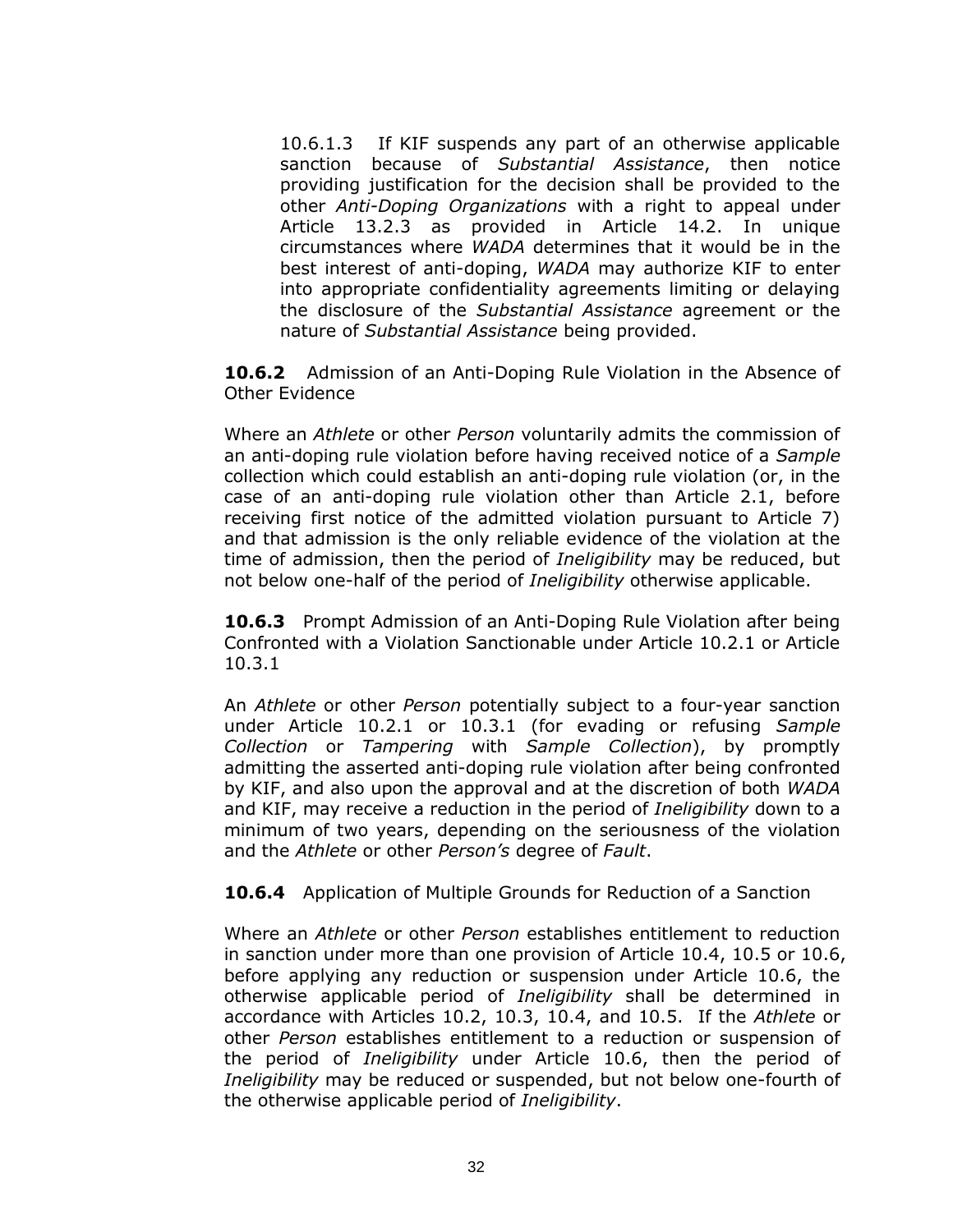#### **10.7 Multiple Violations**

**10.7.1** For an *Athlete* or other *Person*'s second anti-doping rule violation, the period of *Ineligibility* shall be the greater of:

(a) six months;

(b) one-half of the period of *Ineligibility* imposed for the first anti-doping rule violation without taking into account any reduction under Article 10.6; or

(c) twice the period of *Ineligibility* otherwise applicable to the second anti-doping rule violation treated as if it were a first violation, without taking into account any reduction under Article 10.6.

The period of *Ineligibility* established above may then be further reduced by the application of Article 10.6.

**10.7.2** A third anti-doping rule violation will always result in a lifetime period of *Ineligibility*, except if the third violation fulfills the condition for elimination or reduction of the period of *Ineligibility* under Article 10.4 or 10.5, or involves a violation of Article 2.4. In these particular cases, the period of *Ineligibility* shall be from eight years to lifetime *Ineligibility*.

**10.7.3** An anti-doping rule violation for which an *Athlete* or other *Person* has established *No Fault or Negligence* shall not be considered a prior violation for purposes of this Article.

**10.7.4** Additional Rules for Certain Potential Multiple Violations

10.7.4.1 For purposes of imposing sanctions under Article 10.7, an anti-doping rule violation will only be considered a second violation if KIF can establish that the *Athlete* or other *Person* committed the second anti-doping rule violation after the *Athlete* or other *Person* received notice pursuant to Article 7, or after KIF made reasonable efforts to give notice of the first antidoping rule violation. If KIF cannot establish this, the violations shall be considered together as one single first violation, and the sanction imposed shall be based on the violation that carries the more severe sanction.

10.7.4.2 If, after the imposition of a sanction for a first antidoping rule violation, KIF discovers facts involving an antidoping rule violation by the *Athlete* or other *Person* which occurred prior to notification regarding the first violation, then KIF shall impose an additional sanction based on the sanction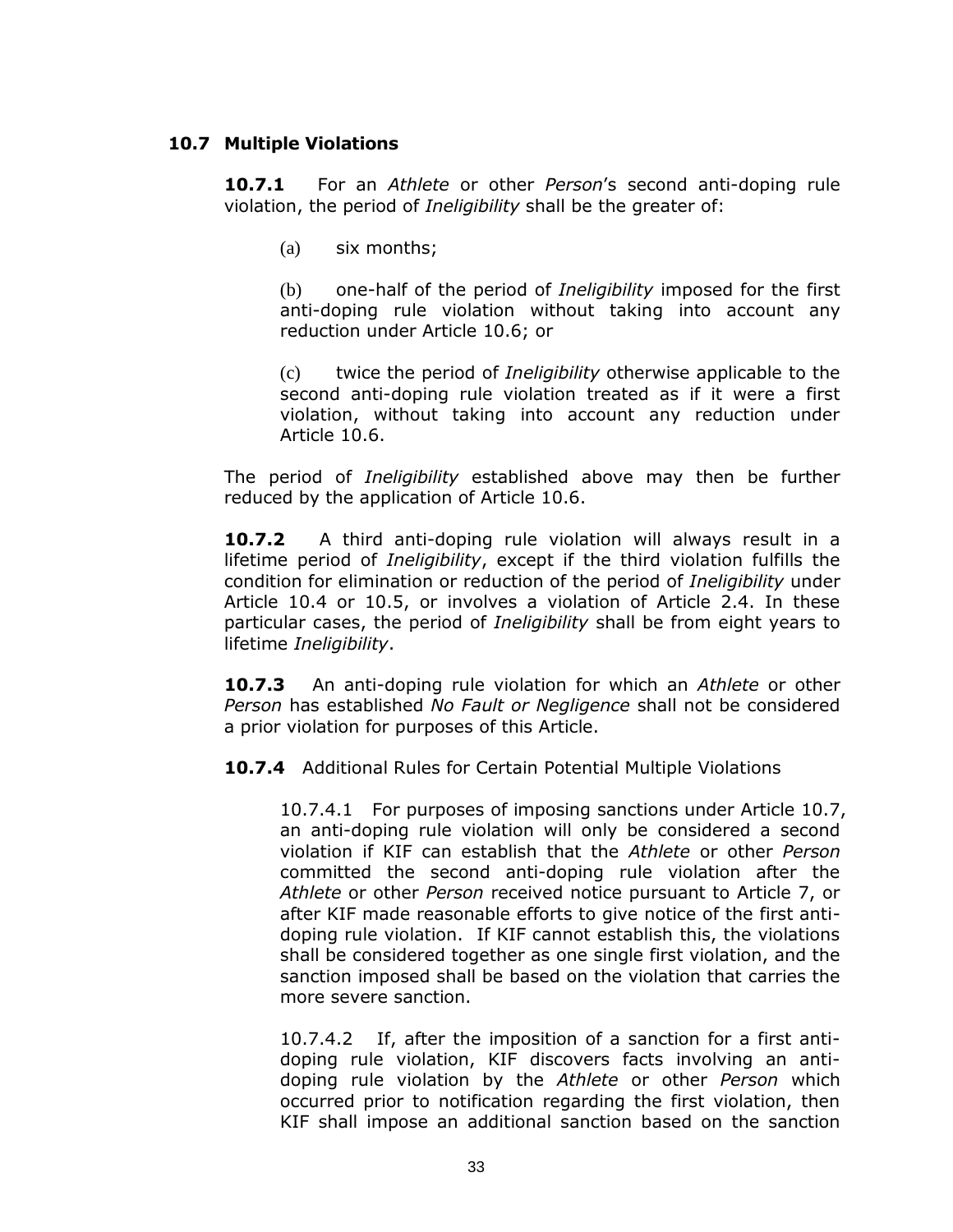that could have been imposed if the two violations had been adjudicated at the same time. Results in all *Competitions* dating back to the earlier anti-doping rule violation will be *Disqualified* as provided in Article 10.8.

**10.7.5** Multiple Anti-Doping Rule Violations during Ten-Year Period

For purposes of Article 10.7, each anti-doping rule violation must take place within the same ten-year period in order to be considered multiple violations.

#### **10.8** *Disqualification* **of Results in** *Competitions* **Subsequent to**  *Sample* **Collection or Commission of an Anti-Doping Rule Violation**

In addition to the automatic *Disqualification* of the results in the *Competition* which produced the positive *Sample* under Article 9, all other competitive results of the *Athlete* obtained from the date a positive *Sample* was collected (whether *In-Competition* or *Out-of-Competition*), or other anti-doping rule violation occurred, through the commencement of any *Provisional Suspension* or *Ineligibility* period, shall, unless fairness requires otherwise, be *Disqualified* with all of the resulting *Consequences* including forfeiture of any medals, points and prizes.

## **10.9 Allocation of** *CAS* **Cost Awards and Forfeited Prize Money**

The priority for repayment of *CAS* cost awards and forfeited prize money shall be: first, payment of costs awarded by *CAS*; and second, reimbursement of the expenses of KIF.

## **10.10 Financial Consequences**

Where an *Athlete* or other *Person* commits an anti-doping rule violation, KIF may, in its discretion and subject to the principle of proportionality, elect to a) recover from the *Athlete* or other *Person*  costs associated with the anti-doping rule violation, regardless of the period of *Ineligibility* imposed and/or b) fine the *Athlete* or other *Person* in an amount up to JPY300,000, only in cases where the maximum period of *Ineligibility* otherwise applicable has already been imposed.

The imposition of a financial sanction or the KIF's recovery of costs shall not be considered a basis for reducing the *Ineligibility* or other sanction which would otherwise be applicable under these Anti-Doping Rules or the *Code*.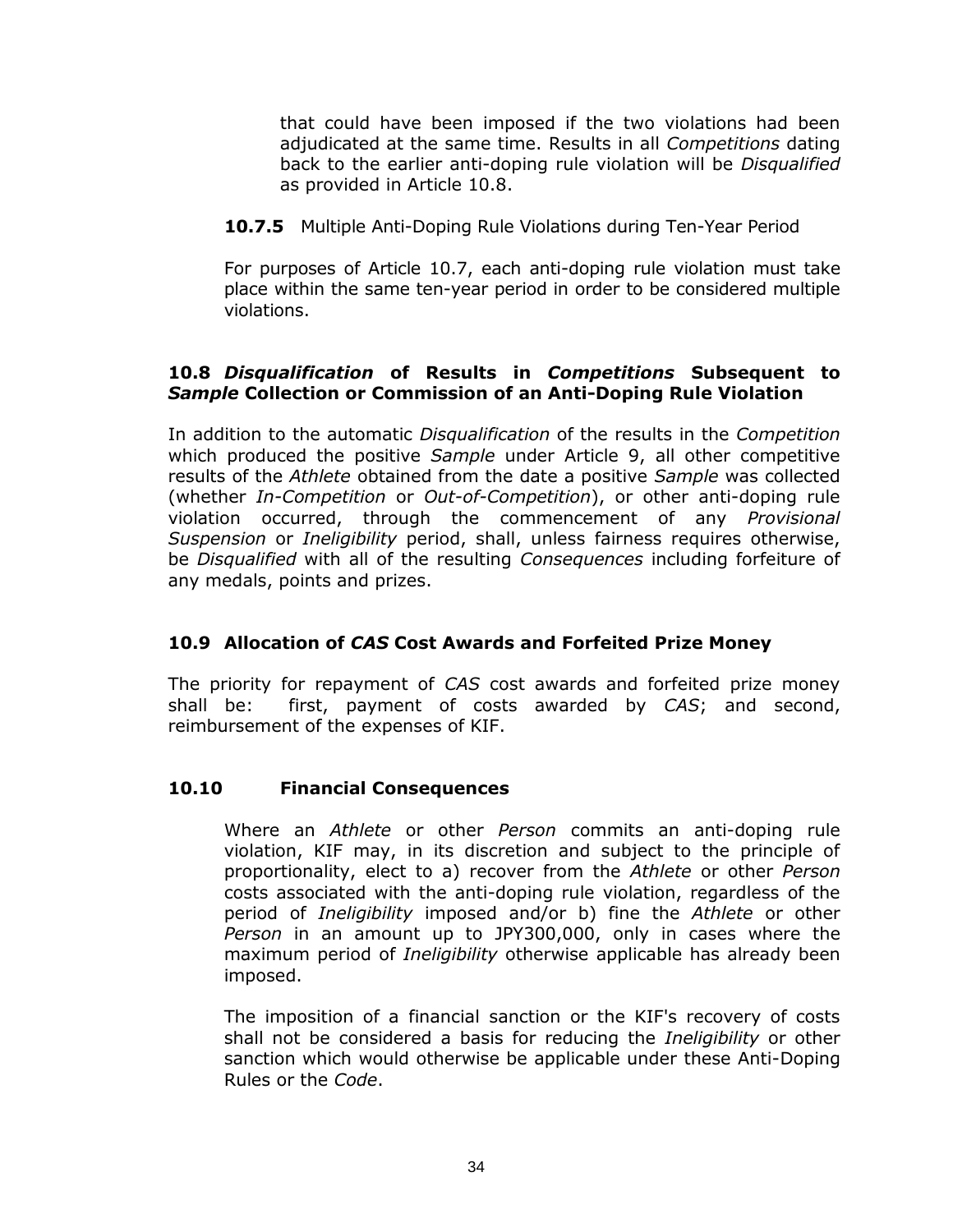## **10.11 Commencement of** *Ineligibility* **Period**

Except as provided below, the period of *Ineligibility* shall start on the date of the final hearing decision providing for *Ineligibility* or, if the hearing is waived or there is no hearing, on the date *Ineligibility* is accepted or otherwise imposed.

## **10.11.1** Delays Not Attributable to the *Athlete* or other *Person*

Where there have been substantial delays in the hearing process or other aspects of *Doping Control* not attributable to the *Athlete* or other *Person*, KIF may start the period of *Ineligibility* at an earlier date commencing as early as the date of *Sample* collection or the date on which another anti-doping rule violation last occurred. All competitive results achieved during the period of *Ineligibility*, including retroactive *Ineligibility*, shall be *Disqualified*.

# **10.11.2** Timely Admission

Where the *Athlete* or other *Person* promptly (which, in all events, for an *Athlete* means before the *Athlete* competes again) admits the antidoping rule violation after being confronted with the anti-doping rule violation by KIF, the period of *Ineligibility* may start as early as the date of *Sample* collection or the date on which another anti-doping rule violation last occurred. In each case, however, where this Article is applied, the *Athlete* or other *Person* shall serve at least one-half of the period of *Ineligibility* going forward from the date the *Athlete* or other *Person* accepted the imposition of a sanction, the date of a hearing decision imposing a sanction, or the date the sanction is otherwise imposed. This Article shall not apply where the period of *Ineligibility* has already been reduced under Article 10.6.3.

**10.11.3** Credit for *Provisional Suspension* or Period of *Ineligibility*  Served

10.11.3.1 If a *Provisional Suspension* is imposed and respected by the *Athlete* or other *Person*, then the *Athlete* or other *Person* shall receive a credit for such period of *Provisional Suspension* against any period of *Ineligibility* which may ultimately be imposed. If a period of *Ineligibility* is served pursuant to a decision that is subsequently appealed, then the *Athlete* or other *Person* shall receive a credit for such period of *Ineligibility* served against any period of *Ineligibility* which may ultimately be imposed on appeal.

10.11.3.2 If an *Athlete* or other *Person* voluntarily accepts a *Provisional Suspension* in writing from KIF and thereafter respects the *Provisional Suspension*, the *Athlete* or other *Person* shall receive a credit for such period of voluntary *Provisional*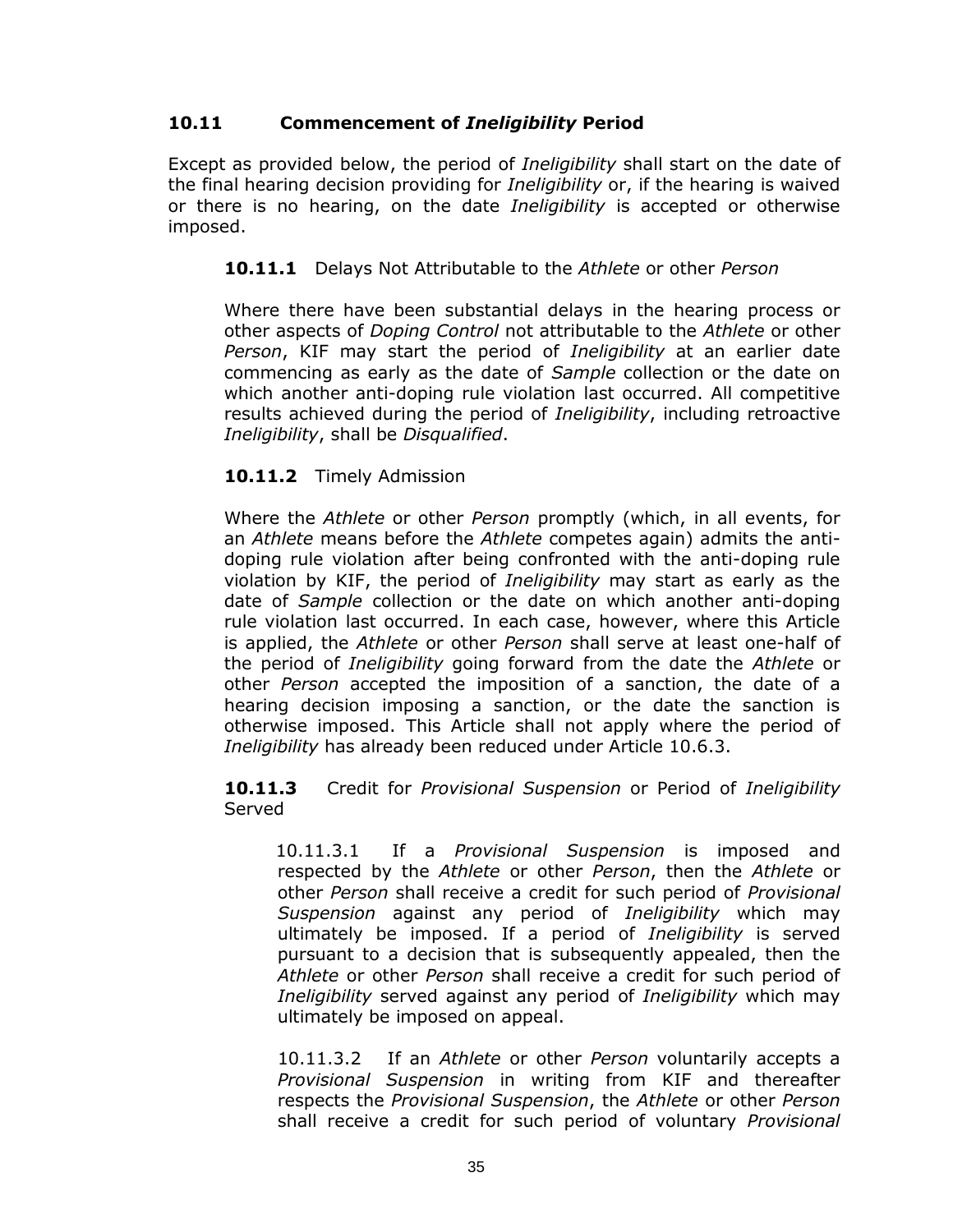*Suspension* against any period of *Ineligibility* which may ultimately be imposed. A copy of the *Athlete* or other *Perso*n's voluntary acceptance of a *Provisional Suspension* shall be provided promptly to each party entitled to receive notice of an asserted anti-doping rule violation under Article 14.1.

10.11.3.3 No credit against a period of *Ineligibility* shall be given for any time period before the effective date of the *Provisional Suspension* or voluntary *Provisional Suspension* regardless of whether the *Athlete* elected not to compete or was suspended by his or her team.

10.11.3.4 In *Team Sports*, where a period of *Ineligibility* is imposed upon a team, unless fairness requires otherwise, the period of *Ineligibility* shall start on the date of the final hearing decision providing for *Ineligibility* or, if the hearing is waived, on the date *Ineligibility* is accepted or otherwise imposed. Any period of team *Provisional Suspension* (whether imposed or voluntarily accepted) shall be credited against the total period of *Ineligibility* to be served.

## **10.12 Status During** *Ineligibility*

#### **10.12.1** Prohibition Against Participation During *Ineligibility*

No *Athlete* or other *Person* who has been declared *Ineligible* may, during the period of *Ineligibility*, participate in any capacity in a *Competition* or activity (other than authorized anti-doping education or rehabilitation programs) authorized or organized by KIF or any *National Federation* or a club or other member organization of KIF or any *National Federation*, or in *Competitions* authorized or organized by any professional league or any international or national level *Event*  organization or any elite or national-level sporting activity funded by a governmental agency.

An *Athlete* or other *Person* subject to a period of *Ineligibility* longer than four years may, after completing four years of the period of *Ineligibility*, participate as an *Athlete* in local sport events not sanctioned or otherwise under the jurisdiction of a *Code Signatory* or member of a *Code Signatory*, but only so long as the local sport event is not at a level that could otherwise qualify such *Athlete* or other *Person* directly or indirectly to compete in (or accumulate points toward) a national championship or *International Event*, and does not involve the *Athlete* or other *Person* working in any capacity with *Minors*.

An *Athlete* or other *Person* subject to a period of *Ineligibility* shall remain subject to *Testing*.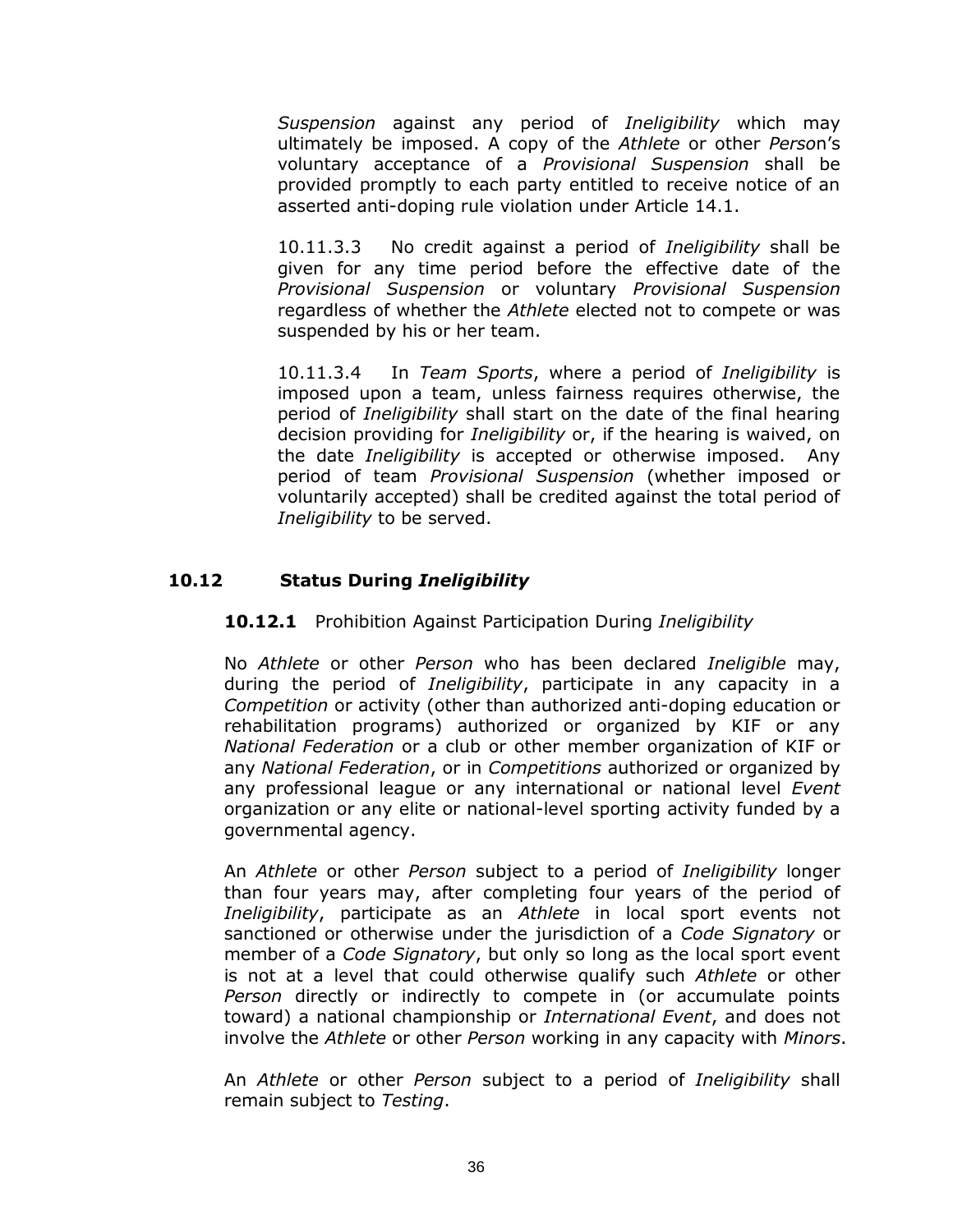#### **10.12.2** Return to Training

As an exception to Article 10.12.1, an *Athlete* may return to train with a team or to use the facilities of a club or other member organization of KIF*'s* member organization during the shorter of: (1) the last two months of the *Athlete's* period of *Ineligibility*, or (2) the last onequarter of the period of *Ineligibility* imposed.

**10.12.3** Violation of the Prohibition of Participation During *Ineligibility*

Where an *Athlete* or other *Person* who has been declared *Ineligible* violates the prohibition against participation during *Ineligibility* described in Article 10.12.1, the results of such participation shall be *Disqualified* and a new period of *Ineligibility* equal in length up to the original period of *Ineligibility* shall be added to the end of the original period of *Ineligibility*. The new period of *Ineligibility* may be adjusted based on the *Athlete* or other *Person*'s degree of *Fault* and other circumstances of the case. The determination of whether an *Athlete* or other *Person* has violated the prohibition against participation, and whether an adjustment is appropriate, shall be made by KIF. This decision may be appealed under Article 13.

Where an *Athlete Support Person* or other *Person* assists a *Person* in violating the prohibition against participation during *Ineligibility*, KIF shall impose sanctions for a violation of Article 2.9 for such assistance.

**10.12.4** Withholding of Financial Support during *Ineligibility*

In addition, for any anti-doping rule violation not involving a reduced sanction as described in Article 10.4 or 10.5, some or all sport-related financial support or other sport-related benefits received by such *Person* will be withheld by KIF and its *National Federations*.

## **10.13 Automatic Publication of Sanction**

A mandatory part of each sanction shall include automatic publication, as provided in Article 14.3.

## <span id="page-36-0"></span>**ARTICLE 11** *CONSEQUENCES* **TO TEAMS**

Intentionally left blank.

#### <span id="page-36-1"></span>**ARTICLE 12 SANCTIONS AND COSTS ASSESSED AGAINST SPORTING BODIES**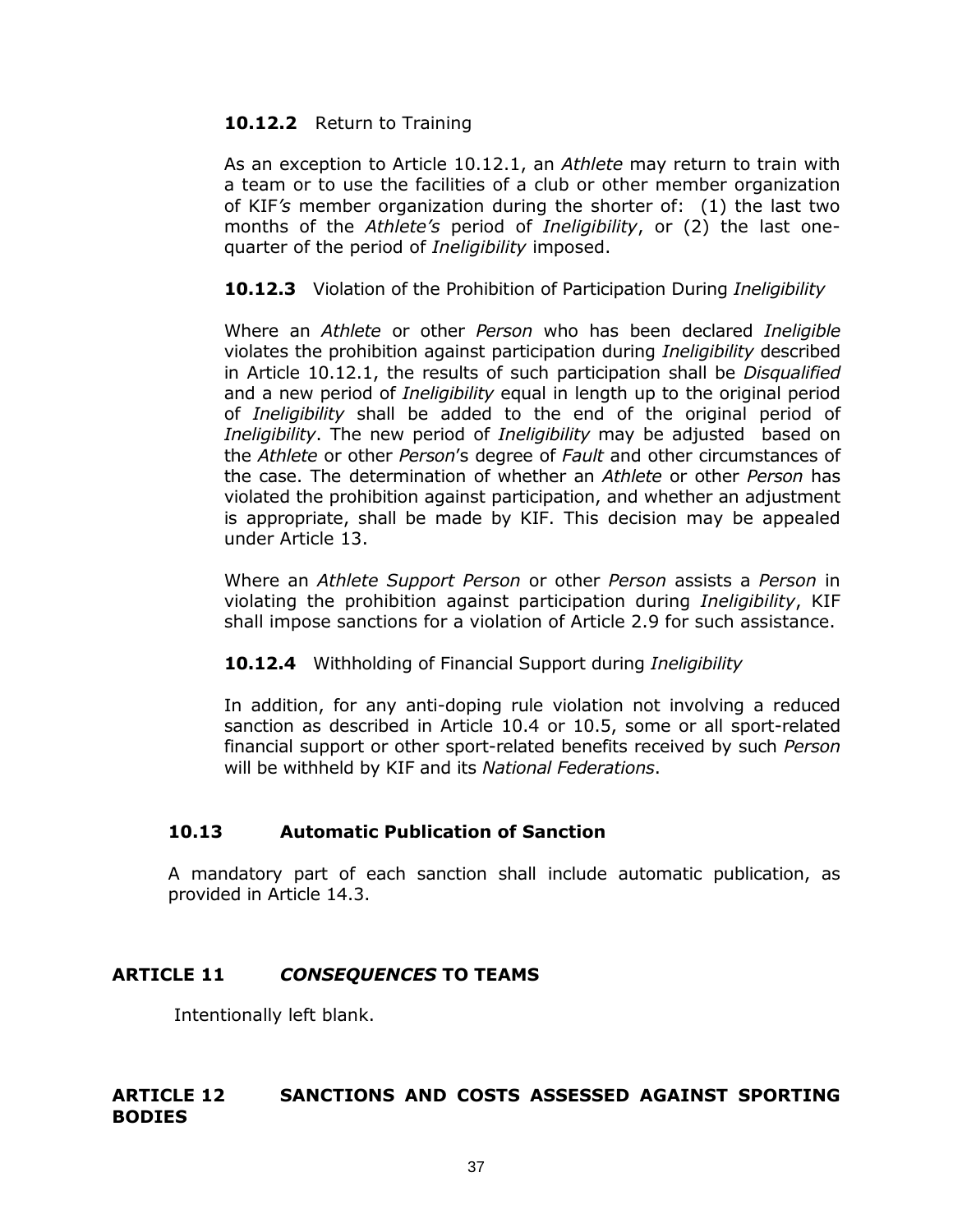**12.1** KIF has the authority to withhold some or all funding or other nonfinancial support to *National Federations* that are not in compliance with these Anti-Doping Rules.

**12.2** *National Federations* shall be obligated to reimburse KIF for all costs (including but not limited to laboratory fees, hearing expenses and travel) related to a violation of these Anti-Doping Rules committed by an *Athlete* or other *Person* affiliated with that *National Federation*.

**12.3** KIF may elect to take additional disciplinary action against *National Federations* with respect to recognition, the eligibility of its officials and *Athletes* to participate in International Events and fines based on the following:

**12.3.1** • Four or more violations of these Anti-Doping Rules (other than violations involving Article 2.4) are committed by *Athletes* or other *Persons* affiliated with a *National Federation* within a 12-month period in testing conducted by KIF or *Anti-Doping Organizations* other than the *National Federation* or its *National Anti-Doping Organization*. In such event KIF may in its discretion elect to: (a) ban all officials from that *National Federation* for participation in any KIF activities for a period of up to two years and/or (b) fine the *National Federation* in an amount up to JPY 3,000,000 (For purposes of this Rule, any fine paid pursuant to Rule 12.3.2 shall be credited against any fine assessed.)

12.3.1.1 If four or more violations of these Anti-Doping Rules (other than violations involving Articles 2.4) are committed in addition to the violations described in Article 12.3.1 by *Athletes* or other *Persons* affiliated with a *National Federation* within a 12-month period in *Testing* conducted by KIF or *Anti-Doping Organizations* other than the *National Federation* or its *National Anti-Doping Organization,* then KIF may suspend that *National Federation's* membership for a period of up to 4 years.

**12.3.2** More than one *Athlete* or other *Person* from a *National Federation* commits an *Anti-Doping Rule* violation during an *International Event.* In such event KIF may fine that *National Federation* in an amount up to JPY 3,000,000.

**12.3.3** A *National Federation* has failed to make diligent efforts to keep the KIF informed about an *Athlete's* whereabouts after receiving a request for that information from KIF. In such event KIF may fine the *National Federation* in an amount up to JPY 3,000,000 per *Athlete* in addition to all of the KIF costs incurred in *Testing* that *National Federation's Athletes*.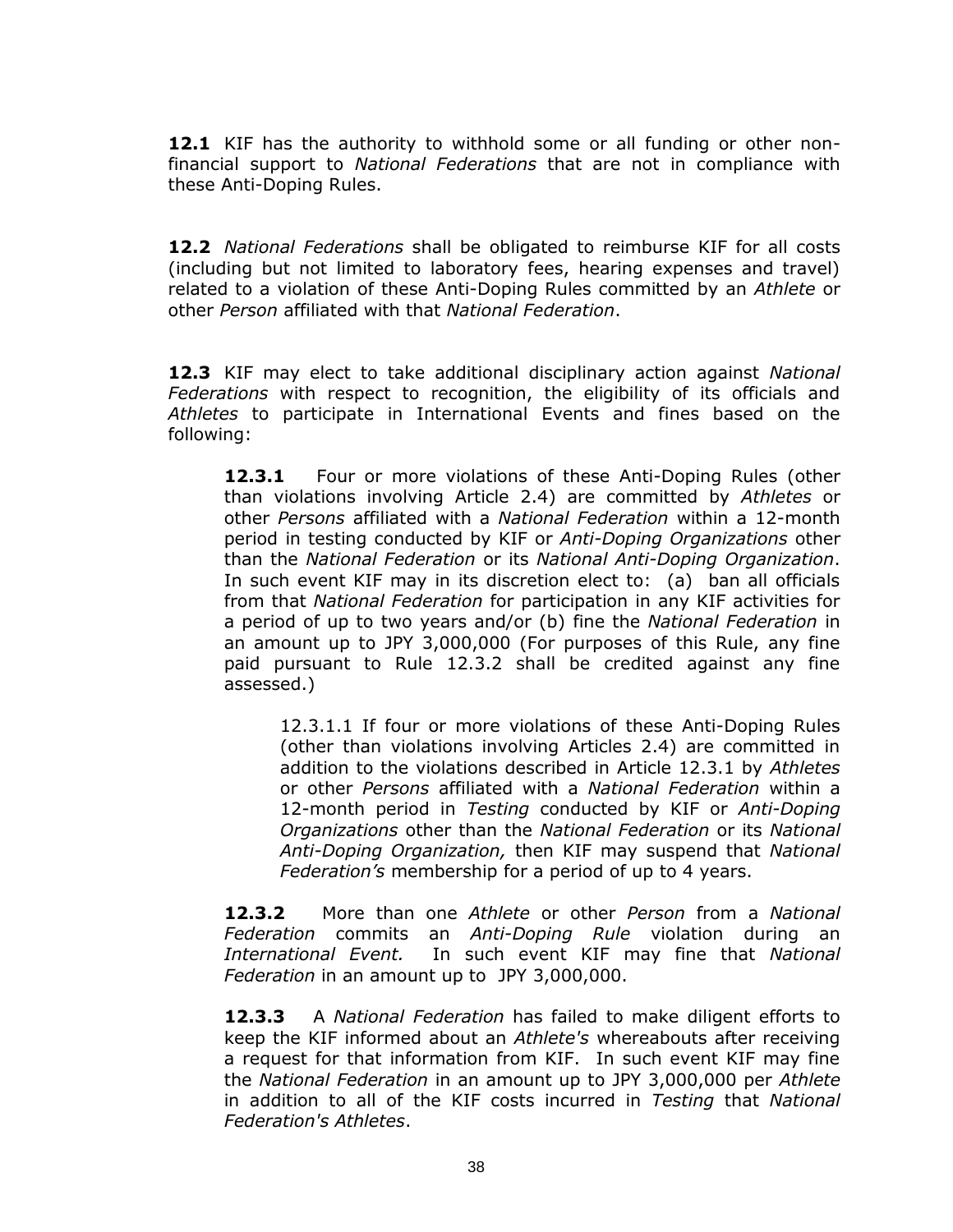# <span id="page-38-0"></span>**ARTICLE 13 APPEALS**

# **13.1 Decisions Subject to Appeal**

Decisions made under these Anti-Doping Rules may be appealed as set forth below in Article 13.2 through 13.7 or as otherwise provided in these Anti-Doping Rules, the *Code* or the *International Standards*. Such decisions shall remain in effect while under appeal unless the appellate body orders otherwise. Before an appeal is commenced, any post-decision review provided in the *Anti-Doping Organization*'s rules must be exhausted, provided that such review respects the principles set forth in Article 13.2.2 below (except as provided in Article 13.1.3).

#### 13.1.1 Scope of Review Not Limited

The scope of review on appeal includes all issues relevant to the matter and is expressly not limited to the issues or scope of review before the initial decision maker.

#### **13.1.2** *CAS* Shall Not Defer to the Findings Being Appealed

In making its decision, *CAS* need not give deference to the discretion exercised by the body whose decision is being appealed. Prior proceedings do not limit the evidence or carry weight in the hearing before CAS.

## **13.1.3** *WADA* Not Required to Exhaust Internal Remedies

Where *WADA* has a right to appeal under Article 13 and no other party has appealed a final decision within KIF's process, *WADA* may appeal such decision directly to *CAS* without having to exhaust other remedies in KIF's process.

#### **13.2 Appeals from Decisions Regarding Anti-Doping Rule Violations,**  *Consequences***,** *Provisional Suspensions,* **Recognition of Decisions and Jurisdiction**

A decision that an anti-doping rule violation was committed, a decision imposing *Consequences* or not imposing *Consequences* for an anti-doping rule violation, or a decision that no anti-doping rule violation was committed; a decision that an anti-doping rule violation proceeding cannot go forward for procedural reasons (including, for example, prescription); a decision by *WADA* not to grant an exception to the six months notice requirement for a retired *Athlete* to return to *Competition* under Article 5.7.1; a decision by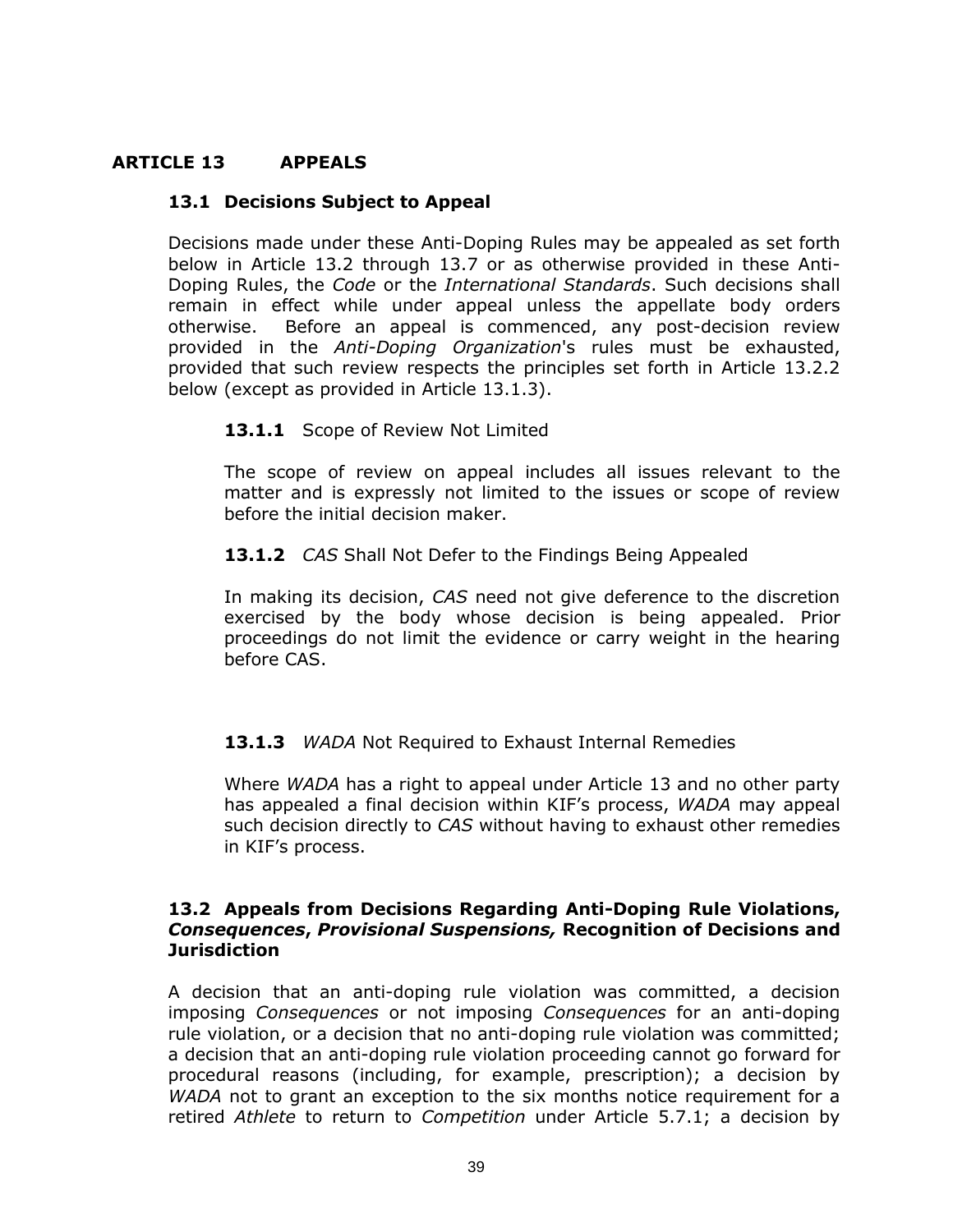*WADA* assigning results management under Article 7.1 of the *Code*; a decision by KIF not to bring forward an *Adverse Analytical Finding* or an *Atypical Finding* as an anti-doping rule violation, or a decision not to go forward with an anti-doping rule violation after an investigation under Article 7.7; a decision to impose a *Provisional Suspension* as a result of a *Provisional Hearing*; KIF's failure to comply with Article 7.9; a decision that KIF lacks jurisdiction to rule on an alleged anti-doping rule violation or its *Consequences*; a decision to suspend, or not suspend, a period of *Ineligibility* or to reinstate, or not reinstate, a suspended period of *Ineligibility* under Article 10.6.1; a decision under Article 10.12.3; and a decision by KIF not to recognize another *Anti-Doping Organization*'s decision under Article 15, may be appealed exclusively as provided in Articles 13.2 – 13.7.

#### **13.2.1** Appeals Involving *International-Level Athletes* or *International Events*

In cases arising from participation in an *International Event* or in cases involving *International-Level Athletes*, the decision may be appealed exclusively to *CAS*.

# **13.2.2** Appeals Involving Other *Athletes* or Other *Persons*

In cases where Article 13.2.1 is not applicable, the decision may be appealed to a national-level appeal body, being an independent and impartial body established in accordance with rules adopted by the *National Anti-Doping Organization* having jurisdiction over the *Athlete* or other *Person*. The rules for such appeal shall respect the following principles: a timely hearing; a fair and impartial hearing panel; the right to be represented by counsel at the *Person*'s own expense; and a timely, written, reasoned decision. If the *National Anti-Doping Organization* has not established such a body, the decision may be appealed to *CAS* in accordance with the provisions applicable before such court.

## **13.2.3** *Persons* Entitled to Appeal

In cases under Article 13.2.1, the following parties shall have the right to appeal to *CAS*: (a) the *Athlete* or other *Person* who is the subject of the decision being appealed; (b) the other party to the case in which the decision was rendered; (c) KIF; (d) the *National Anti-Doping Organization* of the *Person's* country of residence or countries where the *Person* is a national or license holder; (e) the International Olympic Committee or International Paralympic Committee, as applicable, where the decision may have an effect in relation to the Olympic Games or Paralympic Games, including decisions affecting eligibility for the Olympic Games or Paralympic Games; and (f) *WADA*.

In cases under Article 13.2.2, the parties having the right to appeal to the national-level appeal body shall be as provided in the *National*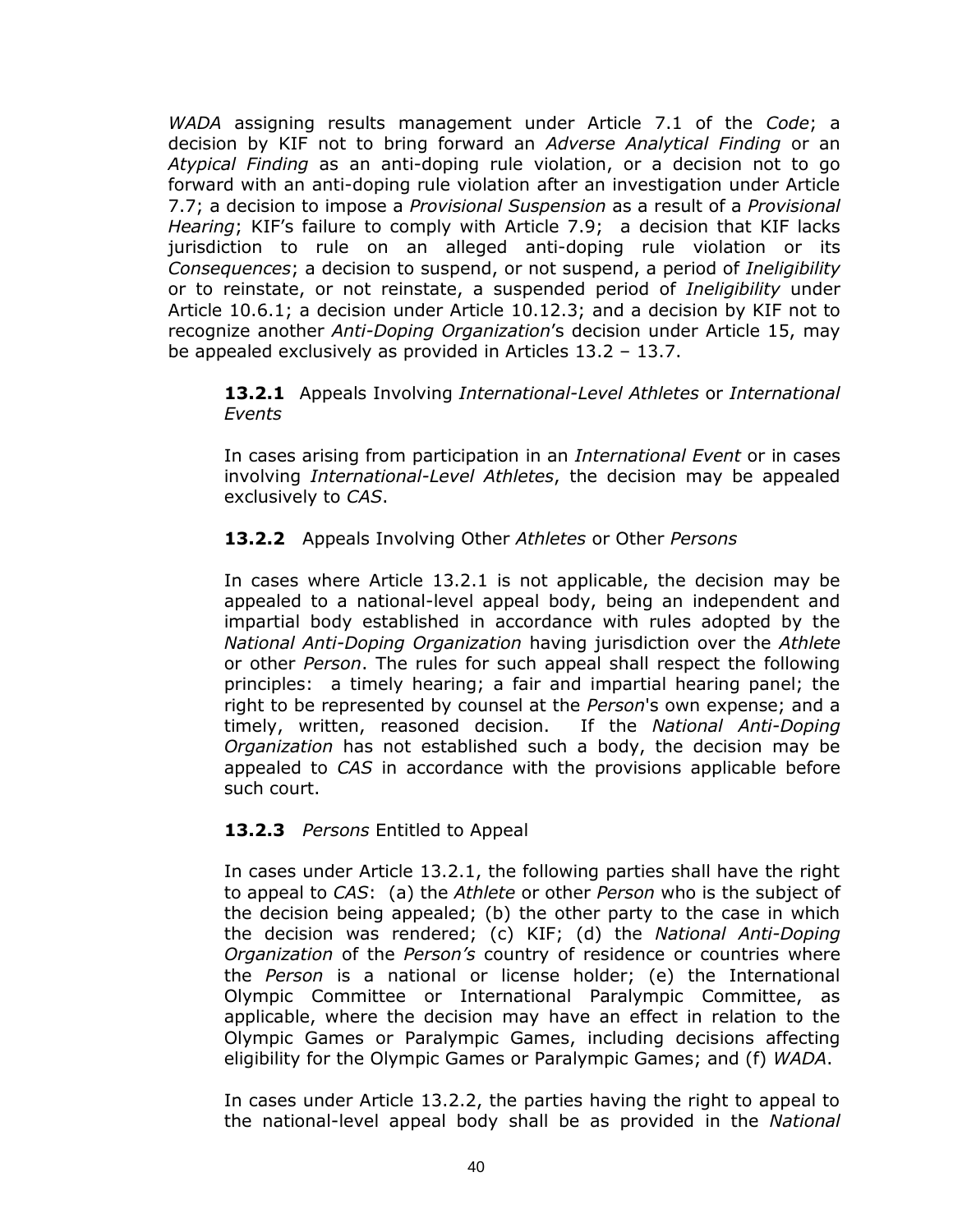*Anti-Doping Organization*'s rules but, at a minimum, shall include the following parties: (a) the *Athlete* or other *Person* who is the subject of the decision being appealed; (b) the other party to the case in which the decision was rendered; (c) KIF; (d) the *National Anti-Doping Organization* of the *Person*'s country of residence; (e) the International Olympic Committee or International Paralympic Committee, as applicable, where the decision may have an effect in relation to the Olympic Games or Paralympic Games, including decisions affecting eligibility for the Olympic Games or Paralympic Games; and (f) *WADA*. For cases under Article 13.2.2, *WADA*, the International Olympic Committee, the International Paralympic Committee, and KIF shall also have the right to appeal to *CAS* with respect to the decision of the national-level appeal body. Any party filing an appeal shall be entitled to assistance from *CAS* to obtain all relevant information from the *Anti-Doping Organization* whose decision is being appealed and the information shall be provided if *CAS* so directs.

Notwithstanding any other provision herein, the only *Person* who may appeal from a *Provisional Suspension* is the *Athlete* or other *Person* upon whom the *Provisional Suspension* is imposed.

**13.2.4** Cross Appeals and other Subsequent Appeals Allowed

Cross appeals and other subsequent appeals by any respondent named in cases brought to *CAS* under the *Code* are specifically permitted. Any party with a right to appeal under this Article 13 must file a cross appeal or subsequent appeal at the latest with the party's answer.

## **13.3 Failure to Render a Timely Decision**

Where, in a particular case, KIF fails to render a decision with respect to whether an anti-doping rule violation was committed within a reasonable deadline set by *WADA*, *WADA* may elect to appeal directly to *CAS* as if KIF had rendered a decision finding no anti-doping rule violation. If the *CAS* hearing panel determines that an anti-doping rule violation was committed and that *WADA* acted reasonably in electing to appeal directly to *CAS*, then *WADA*'s costs and attorney fees in prosecuting the appeal shall be reimbursed to *WADA* by KIF.

## **13.4 Appeals Relating to** *TUEs*

*TUE* decisions may be appealed exclusively as provided in Article 4.4.

## **13.5 Notification of Appeal Decisions**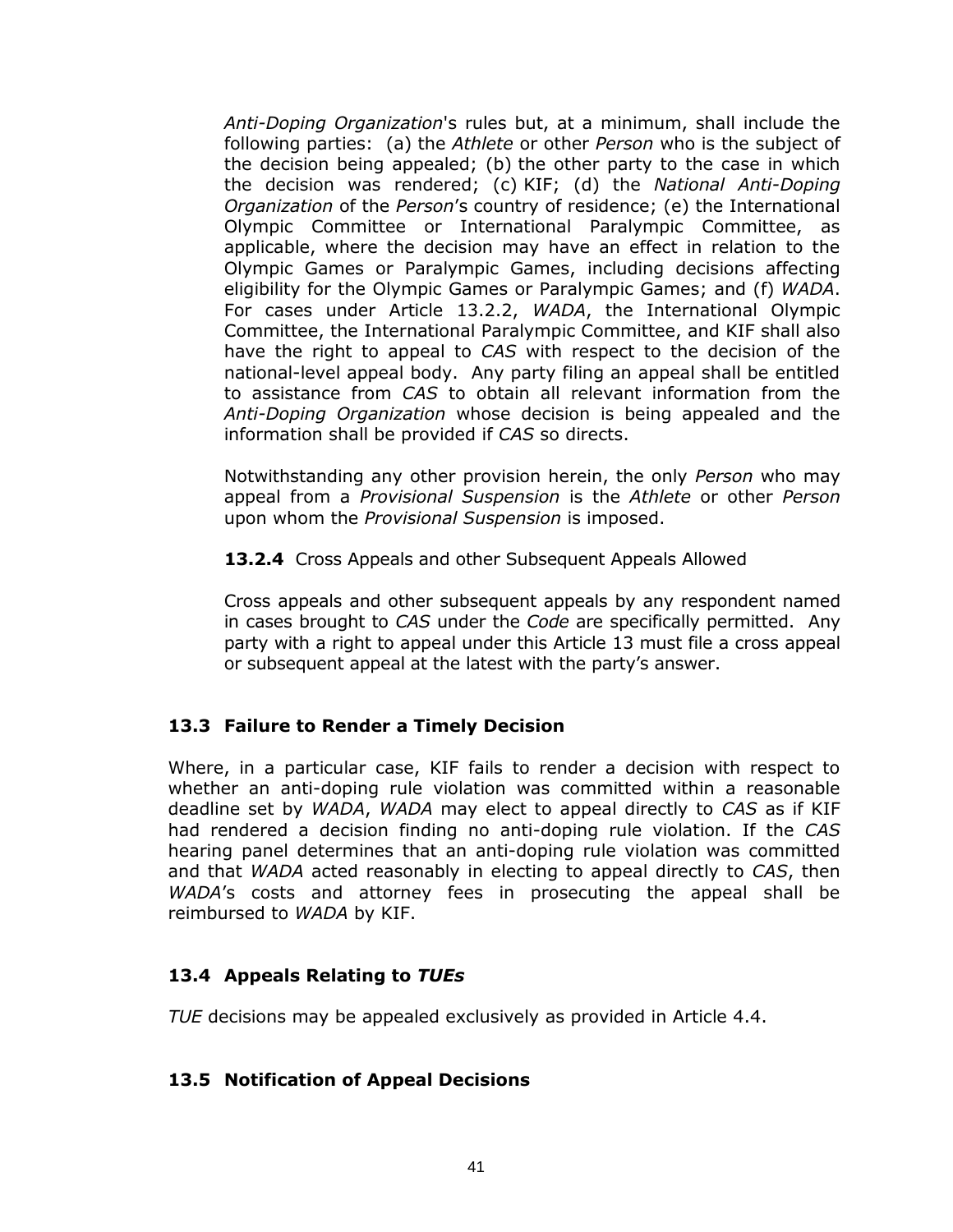Any *Anti-Doping Organization* that is a party to an appeal shall promptly provide the appeal decision to the *Athlete* or other *Person* and to the other *Anti-Doping Organizations* that would have been entitled to appeal under Article 13.2.3 as provided under Article 14.2.

# **13.6 Appeal from Decisions Pursuant to Article 12**

Decisions by KIF pursuant to Article 12 may be appealed exclusively to *CAS* by the *National Federation*.

# **13.7 Time for Filing Appeals**

## **13.7.1** Appeals to *CAS*

The time to file an appeal to *CAS* shall be twenty-one days from the date of receipt of the decision by the appealing party. The above notwithstanding, the following shall apply in connection with appeals filed by a party entitled to appeal but which was not a party to the proceedings that led to the decision being appealed:

- a) Within fifteen days from notice of the decision, such party/ies shall have the right to request a copy of the case file from the body that issued the decision;
- b) If such a request is made within the fifteen-day period, then the party making such request shall have twenty-one days from receipt of the file to file an appeal to CAS.

The above notwithstanding, the filing deadline for an appeal filed by *WADA* shall be the later of:

- a) Twenty-one days after the last day on which any other party in the case could have appealed; or
- b) Twenty-one days after *WADA*'s receipt of the complete file relating to the decision.

## **13.7.2** Appeals Under Article 13.2.2

The time to file an appeal to an independent and impartial body established at national level in accordance with rules established by the *National Anti-Doping Organization* shall be indicated by the same rules of the *National Anti-Doping Organization*.

The above notwithstanding, the filing deadline for an appeal or intervention filed by *WADA* shall be the later of: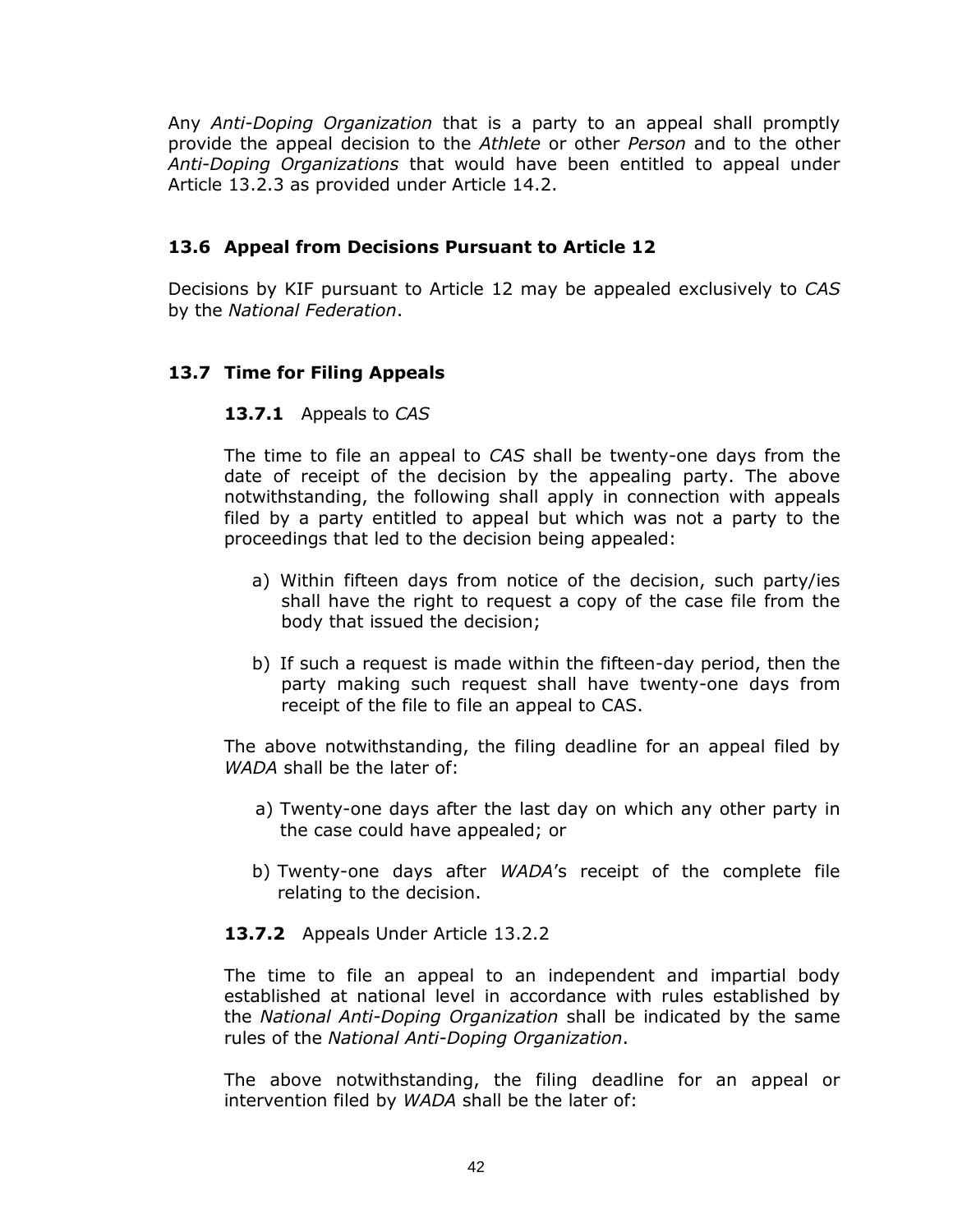(a) Twenty-one days after the last day on which any other party in the case could have appealed, or

(b) Twenty-one days after *WADA*'s receipt of the complete file relating to the decision.

# <span id="page-42-0"></span>**ARTICLE 14 CONFIDENTIALITY AND REPORTING**

#### **14.1 Information Concerning** *Adverse Analytical Findings***,** *Atypical Findings***, and Other Asserted Anti-Doping Rule Violations**

**14.1.1** Notice of Anti-Doping Rule Violations to *Athlete*s and other *Person*s

Notice to *Athletes* or other *Persons* of anti-doping rule violations asserted against them shall occur as provided under Articles 7 and 14 of these Anti-Doping Rules. Notice to an *Athlete* or other *Person* who is a member of a *National Federation* may be accomplished by delivery of the notice to the *National Federation*.

**14.1.2** Notice of Anti-Doping Rule Violations to *National Anti-Doping Organizations* and *WADA*

Notice of the assertion of an anti-doping rule violation to *National Anti-Doping Organizations* and *WADA* shall occur as provided under Articles 7 and 14 of these Anti-Doping Rules, simultaneously with the notice to the *Athlete* or other *Person*.

## **14.1.3** Content of an Anti-Doping Rule Violation Notice

Notification of an anti-doping rule violation under Article 2.1 shall include: the *Athlete*'s name, country, sport and discipline within the sport, the *Athlete*'s competitive level, whether the test was *In-Competition* or *Out-of-Competition*, the date of *Sample* collection, the analytical result reported by the laboratory, and other information as required by the International Standard for Testing and Investigations.

Notice of anti-doping rule violations other than under Article 2.1 shall include the rule violated and the basis of the asserted violation.

## **14.1.4** Status Reports

Except with respect to investigations which have not resulted in notice of an anti-doping rule violation pursuant to Article 14.1.1, *National Anti-Doping Organization*s and *WADA* shall be regularly updated on the status and findings of any review or proceedings conducted pursuant to Article 7, 8 or 13 and shall be provided with a prompt written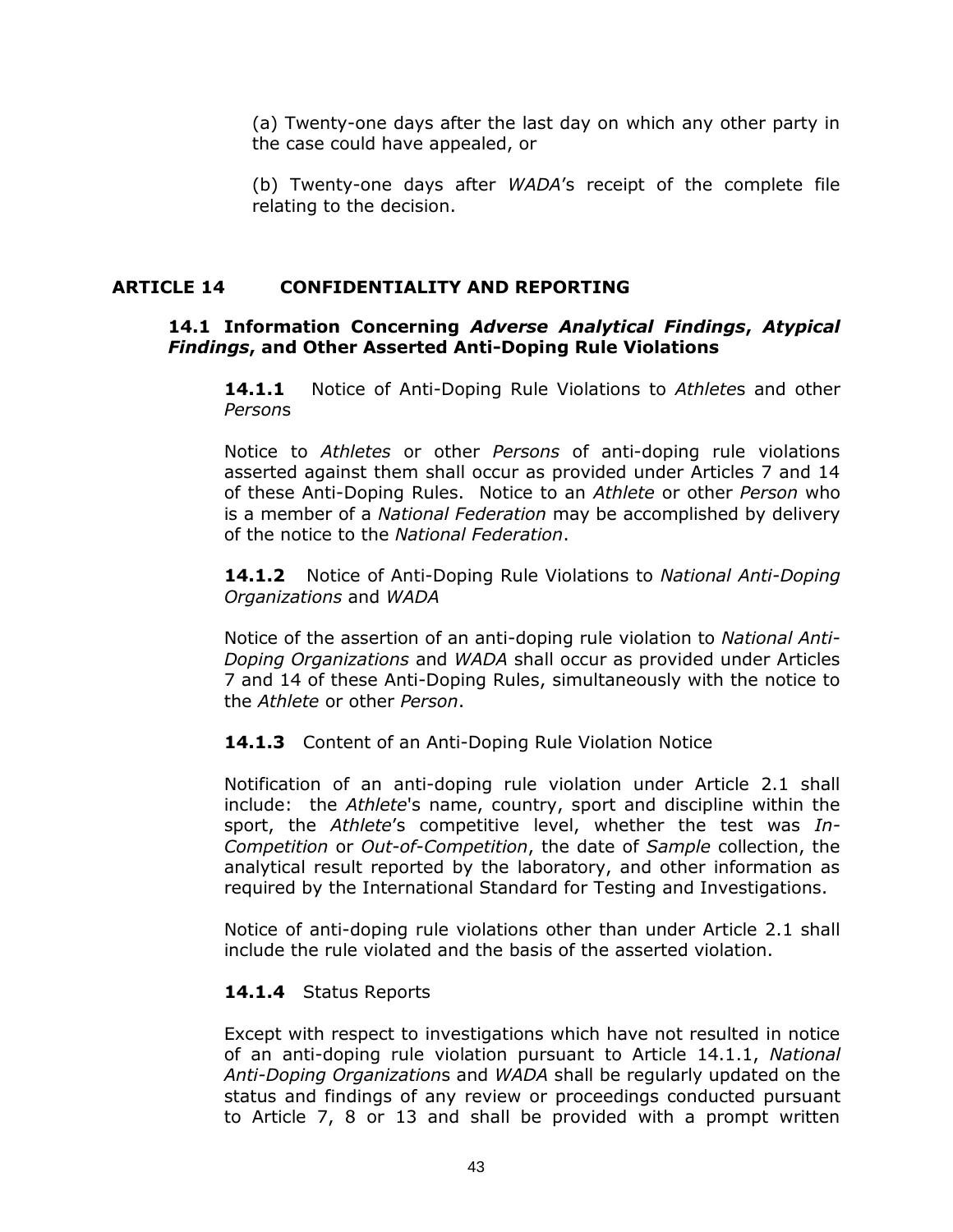reasoned explanation or decision explaining the resolution of the matter.

## **14.1.5** Confidentiality

The recipient organizations shall not disclose this information beyond those *Person*s with a need to know (which would include the appropriate personnel at the applicable *National Olympic Committee*, *National Federation*, and team in a *Team Sport*) until KIF has made *Public Disclosure* or has failed to make *Public Disclosure* as required in Article 14.3.

## **14.2 Notice of Anti-Doping Rule Violation Decisions and Request for Files**

**14.2.1** Anti-doping rule violation decisions rendered pursuant to Article 7.11, 8.2, 10.4, 10.5, 10.6, 10.12.3 or 13.5 shall include the full reasons for the decision, including, if applicable, a justification for why the greatest possible *Consequences* were not imposed. Where the decision is not in English or French, KIF shall provide a short English or French summary of the decision and the supporting reasons.

**14.2.2** An *Anti-Doping Organization* having a right to appeal a decision received pursuant to Article 14.2.1 may, within fifteen days of receipt, request a copy of the full case file pertaining to the decision.

# **14.3** *Public Disclosure*

**14.3.1** The identity of any *Athlete* or other *Person* who is asserted by KIF to have committed an anti-doping rule violation may be *Publicly Disclose*d by KIF only after notice has been provided to the *Athlete* or other *Person* in accordance with Article 7.3, 7.4, 7.5, 7.6 or 7.7, and simultaneously to *WADA* and the *National Anti-Doping* Organization of *the* Athlete or other *Person* in accordance with Article 14.1.2.

**14.3.2** No later than twenty days after it has been determined in a final appellate decision under Article 13.2.1 or 13.2.2, or such appeal has been waived, or a hearing in accordance with Article 8 has been waived, or the assertion of an anti-doping rule violation has not been timely challenged, KIF must *Publicly Report* the disposition of the matter, including the sport, the anti-doping rule violated, the name of the *Athlete* or other *Person* committing the violation, the *Prohibited Substance* or *Prohibited Method* involved (if any), and the *Consequences* imposed. KIF must also *Publicly Report* within twenty days the results of final appeal decisions concerning anti-doping rule violations, including the information described above.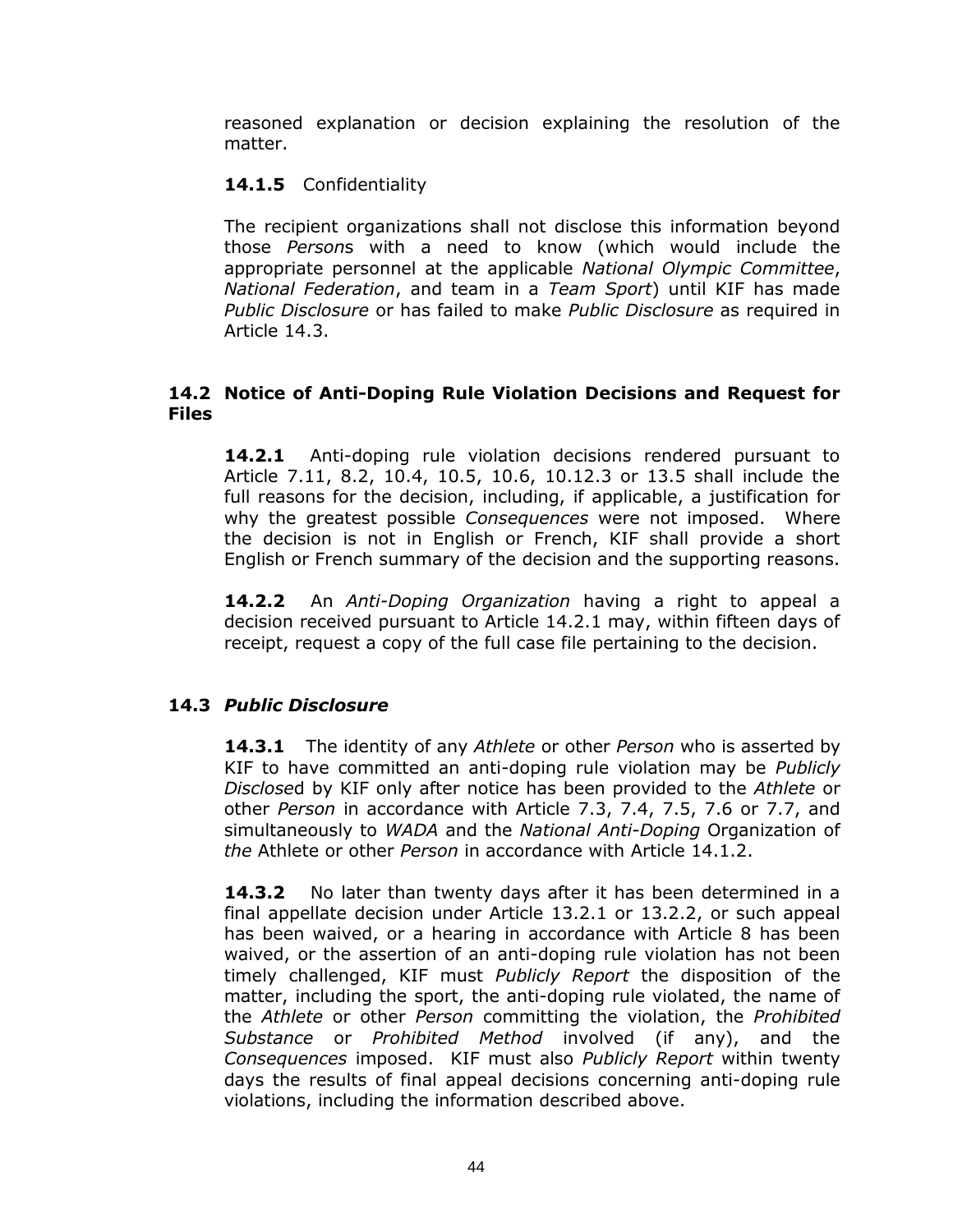**14.3.3** In any case where it is determined, after a hearing or appeal, that the *Athlete* or other *Person* did not commit an anti-doping rule violation, the decision may be *Publicly Disclosed* only with the consent of the *Athlete* or other *Person* who is the subject of the decision. KIF shall use reasonable efforts to obtain such consent. If consent is obtained, KIF shall *Publicly Disclose* the decision in its entirety or in such redacted form as the *Athlete* or other *Person* may approve.

**14.3.4** Publication shall be accomplished at a minimum by placing the required information on the KIF's website or publishing it through other means and leaving the information up for the longer of one month or the duration of any period of *Ineligibility*.

**14.3.5** Neither KIF, nor its *National Federations*, nor any official of either body, shall publicly comment on the specific facts of any pending case (as opposed to general description of process and science) except in response to public comments attributed to the *Athlete* or other *Person* against whom an anti-doping rule violation is asserted, or their representatives.

**14.3.6** The mandatory *Public Reporting* required in Article 14.3.2 shall not be required where the *Athlete* or other *Person* who has been found to have committed an anti-doping rule violation is a *Minor*. Any optional *Public Reporting* in a case involving a *Minor* shall be proportionate to the facts and circumstances of the case.

# **14.4 Statistical Reporting**

KIF shall publish at least annually a general statistical report of its *Doping Control* activities, with a copy provided to *WADA*. KIF may also publish reports showing the name of each *Athlete* tested and the date of each *Testing*.

## **14.5** *Doping Control* **Information Clearinghouse**

To facilitate coordinated test distribution planning and to avoid unnecessary duplication in *Testing* by the various *Anti-Doping Organization*s, KIF shall report all *In-Competition* and *Out-of-Competition* tests on such *Athlete*s to the *WADA* clearinghouse, using *ADAMS*, as soon as possible after such tests have been conducted. This information will be made accessible, where appropriate and in accordance with the applicable rules, to the *Athlete*, the *Athlete*'s *National Anti-Doping Organization* and any other *Anti-Doping Organizations* with *Testing* authority over the *Athlete*.

## **14.6 Data Privacy**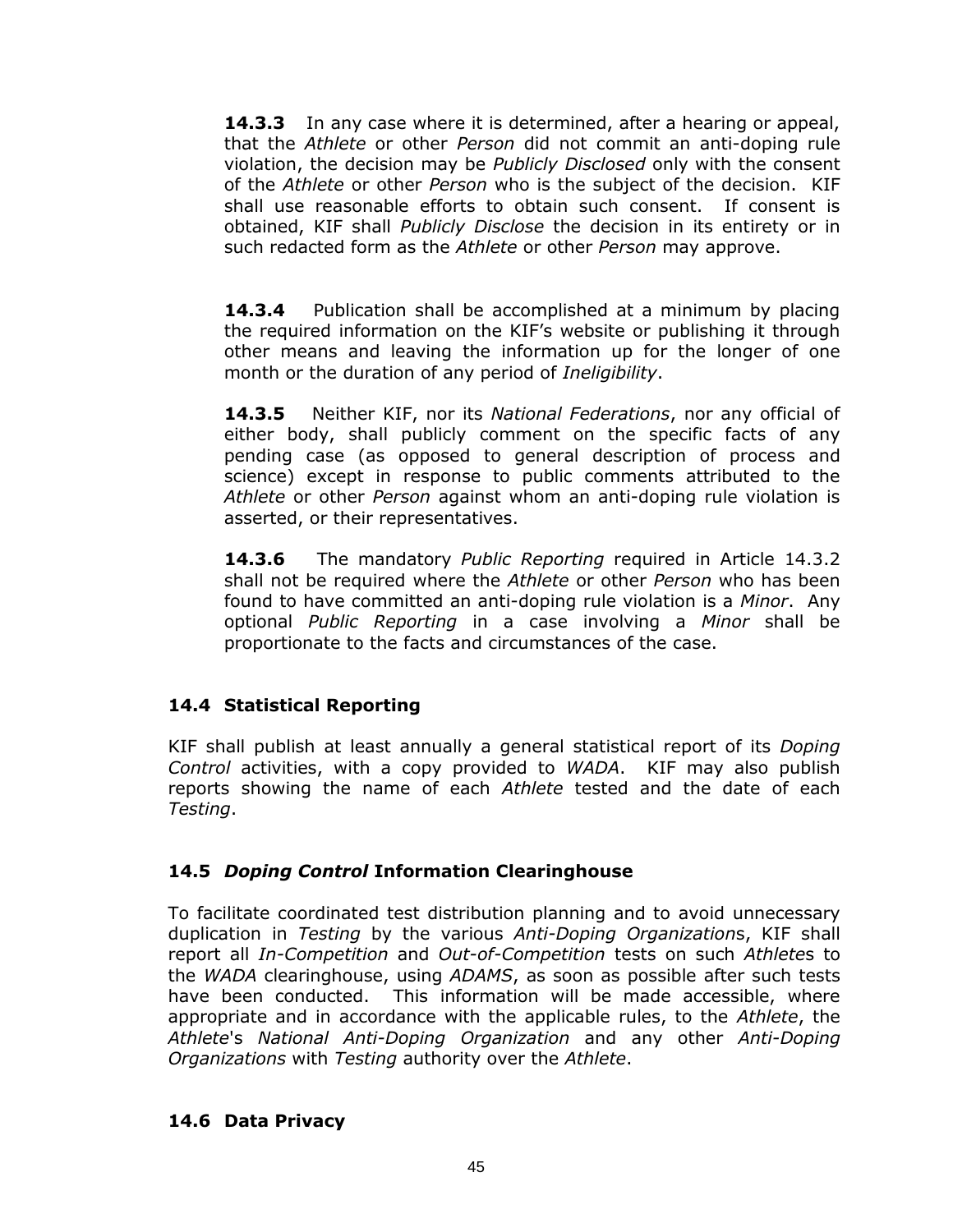**14.6.1** KIF may collect, store, process or disclose personal information relating to *Athlete*s and other *Persons* where necessary and appropriate to conduct their anti-doping activities under the *Code*, the *International Standards* (including specifically the International Standard for the Protection of Privacy and Personal Information) and these Anti-Doping Rules.

**14.6.2** Any *Participant* who submits information including personal data to any *Person* in accordance with these Anti-Doping Rules shall be deemed to have agreed, pursuant to applicable data protection laws and otherwise, that such information may be collected, processed, disclosed and used by such *Person* for the purposes of the implementation of these Anti-Doping Rules, in accordance with the International Standard for the Protection of Privacy and Personal Information and otherwise as required to implement these Anti-Doping Rules.

## <span id="page-45-0"></span>**ARTICLE 15 APPLICATION AND RECOGNITION OF DECISIONS**

**15.1** Subject to the right to appeal provided in Article 13, *Testing*, hearing results or other final adjudications of any *Signatory* which are consistent with the *Code* and are within that *Signatory's* authority shall be applicable worldwide and shall be recognized and respected by KIF and all its *National Federations*.

**15.2** KIF and its *National Federations* shall recognize the measures taken by other bodies which have not accepted the *Code* if the rules of those bodies are otherwise consistent with the *Code*.

**15.3** Subject to the right to appeal provided in Article 13, any decision of KIF regarding a violation of these Anti-Doping Rules shall be recognized by all *National Federation*s, which shall take all necessary action to render such decision effective.

## <span id="page-45-1"></span>**ARTICLE 16 INCORPORATION OF KIF ANTI-DOPING RULES AND OBLIGATIONS OF** *NATIONAL FEDERATIONS*

**16.1** All *National Federation*s and their members shall comply with these Anti-Doping Rules. All *National Federation*s and other members shall include in their regulations the provisions necessary to ensure that KIF may enforce these Anti-Doping Rules directly as against *Athletes* under their anti-doping jurisdiction (including *National-Level Athletes*). These Anti-Doping Rules shall also be incorporated either directly or by reference into each *National Federation's* rules so that the *National Federation* may enforce them itself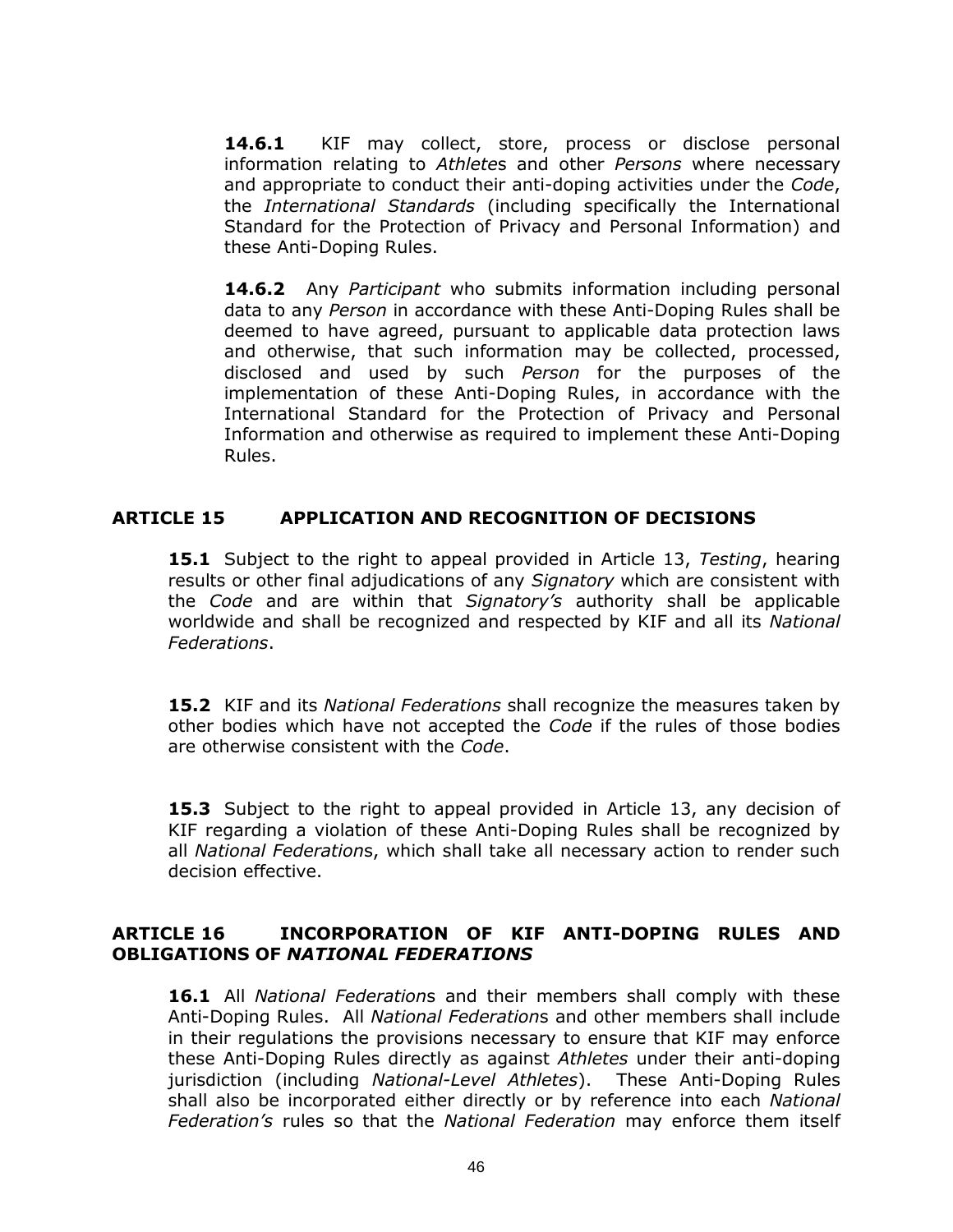directly as against *Athletes* under its anti-doping jurisdiction (including *National-Level Athletes*).

**16.2** All *National Federation*s shall establish rules requiring all *Athlete*s and each *Athlete Support Personnel* who participates as coach, trainer, manager, team staff, official, medical or paramedical personnel in a *Competition* or activity authorized or organized by a *National Federation* or one of its member organizations to agree to be bound by these Anti-Doping Rules and to submit to the results management authority of the *Anti-Doping Organization* responsible under the *Code* as a condition of such participation.

**16.3** All *National Federation*s shall report any information suggesting or relating to an anti-doping rule violation to KIF and to their *National Anti-Doping Organizations*, and shall cooperate with investigations conducted by any *Anti-Doping Organization* with authority to conduct the investigation.

**16.4** All *National Federation*s shall have disciplinary rules in place to prevent *Athlete Support Personnel* who are *Using Prohibited Substances* or *Prohibited Methods* without valid justification from providing support to *Athletes* under the jurisdiction of KIF or the *National Federation*.

**16.5** All *National Federations* shall be required to conduct anti-doping education in coordination with their *National Anti-Doping Organizations.*

# <span id="page-46-0"></span>**ARTICLE 17 STATUTE OF LIMITATIONS**

No anti-doping rule violation proceeding may be commenced against an *Athlete* or other *Person* unless he or she has been notified of the anti-doping rule violation as provided in Article 7, or notification has been reasonably attempted, within ten years from the date the violation is asserted to have occurred.

## <span id="page-46-1"></span>**ARTICLE 18 KIF COMPLIANCE REPORTS TO** *WADA*

KIF will report to *WADA* on KIF's compliance with the *Code* in accordance with Article 23.5.2 of the *Code*.

## <span id="page-46-2"></span>**ARTICLE 19 EDUCATION**

KIF shall plan, implement, evaluate and monitor information, education and prevention programs for doping-free sport on at least the issues listed at Article 18.2 of the *Code*, and shall support active participation by *Athlete*s and *Athlete Support Personnel* in such programs.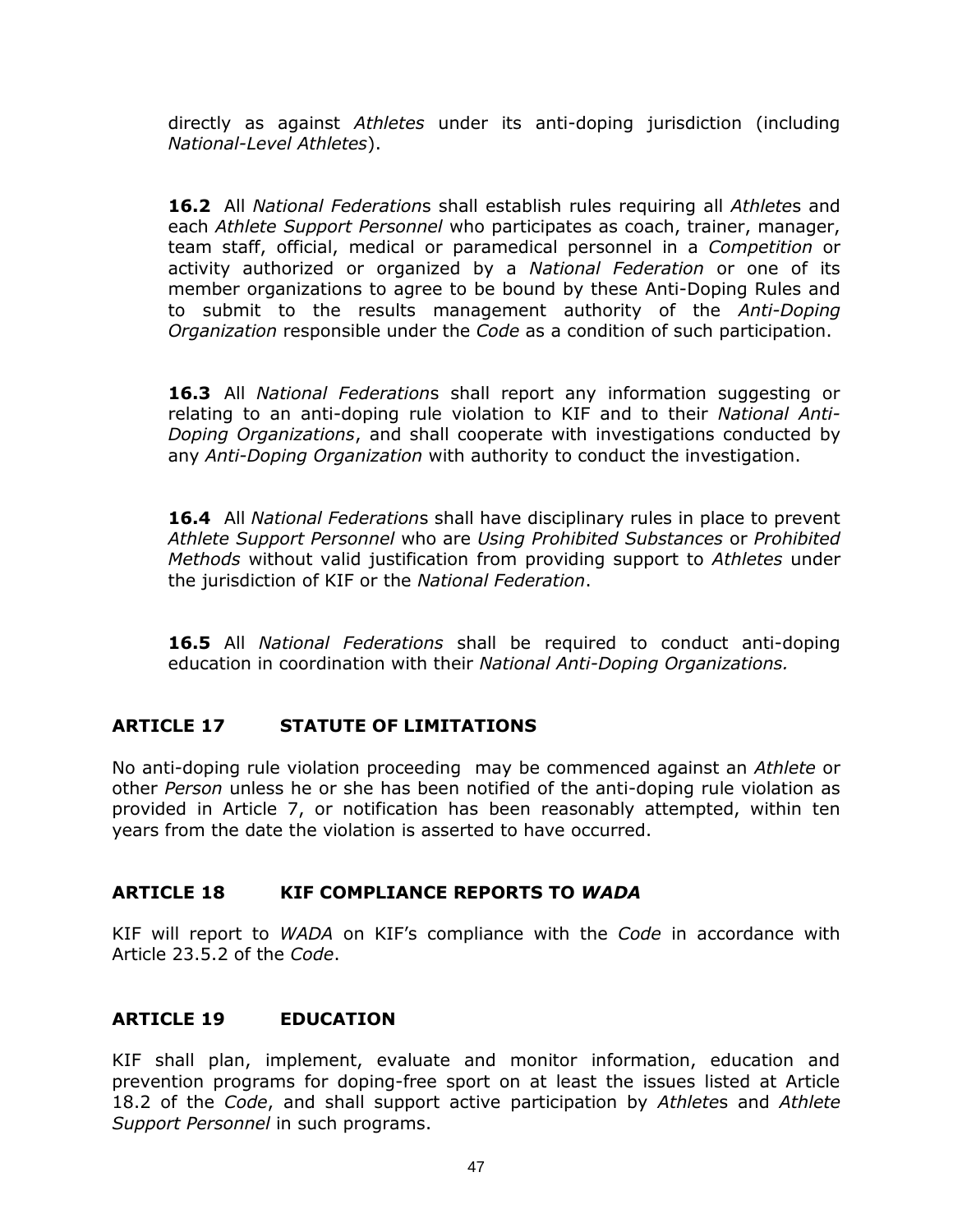#### <span id="page-47-0"></span>**ARTICLE 20 AMENDMENT AND INTERPRETATION OF ANTI-DOPING RULES**

**20.1** These Anti-Doping Rules may be amended from time to time by KIF.

**20.2** These Anti-Doping Rules shall be interpreted as an independent and autonomous text and not by reference to existing law or statutes.

**20.3** The headings used for the various Parts and Articles of these Anti-Doping Rules are for convenience only and shall not be deemed part of the substance of these Anti-Doping Rules or to affect in any way the language of the provisions to which they refer.

**20.4** The *Code* and the *International Standards* shall be considered integral parts of these Anti-Doping Rules and shall prevail in case of conflict.

**20.5** These Anti-Doping Rules have been adopted pursuant to the applicable provisions of the *Code* and shall be interpreted in a manner that is consistent with applicable provisions of the *Code*. The Introduction shall be considered an integral part of these Anti-Doping Rules.

**20.6** The comments annotating various provisions of the *Code* are incorporated by reference into these Anti-Doping Rules, shall be treated as if set out in full herein, and shall be used to interpret these Anti-Doping Rules.

**20.7** These Anti-Doping Rules have come into full force and effect on 1 January 2015 (the "Effective Date"). They shall not apply retroactively to matters pending before the Effective Date; provided, however, that:

**20.7.1** Anti-doping rule violations taking place prior to the Effective Date count as "first violations" or "second violations" for purposes of determining sanctions under Article 10 for violations taking place after the Effective Date.

**20.7.2** The retrospective periods in which prior violations can be considered for purposes of multiple violations under Article 10.7.5 and the statute of limitations set forth in Article 17 are procedural rules and should be applied retroactively; provided, however, that Article 17 shall only be applied retroactively if the statute of limitations period has not already expired by the Effective Date. Otherwise, with respect to any anti-doping rule violation case which is pending as of the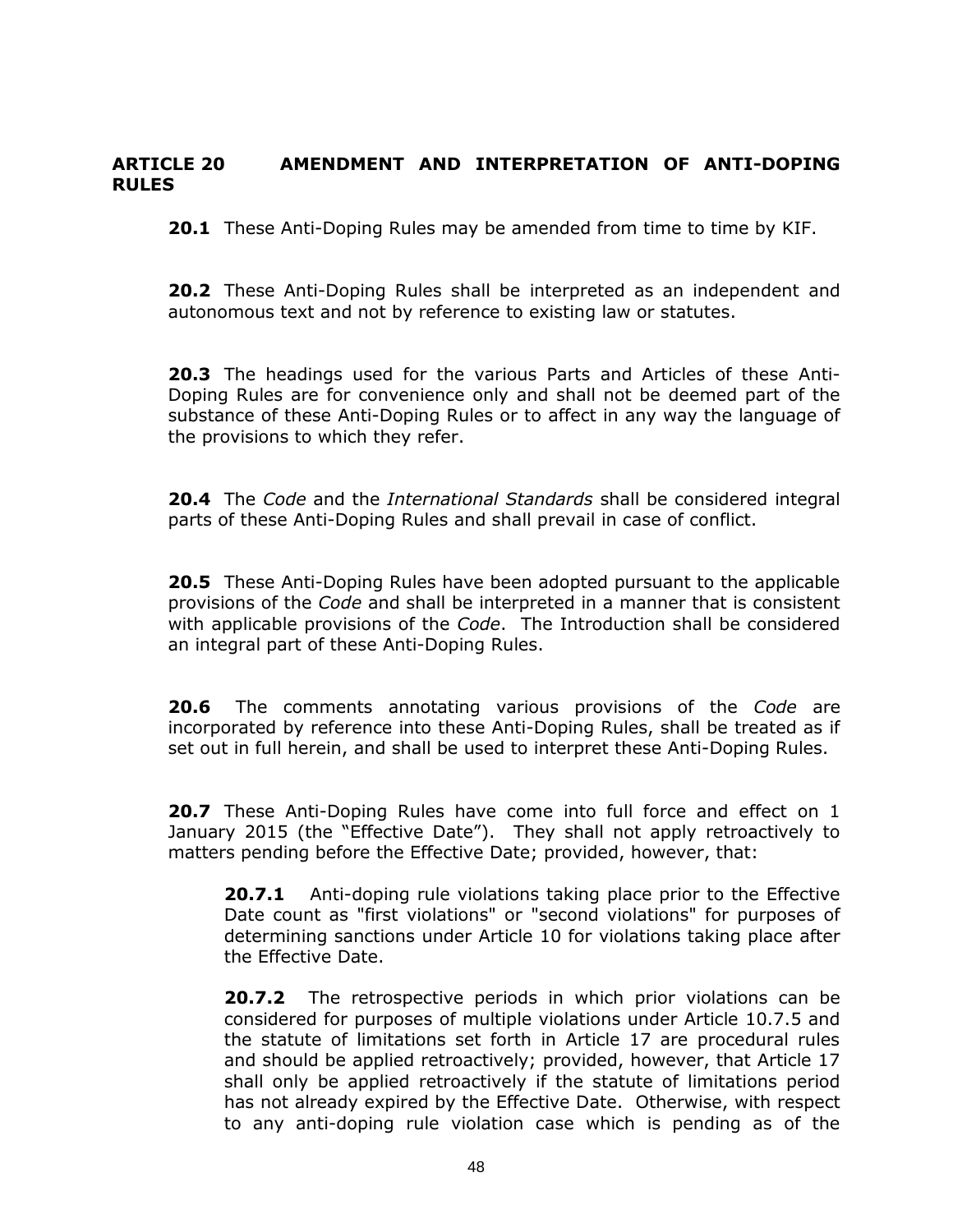Effective Date and any anti-doping rule violation case brought after the Effective Date based on an anti-doping rule violation which occurred prior to the Effective Date, the case shall be governed by the substantive anti-doping rules in effect at the time the alleged antidoping rule violation occurred unless the panel hearing the case determines the principle of "lex mitior" appropriately applies under the circumstances of the case.

**20.7.3** Any Article 2.4 whereabouts failure (whether a Filing Failure or a Missed Test, as those terms are defined in the International Standard for Testing and Investigations) prior to the Effective Date shall be carried forward and may be relied upon, prior to expiry, in accordance with the International Standard for Testing and Investigation, but it shall be deemed to have expired 12 months after it occurred*.* 

**20.7.4** With respect to cases where a final decision finding an antidoping rule violation has been rendered prior to the Effective Date, but the *Athlete* or other *Person* is still serving the period of *Ineligibility* as of the Effective Date, the *Athlete* or other *Person* may apply to the *Anti-Doping Organization* which had results management responsibility for the anti-doping rule violation to consider a reduction in the period of *Ineligibility* in light of these Anti-Doping Rules. Such application must be made before the period of *Ineligibility* has expired. The decision rendered may be appealed pursuant to Article 13.2. These Anti-Doping Rules shall have no application to any case where a final decision finding an anti-doping rule violation has been rendered and the period of *Ineligibility* has expired.

**20.7.5** For purposes of assessing the period of *Ineligibility* for a second violation under Article 10.7.1, where the sanction for the first violation was determined based on rules in force prior to the Effective Date, the period of *Ineligibility* which would have been assessed for that first violation had these Anti-Doping Rules been applicable, shall be applied.

# <span id="page-48-0"></span>**ARTICLE 21 INTERPRETATION OF THE** *CODE*

**21.1** The official text of the *Code* shall be maintained by *WADA* and shall be published in English and French. In the event of any conflict between the English and French versions, the English version shall prevail.

**21.2** The comments annotating various provisions of the *Code* shall be used to interpret the *Code*.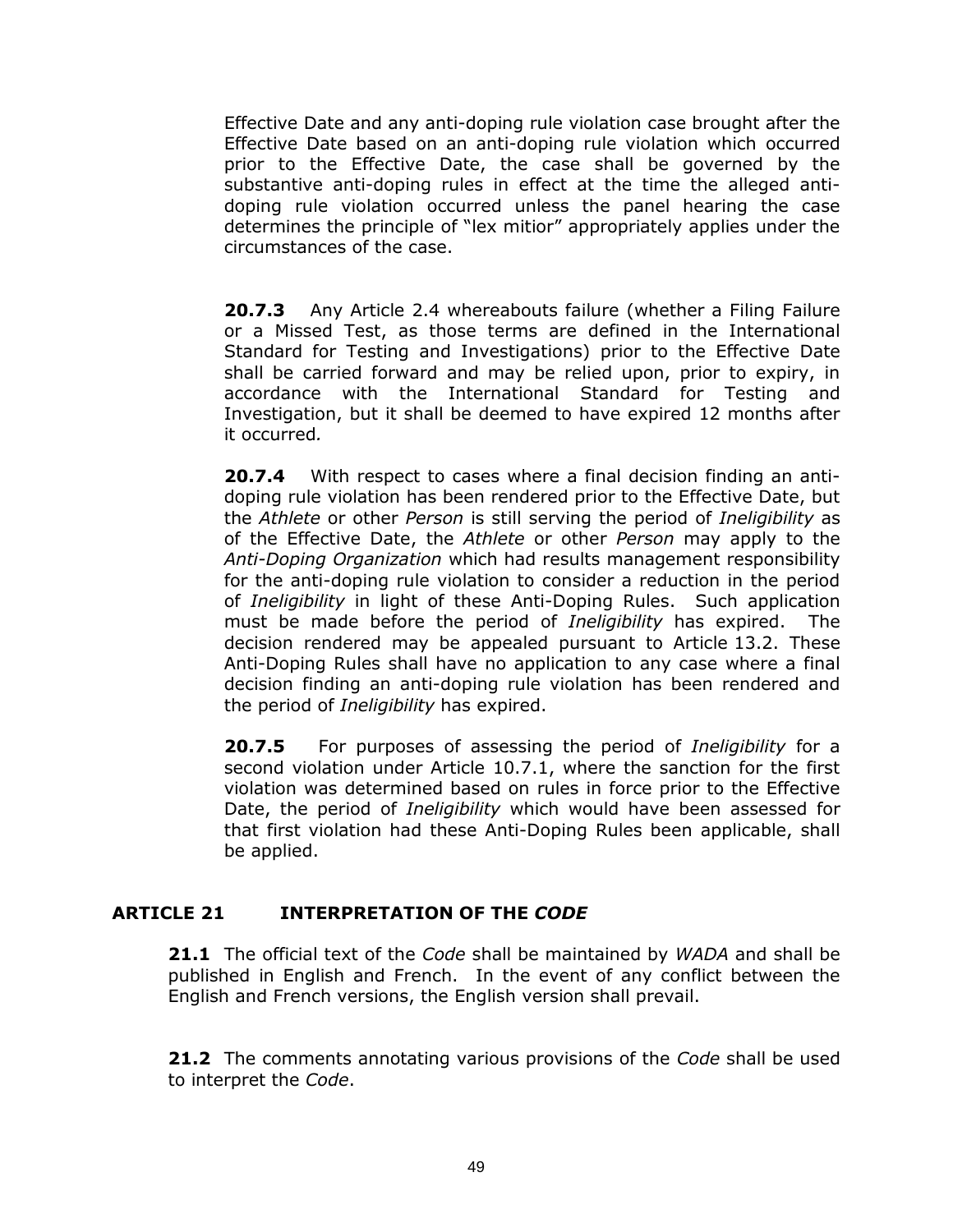**21.3** The *Code* shall be interpreted as an independent and autonomous text and not by reference to the existing law or statutes of the *Signatories* or governments.

**21.4** The headings used for the various Parts and Articles of the *Code* are for convenience only and shall not be deemed part of the substance of the *Code* or to affect in any way the language of the provisions to which they refer.

**21.5** The *Code* shall not apply retroactively to matters pending before the date the *Code* is accepted by a *Signatory* and implemented in its rules. However, pre-*Code* anti-doping rule violations would continue to count as "first violations" or "second violations" for purposes of determining sanctions under Article 10 for subsequent post-*Code* violations.

# **21.6**

The Purpose, Scope and Organization of the World Anti-Doping Program and the *Code* and the *Code's* APPENDIX 1, DEFINITIONS and APPENDIX 2, EXAMPLES OF THE APPLICATION OF ARTICLE 10, shall be considered integral parts of the *Code*.

# <span id="page-49-0"></span>**ARTICLE 22 ADDITIONAL ROLES AND RESPONSIBILITIES OF**  *ATHLETES* **AND OTHER** *PERSONS*

## **22.1 Roles and Responsibilities of** *Athlete***s**

**22.1.1** To be knowledgeable of and comply with these Anti-Doping Rules.

**22.1.2** To be available for *Sample* collection at all times.

**22.1.3** To take responsibility, in the context of anti-doping, for what they ingest and *Use*.

**22.1.4** To inform medical personnel of their obligation not to *Use Prohibited Substance*s and *Prohibited Method*s and to take responsibility to make sure that any medical treatment received does not violate these Anti-Doping Rules.

**22.1.5** To disclose to their *National Anti-Doping Organization* and to KIF any decision by a non-*Signatory* finding that the *Athlete* committed an anti-doping rule violation within the previous ten years.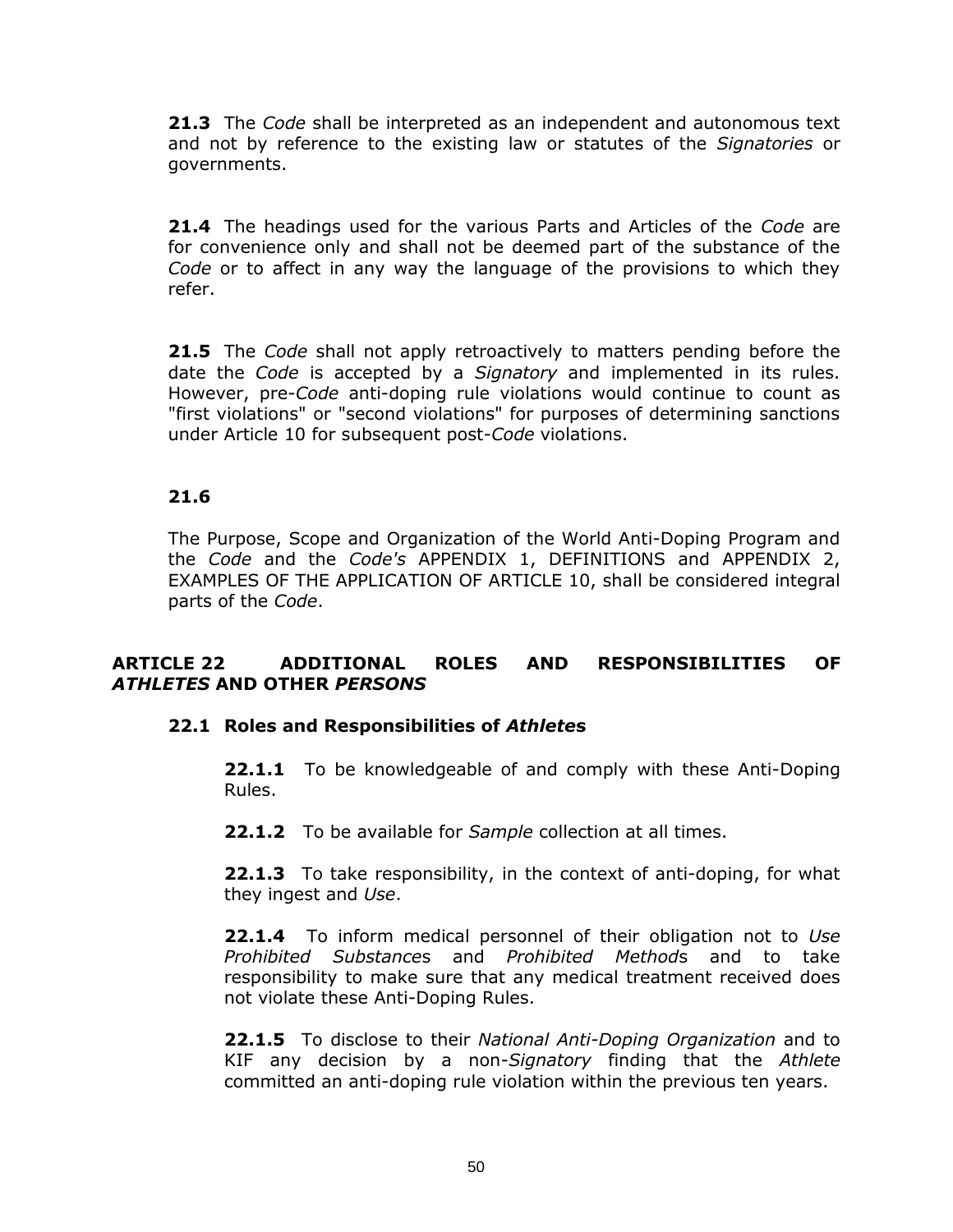**22.1.6** To cooperate with *Anti-Doping Organizations* investigating anti-doping rule violations.

**22.1.7** Failure by any *Athlete* to cooperate in full with *Anti-Doping Organizations* investigating anti-doping rule violations should be analyzed and disciplined by KIF according to its disciplinary rules/code of conduct.

## **22.2 Roles and Responsibilities of** *Athlete Support Personnel*

**22.2.1** To be knowledgeable of and comply with these Anti-Doping Rules.

**22.2.2** To cooperate with the *Athlete Testing* program.

**22.2.3** To use his or her influence on *Athlete* values and behavior to foster anti-doping attitudes.

**22.2.4** To disclose to his or her *National Anti-Doping Organization* and to KIF any decision by a non-*Signatory* finding that he or she committed an anti-doping rule violation within the previous ten years.

**22.2.5** To cooperate with *Anti-Doping Organizations* investigating anti-doping rule violations.

**22.2.6** Failure by any *Athlete Support Personnel* to cooperate in full with *Anti-Doping Organizations* investigating anti-doping rule violations should be analyzed and disciplined by KIF according to its disciplinary rules and code of conduct

**22.2.7** *Athlete Support Personnel* shall not *Use* or *Possess* any *Prohibited Substance* or *Prohibited Method* without valid justification.

**22.2.8** *Use* or *Possession* of a *Prohibited Substance* or *Prohibited Method* by an *Athlete Support Personnel* without valid justification may be analyzed and disciplined by KIF according to its disciplinary rules and code of conduct.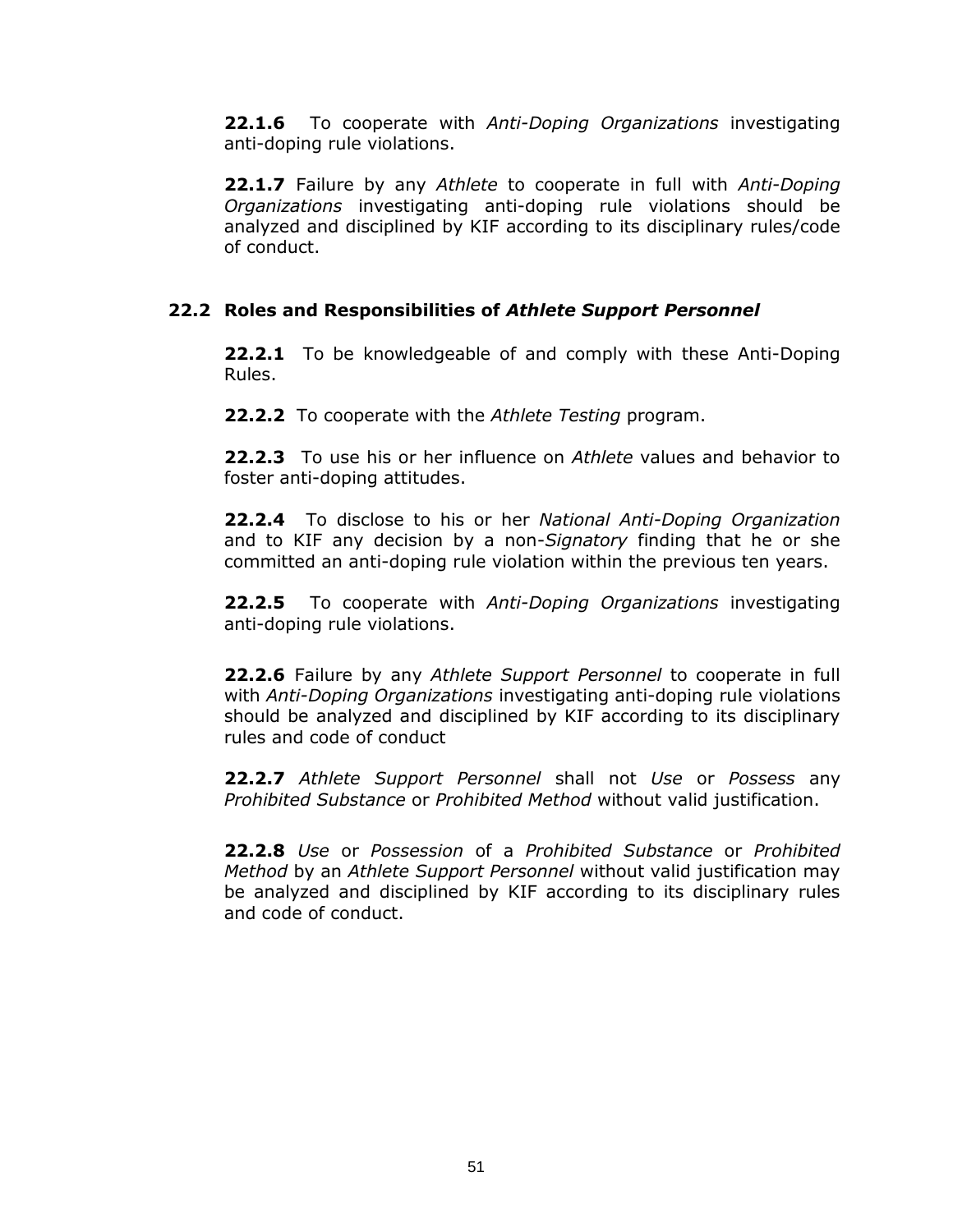#### **APPENDIX 1 DEFINITIONS**

<span id="page-51-0"></span>*ADAMS*:The Anti-Doping Administration and Management System is a Web-based database management tool for data entry, storage, sharing, and reporting designed to assist stakeholders and *WADA* in their anti-doping operations in conjunction with data protection legislation.

*Administration*: Providing, supplying, supervising, facilitating, or otherwise participating in the *Use* or *Attempted Use* by another *Person* of a *Prohibited Substance* or *Prohibited Method*. However, this definition shall not include the actions of bona fide medical personnel involving a *Prohibited Substance* or *Prohibited Method* used for genuine and legal therapeutic purposes or other acceptable justification and shall not include actions involving *Prohibited Substances* which are not prohibited in *Out-of-Competition Testing* unless the circumstances as a whole demonstrate that such *Prohibited Substances* are not intended for genuine and legal therapeutic purposes or are intended to enhance sport performance.

*Adverse Analytical Finding*: A report from a *WADA*-accredited laboratory or other *WADA*-approved laboratory that, consistent with the International Standard for Laboratories and related Technical Documents, identifies in a *Sample* the presence of a *Prohibited Substance* or its *Metabolites* or *Markers* (including elevated quantities of endogenous substances) or evidence of the *Use* of a *Prohibited Method*.

*Adverse Passport Finding*: A report identified as an *Adverse Passport Finding* as described in the applicable *International Standards*.

*Anti-Doping Organization*: A *Signatory* that is responsible for adopting rules for initiating, implementing or enforcing any part of the *Doping Control* process. This includes, for example, the International Olympic Committee, the International Paralympic Committee, other *Major Event Organizations* that conduct *Testing* at their *Events*, *WADA*, International Federations, and *National Anti-Doping Organizations.*

*Athlete*: Any *Person* who competes in sport at the international level (as defined by each International Federation), or the national level (as defined by each *National Anti-Doping Organization*). An *Anti-Doping Organization* has discretion to apply anti-doping rules to an *Athlete* who is neither an *International-Level Athlete* nor a *National-Level Athlete*, and thus to bring them within the definition of "Athlete." In relation to *Athletes* who are neither *International*-*Level* nor *National-Level Athletes*, an *Anti-Doping Organization* may elect to: conduct limited *Testing* or no *Testing* at all; analyze *Samples* for less than the full menu of *Prohibited Substances*; require limited or no whereabouts information; or not require advance *TUEs*. However, if an Article 2.1, 2.3 or 2.5 anti-doping rule violation is committed by any *Athlete* over whom an *Anti-Doping Organization* has authority who competes below the international or national level, then the *Consequences* set forth in the *Code* (except Article 14.3.2) must be applied. For purposes of Article 2.8 and Article 2.9 and for purposes of anti-doping information and education, any *Person* who participates in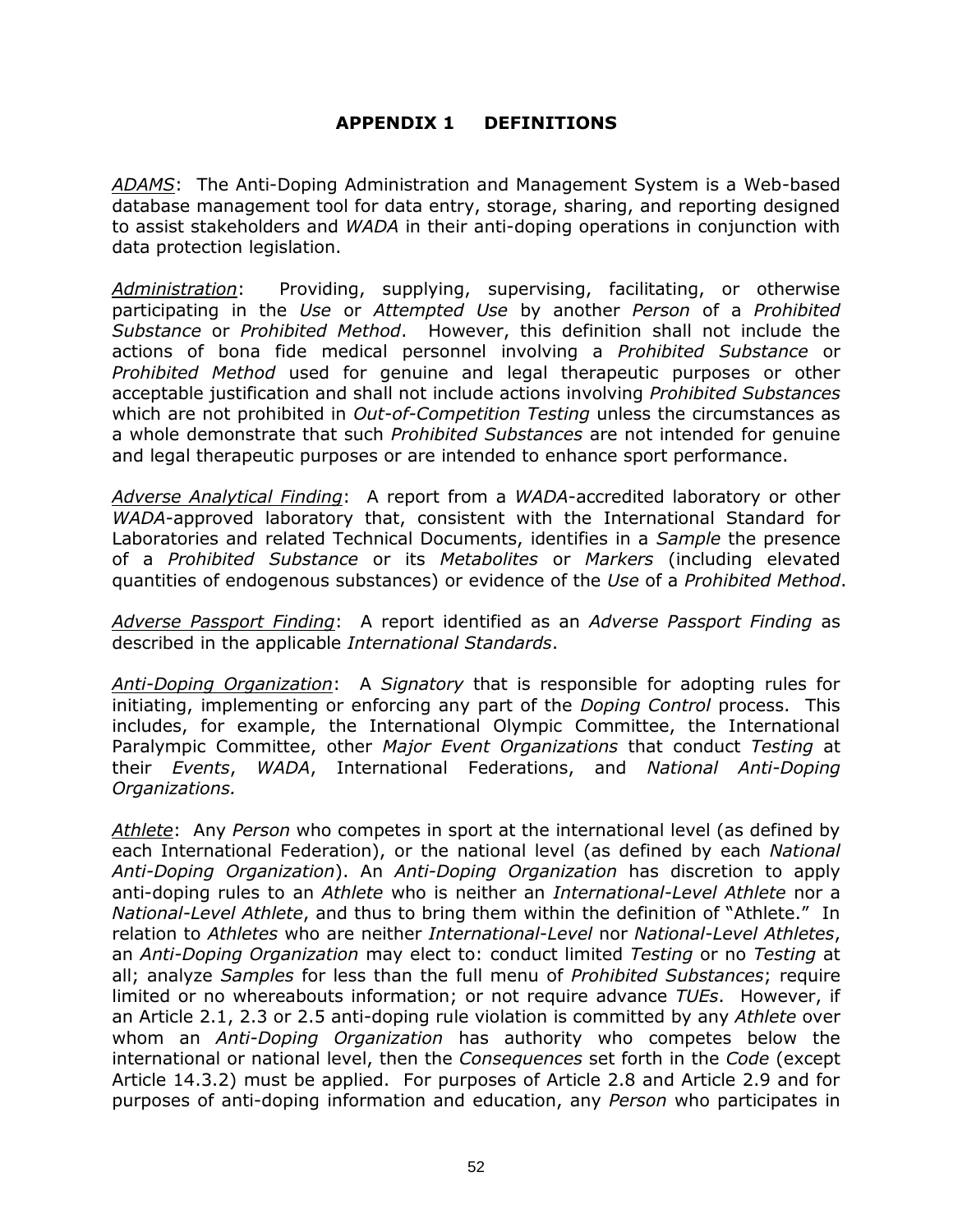sport under the authority of any *Signatory*, government, or other sports organization accepting the *Code* is an *Athlete*.

*Athlete Biological Passport*: The program and methods of gathering and collating data as described in the International Standard for Testing and Investigations and International Standard for Laboratories.

*Athlete Support Personnel*: Any coach, trainer, manager, agent, team staff, official, medical, paramedical personnel, parent or any other *Person* working with, treating or assisting an *Athlete* participating in or preparing for sports *Competition*.

*Attempt*: Purposely engaging in conduct that constitutes a substantial step in a course of conduct planned to culminate in the commission of an anti-doping rule violation. Provided, however, there shall be no anti-doping rule violation based solely on an *Attempt* to commit a violation if the *Person* renounces the *Attempt* prior to it being discovered by a third party not involved in the *Attempt*.

*Atypical Finding*: A report from a *WADA*-accredited laboratory or other *WADA*approved laboratory which requires further investigation as provided by the International Standard for Laboratories or related Technical Documents prior to the determination of an *Adverse Analytical Finding*.

*Atypical Passport Finding*: A report described as an *Atypical Passport Finding* as described in the applicable *International Standards*.

*CAS*: The Court of Arbitration for Sport.

*Code*: The World Anti-Doping Code.

*Competition*: A single race, match, game or singular sport contest. For example, a basketball game or the finals of the Olympic 100-meter race in athletics. For stage races and other sport contests where prizes are awarded on a daily or other interim basis the distinction between a *Competition* and an *Event* will be as provided in the rules of the applicable International Federation. .

*Consequences of Anti-Doping Rule Violations ("Consequences")*: An *Athlete's* or other *Person's* violation of an anti-doping rule may result in one or more of the following: (a) *Disqualification* means the *Athlete's* results in a particular *Competition* or *Event* are invalidated, with all resulting *Consequences* including forfeiture of any medals, points and prizes; (b) *Ineligibility* means the *Athlete* or other *Person* is barred on account of an anti-doping rule violation for a specified period of time from participating in any *Competition* or other activity or funding as provided in Article 10.12.1; (c) *Provisional Suspension* means the *Athlete* or other *Person* is barred temporarily from participating in any *Competition* or activity prior to the final decision at a hearing conducted under Article 8; (d) *Financial Consequences* means a financial sanction imposed for an anti-doping rule violation or to recover costs associated with an anti-doping rule violation; and (e) *Public Disclosure or Public Reporting* means the dissemination or distribution of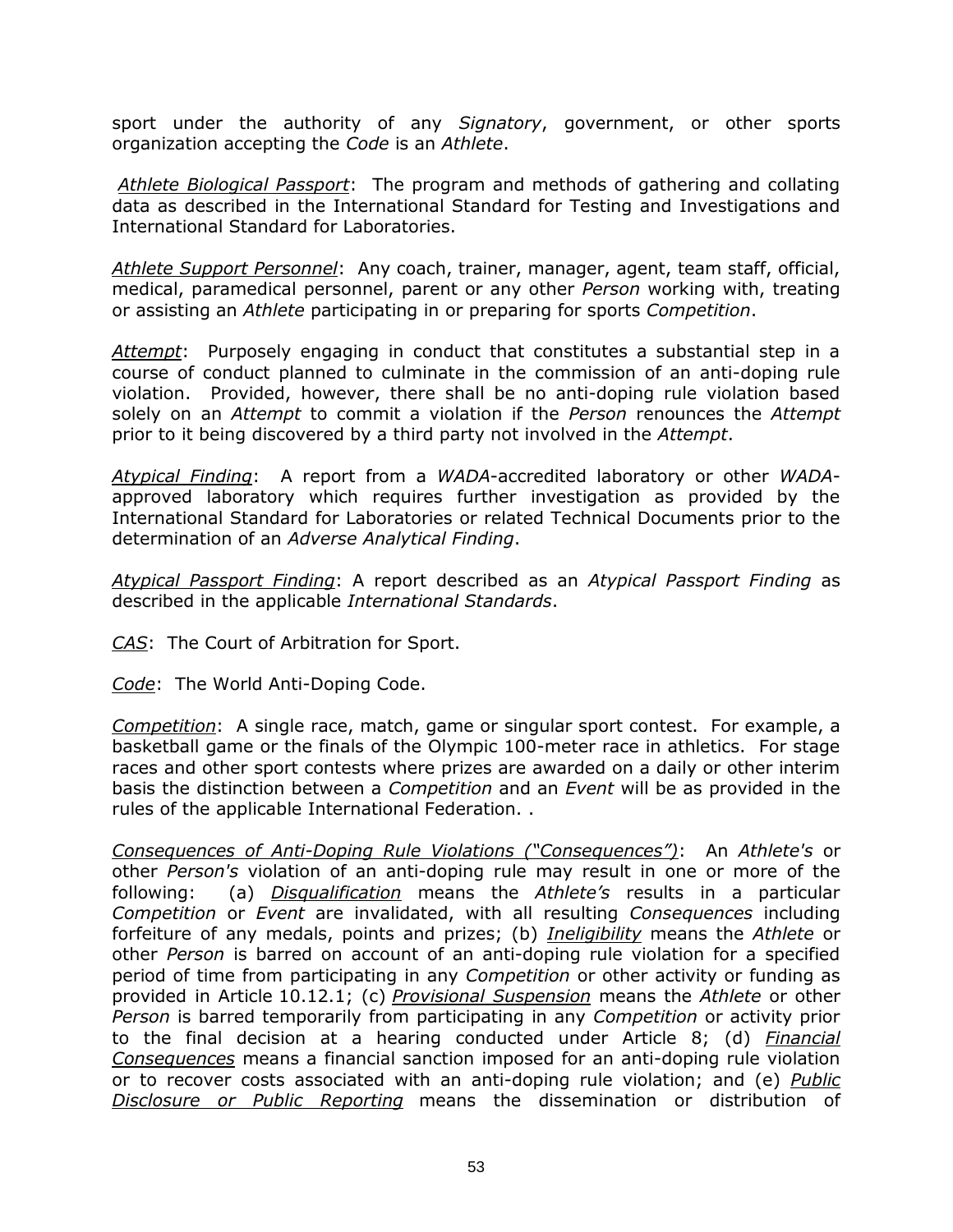information to the general public or *Persons* beyond those *Persons* entitled to earlier notification in accordance with Article 14. Teams in *Team Sports* may also be subject to *Consequences* as provided in Article 11 of the *Code*.

*Contaminated Product*:A product that contains a *Prohibited Substance* that is not disclosed on the product label or in information available in a reasonable Internet search.

*Disqualification*: See *Consequences of Anti-Doping Rule Violations* above.

*Doping Control*: All steps and processes from test distribution planning through to ultimate disposition of any appeal including all steps and processes in between such as provision of whereabouts information, *Sample* collection and handling, laboratory analysis, *TUEs*, results management and hearings.

*Event*: A series of individual *Competitions* conducted together under one ruling body (e.g., the Olympic Games, FINA World Championships, or Pan American Games).

*Event Venues*: Those venues so designated by the ruling body for the *Event*.

*Event Period*: The time between the beginning and end of an *Event*, as established by the ruling body of the *Event*.

*Fault*: *Fault* is any breach of duty or any lack of care appropriate to a particular situation. Factors to be taken into consideration in assessing an *Athlete* or other *Person*'s degree of *Fault* include, for example, the *Athlete*'s or other *Person*'s experience, whether the *Athlete* or other *Person* is a *Minor*, special considerations such as impairment, the degree of risk that should have been perceived by the *Athlete* and the level of care and investigation exercised by the *Athlete* in relation to what should have been the perceived level of risk. In assessing the *Athlete's* or other *Person's* degree of *Fault*, the circumstances considered must be specific and relevant to explain the *Athlete's* or other *Person's* departure from the expected standard of behavior. Thus, for example, the fact that an *Athlete* would lose the opportunity to earn large sums of money during a period of *Ineligibility,* or the fact that the *Athlete* only has a short time left in his or her career, or the timing of the sporting calendar, would not be relevant factors to be considered in reducing the period of *Ineligibility* under Article 10.5.1 or 10.5.2.

*Financial Consequences*: see *Consequences of Anti-Doping Rule Violations*, above.

*In-Competition*: "*In-Competition*" means the period commencing twelve hours before a *Competition* in which the *Athlete* is scheduled to participate through the end of such *Competition* and the *Sample* collection process related to such *Competition*.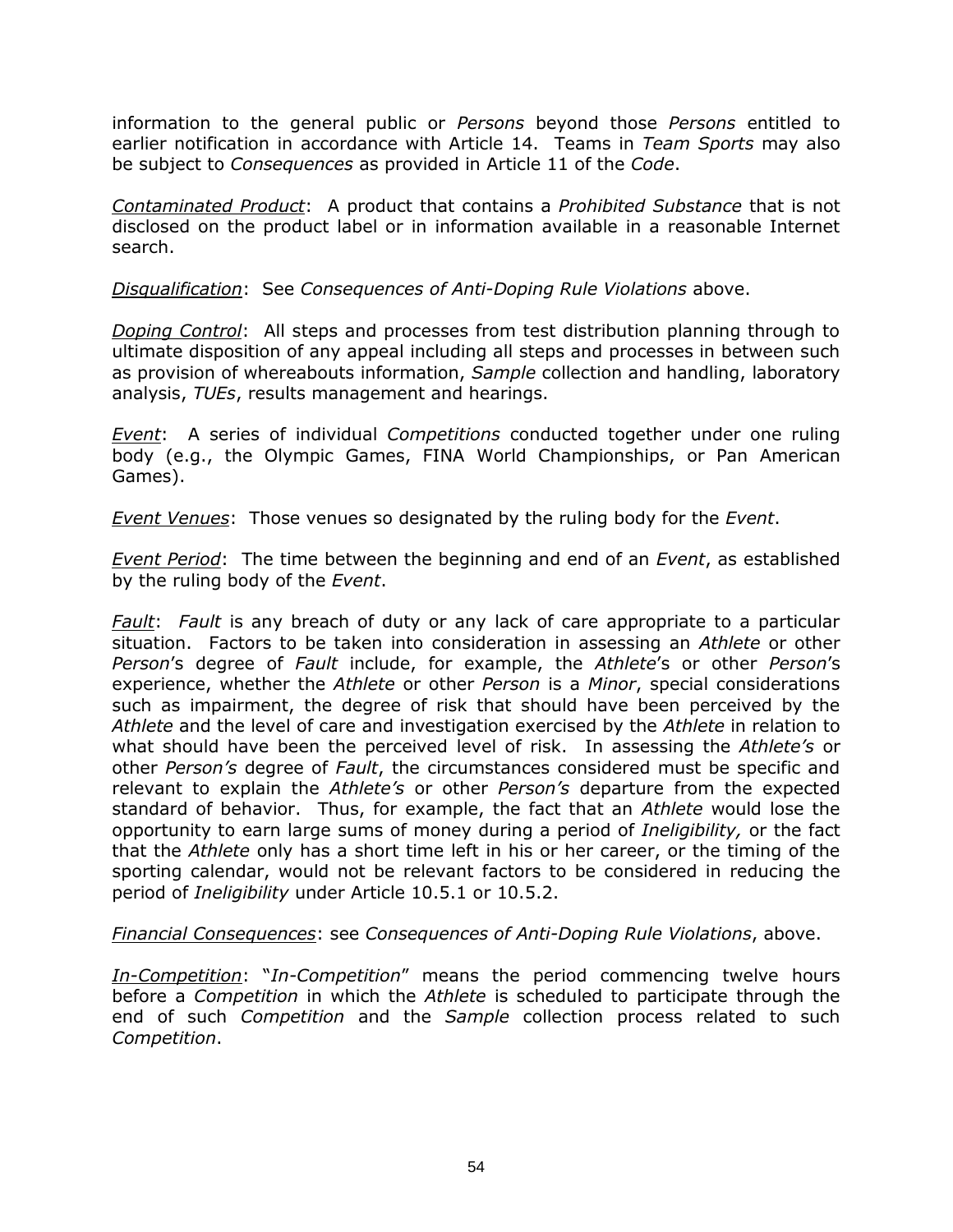*Independent Observer Program*: A team of observers, under the supervision of *WADA*, who observe and provide guidance on the *Doping Control* process at certain *Events* and report on their observations.

*Individual Sport*: Any sport that is not a *Team Sport.*

*Ineligibility*: See *Consequences of Anti-Doping Rule Violations* above.

*International Event*:An *Event* or *Competition* where the International Olympic Committee, the International Paralympic Committee, an International Federation, a *Major Event Organization,* or another international sport organization is the ruling body for the *Event* or appoints the technical officials for the *Event.*

*International-Level Athlete*: *Athletes* who compete in sport at the international level, as defined by each International Federation, consistent with the International Standard for Testing and Investigations. *International-Level Athletes* are defined as set out in the Scope section of the Introduction to these Anti-Doping Rules.

*International Standard*: A standard adopted by *WADA* in support of the *Code*. Compliance with an *International Standard* (as opposed to another alternative standard, practice or procedure) shall be sufficient to conclude that the procedures addressed by the *International Standard* were performed properly. *Internationa*l *Standards* shall include any Technical Documents issued pursuant to the *International Standard*.

*Major Event Organizations*: The continental associations of *National Olympic Committee*s and other international multi-sport organizations that function as the ruling body for any continental, regional or other *International Event*.

*Marker*: A compound, group of compounds or biological variable(s) that indicates the *Use* of a *Prohibited Substance* or *Prohibited Method.*

*Metabolite*: Any substance produced by a biotransformation process.

*Minor*: A natural *Person* who has not reached the age of eighteen years.

*National Anti-Doping Organization*: The entity(ies) designated by each country as possessing the primary authority and responsibility to adopt and implement antidoping rules, direct the collection of *Samples*, the management of test results, and the conduct of hearings at the national level. If this designation has not been made by the competent public authority(ies), the entity shall be the country's *National Olympic Committee* or its designee.

*National Event*: A sport *Event* or *Competition* involving *International-* or *National-Level Athletes* that is not an *International Event*.

*National Federation*: A national or regional entity which is a member of or is recognized by KIF as the entity governing KIF's sport in that nation or region.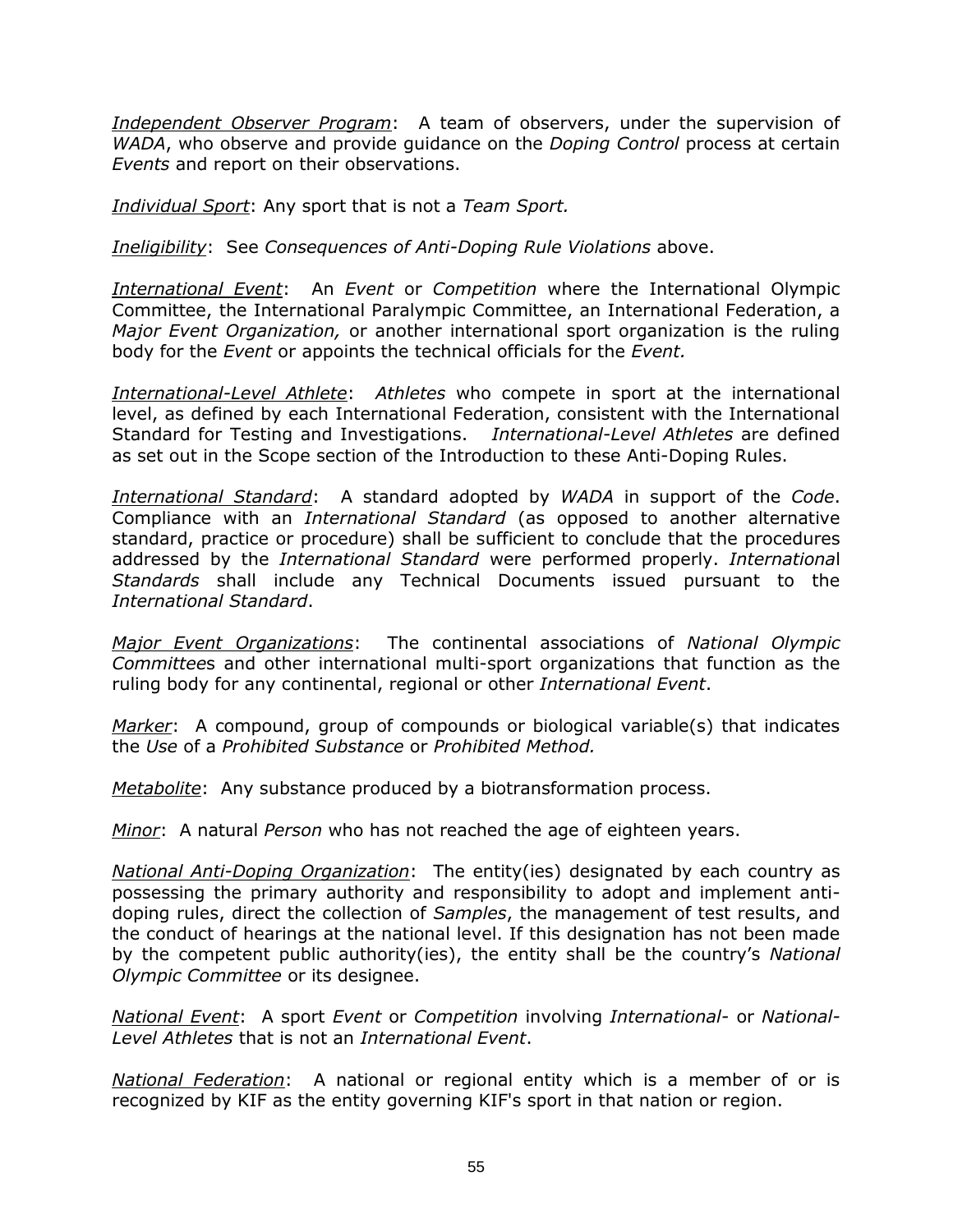*National-Level Athlete*: *Athletes* who compete in sport at the national level, as defined by each *National Anti-Doping Organization,* consistent with the International Standard for Testing and Investigations.

*National Olympic Committee*: The organization recognized by the International Olympic Committee. The term *National Olympic Committee* shall also include the national sport confederation in those countries where the national sport confederation assumes typical *National Olympic Committee* responsibilities in the anti-doping area.

*No Fault or Negligence*: The *Athlete* or other *Person's* establishing that he or she did not know or suspect, and could not reasonably have known or suspected even with the exercise of utmost caution, that he or she had *Used* or been administered the *Prohibited Substance* or *Prohibited Method* or otherwise violated an anti-doping rule*.* Except in the case of a *Minor*, for any violation of Article 2.1, the *Athlete* must also establish how the *Prohibited Substance* entered his or her system.

*No Significant Fault or Negligence*: The *Athlete* or other *Person's* establishing that his or her *Fault* or *negligence*, when viewed in the totality of the circumstances and taking into account the criteria for *No Fault or negligence*, was not significant in relationship to the anti-doping rule violation. Except in the case of a *Minor*, for any violation of Article 2.1, the *Athlete* must also establish how the *Prohibited Substance* entered his or her system.

*Out-of-Competition*: Any period which is not *In-Competition*.

*Participant*: Any *Athlete* or *Athlete Support Person*.

*Person*: A natural *Person* or an organization or other entity.

*Possession*: The actual, physical *Possession*, or the constructive *Possession* (which shall be found only if the *Person* has exclusive control or intends to exercise control over the *Prohibited Substance* or *Prohibited Method* or the premises in which a *Prohibited Substance* or *Prohibited Method* exists); provided, however, that if the *Person* does not have exclusive control over the *Prohibited Substance* or *Prohibited Method* or the premises in which a *Prohibited Substance* or *Prohibited Method* exists, constructive *Possession* shall only be found if the *Person* knew about the presence of the *Prohibited Substance* or *Prohibited Method* and intended to exercise control over it. Provided, however, there shall be no anti-doping rule violation based solely on *Possession* if, prior to receiving notification of any kind that the *Person* has committed an anti-doping rule violation, the *Person* has taken concrete action demonstrating that the *Person* never intended to have *Possession* and has renounced *Possession* by explicitly declaring it to an *Anti-Doping Organization*. Notwithstanding anything to the contrary in this definition, the purchase (including by any electronic or other means) of a *Prohibited Substance* or *Prohibited Method* constitutes *Possession* by the *Person* who makes the purchase.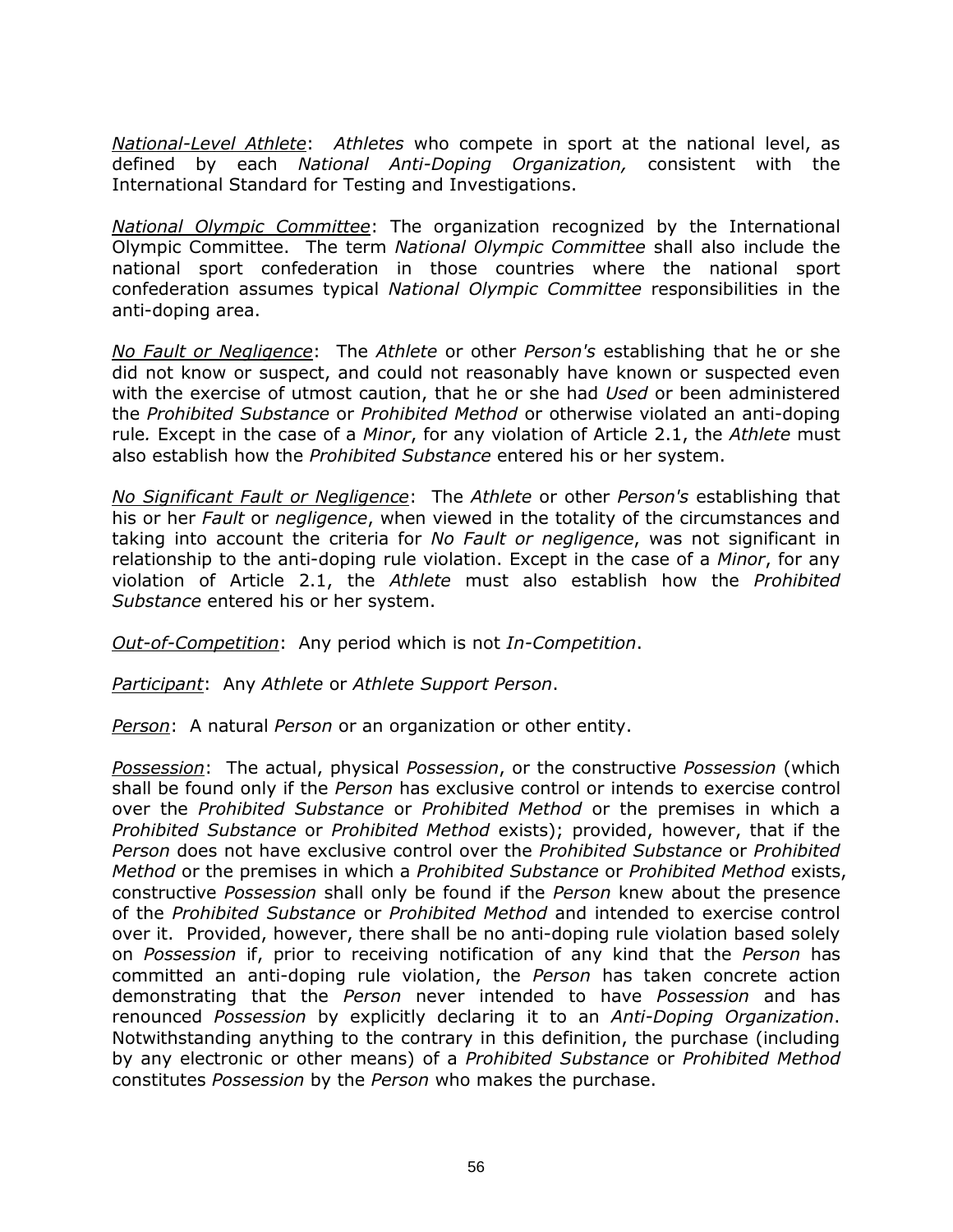*Prohibited List*: The List identifying the *Prohibited Substances* and *Prohibited Methods*.

*Prohibited Method*: Any method so described on the *Prohibited List*.

*Prohibited Substance*: Any substance, or class of substances, so described on the *Prohibited List*.

*Provisional Hearing*: For purposes of Article 7.9, an expedited abbreviated hearing occurring prior to a hearing under Article 8 that provides the *Athlete* with notice and an opportunity to be heard in either written or oral form.

*Provisional Suspension*: See *Consequences of Anti-Doping Rule Violations* above.

*Publicly Disclose or Publicly Report*: See *Consequences of Anti-Doping Rule Violations* above.

*Regional Anti-Doping Organization*:A regional entity designated by member countries to coordinate and manage delegated areas of their national anti-doping programs, which may include the adoption and implementation of anti-doping rules, the planning and collection of *Samples*, the management of results, the review of *TUEs*, the conduct of hearings, and the conduct of educational programs at a regional level.

*Registered Testing Pool*: The pool of highest-priority *Athletes* established separately at the international level by International Federations and at the national level by *National Anti-Doping Organizations,* who are subject to focused *In-Competition* and *Out-of-Competition Testing* as part of that International Federation's or *National Anti-Doping Organization*'s test distribution plan and therefore are required to provide whereabouts information as provided in Article 5.6 of the *Code* and the International Standard for Testing and Investigations.

*Sample* or *Specimen*: Any biological material collected for the purposes of *Doping Control*.

*Signatories*: Those entities signing the *Code* and agreeing to comply with the *Code*, as provided in Article 23 of the *Code*.

*Specified Substance*:See Article 4.2.2.

.

*Substantial Assistance*: For purposes of Article 10.6.1, a *Person* providing *Substantial Assistance* must: (1) fully disclose in a signed written statement all information he or she possesses in relation to anti-doping rule violations, and (2) fully cooperate with the investigation and adjudication of any case related to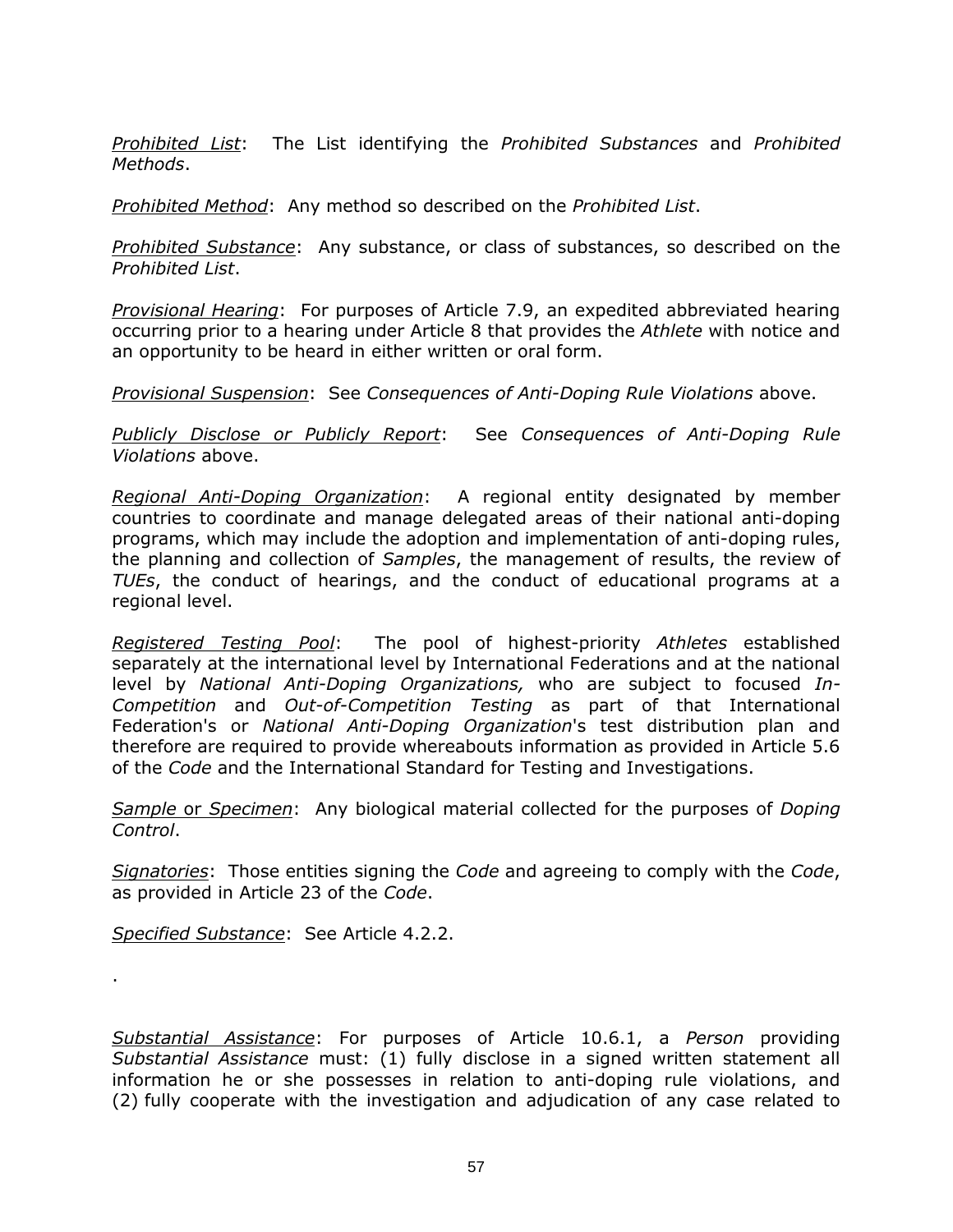that information, including, for example, presenting testimony at a hearing if requested to do so by an *Anti-Doping Organization* or hearing panel. Further, the information provided must be credible and must comprise an important part of any case which is initiated or, if no case is initiated, must have provided a sufficient basis on which a case could have been brought.

*Tampering*:Altering for an improper purpose or in an improper way; bringing improper influence to bear; interfering improperly; obstructing, misleading or engaging in any fraudulent conduct to alter results or prevent normal procedures from occurring.

*Target Testing*: Selection of specific *Athletes* for *Testing* based on criteria set forth in the International Standard for Testing and Investigations.

*Team Sport*: A sport in which the substitution of players is permitted during a *Competition*.

*Testing*: The parts of the *Doping Control* process involving test distribution planning, *Sample* collection, *Sample* handling, and *Sample* transport to the laboratory.

*Trafficking*: Selling, giving, transporting, sending, delivering or distributing (or *Possessing* for any such purpose) a *Prohibited Substance* or *Prohibited Method* (either physically or by any electronic or other means) by an *Athlete*, *Athlete Support Person* or any other *Person* subject to the jurisdiction of an *Anti-Doping Organization* to any third party; provided, however, this definition shall not include the actions of "bona fide" medical personnel involving a *Prohibited Substance* used for genuine and legal therapeutic purposes or other acceptable justification, and shall not include actions involving *Prohibited Substances* which are not prohibited in *Out-of-Competition Testing* unless the circumstances as a whole demonstrate such *Prohibited Substances* are not intended for genuine and legal therapeutic purposes or are intended to enhance sport performance.

*TUE*:Therapeutic Use Exemption, as described in Article 4.4.

*UNESCO Convention*: The International Convention against Doping in Sport adopted by the  $33<sup>rd</sup>$  session of the UNESCO General Conference on 19 October, 2005 including any and all amendments adopted by the States Parties to the Convention and the Conference of Parties to the International Convention against Doping in Sport

*Use*: The utilization, application, ingestion, injection or consumption by any means whatsoever of any *Prohibited Substance* or *Prohibited Method*.

*WADA*: The World Anti-Doping Agency.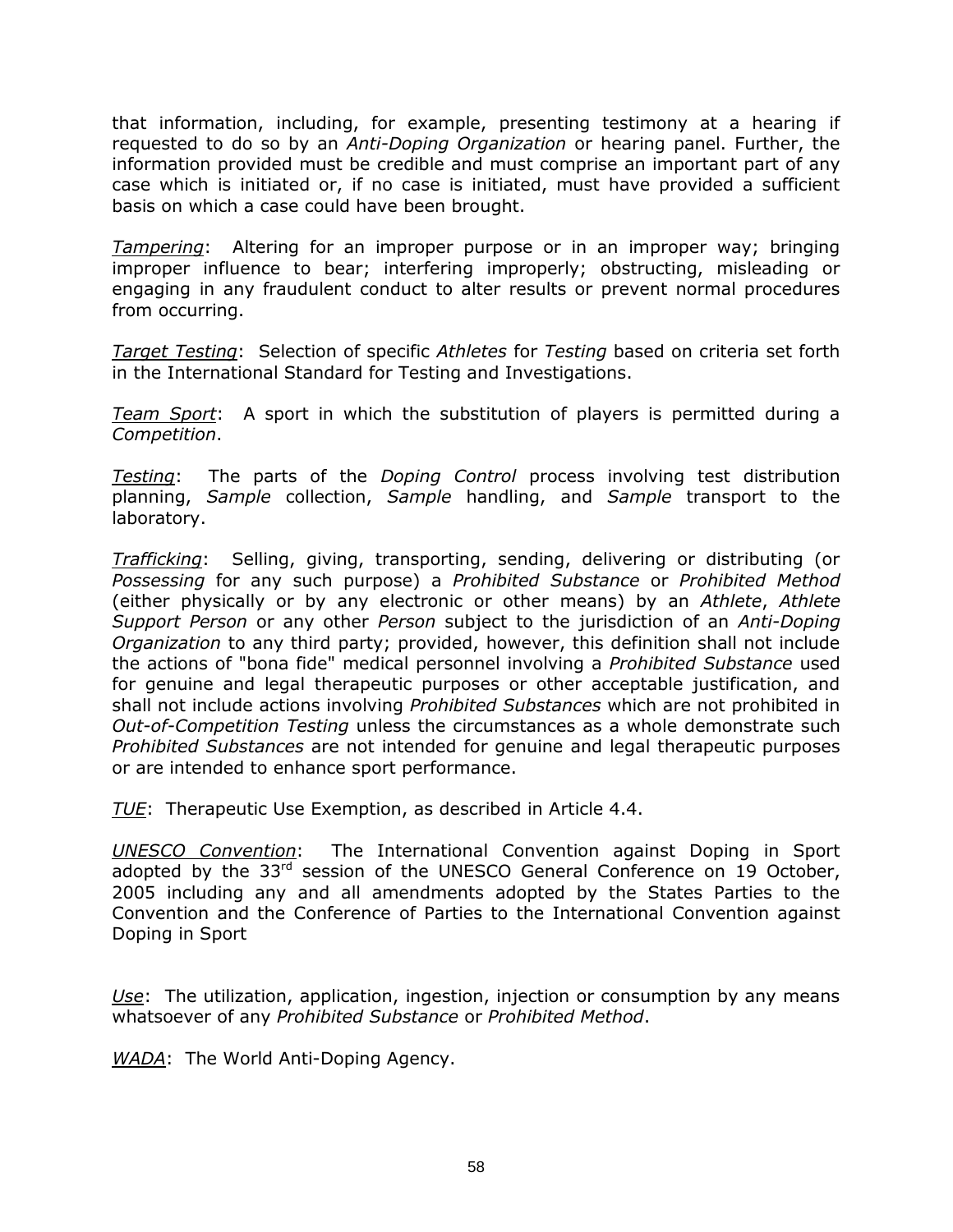# <span id="page-58-0"></span>**APPENDIX 2 EXAMPLES OF THE APPLICATION OF ARTICLE 10**

#### EXAMPLE 1.

Facts: An *Adverse Analytical Finding* results from the presence of an anabolic steroid in an *In-Competition* test (Article 2.1); the *Athlete* promptly admits the antidoping rule violation; the *Athlete* establishes *No Significant Fault or Negligence*; and the *Athlete* provides *Substantial Assistance*.

#### Application of *Consequences*:

1. The starting point would be Article 10.2. Because the *Athlete* is deemed to have *No Significant Fault* that would be sufficient corroborating evidence (Articles 10.2.1.1 and 10.2.3) that the anti-doping rule violation was not intentional, the period of *Ineligibility* would thus be two years, not four years (Article 10.2.2).

2. In a second step, the panel would analyze whether the *Fault*-related reductions (Articles 10.4 and 10.5) apply. Based on *No Significant Fault or Negligence* (Article 10.5.2) since the anabolic steroid is not a *Specified Substance*, the applicable range of sanctions would be reduced to a range of two years to one year (minimum one-half of the two year sanction). The panel would then determine the applicable period of *Ineligibility* within this range based on the *Athlete's* degree of *Fault*. (Assume for purposes of illustration in this example that the panel would otherwise impose a period of *Ineligibility* of 16 months.)

3. In a third step, the panel would assess the possibility for suspension or reduction under Article 10.6 (reductions not related to *Fault*). In this case, only Article 10.6.1 (*Substantial Assistance)* applies. (Article 10.6.3, Prompt Admission, is not applicable because the period of *Ineligibility* is already below the two-year minimum set forth in Article 10.6.3.) Based on *Substantial Assistance*, the period of *Ineligibility* could be suspended by three-quarters of 16 months.\* The minimum period of *Ineligibility* would thus be four months. (Assume for purposes of illustration in this example that the panel suspends ten months and the period of *Ineligibility* would thus be six months.)

4. Under Article 10.11, the period of *Ineligibility*, in principle, starts on the date of the final hearing decision. However, because the *Athlete* promptly admitted the anti-doping rule violation, the period of *Ineligibility* could start as early as the date of *Sample* collection, but in any event the *Athlete* would have to serve at least onehalf of the *Ineligibility* period (i.e., three months) after the date of the hearing decision (Article 10.11.2).

5. Since the *Adverse Analytical Finding* was committed in a *Competition*, the panel would have to automatically *Disqualify* the result obtained in that *Competition* (Article 9).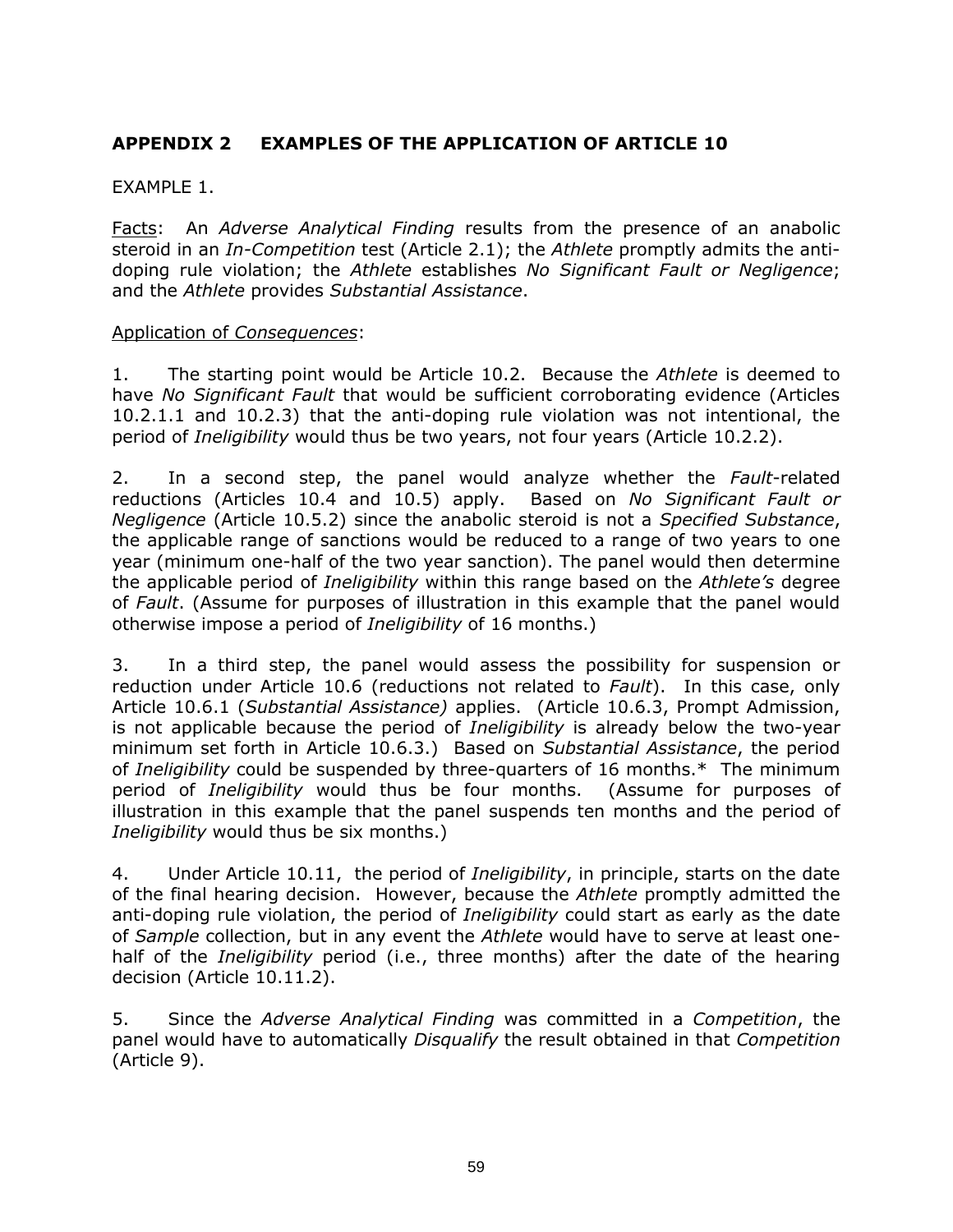6. According to Article 10.8, all results obtained by the *Athlete* subsequent to the date of the *Sample* collection until the start of the period of *Ineligibility* would also be *Disqualified* unless fairness requires otherwise.

7. The information referred to in Article 14.3.2 must be *Publicly Disclosed*, unless the *Athlete* is a *Minor*, since this is a mandatory part of each sanction (Article 10.13).

8. The *Athlete* is not allowed to participate in any capacity in a *Competition* or other sport-related activity under the authority of any *Signatory* or its affiliates during the *Athlete's* period of *Ineligibility* (Article 10.12.1). However, the *Athlete* may return to train with a team or to use the facilities of a club or other member organization of a *Signatory* or its affiliates during the shorter of: (a) the last two months of the *Athlete's* period of *Ineligibility*, or (b) the last one-quarter of the period of *Ineligibility* imposed (Article 10.12.2). Thus, the *Athlete* would be allowed to return to training one and one-half months before the end of the period of *Ineligibility*.

## EXAMPLE 2.

Facts: An *Adverse Analytical Finding* results from the presence of a stimulant which is a *Specified Substance* in an *In-Competition* test (Article 2.1); the *Anti-Doping Organization* is able to establish that the *Athlete* committed the anti-doping rule violation intentionally; the *Athlete* is not able to establish that the *Prohibited Substance* was Used *Out-of-Competition* in a context unrelated to sport performance; the *Athlete* does not promptly admit the anti-doping rule violation as alleged; the *Athlete* does provide *Substantial Assistance*.

#### Application of Consequences:

1. The starting point would be Article 10.2. Because the *Anti-Doping Organization* can establish that the anti-doping rule violation was committed intentionally and the *Athlete* is unable to establish that the substance was permitted *Out-of-Competition* and the Use was unrelated to the *Athlete's* sport performance (Article 10.2.3), the period of *Ineligibility* would be four years (Article 10.2.1.2).

2. Because the violation was intentional, there is no room for a reduction based on *Fault* (no application of Articles 10.4 and 10.5). Based on *Substantial Assistance*, the sanction could be suspended by up to three-quarters of the four years.\* The minimum period of *Ineligibility* would thus be one year.

3. Under Article 10.11, the period of *Ineligibility* would start on the date of the final hearing decision.

4. Since the *Adverse Analytical Finding* was committed in a *Competition*, the panel would automatically *Disqualify* the result obtained in the *Competition*.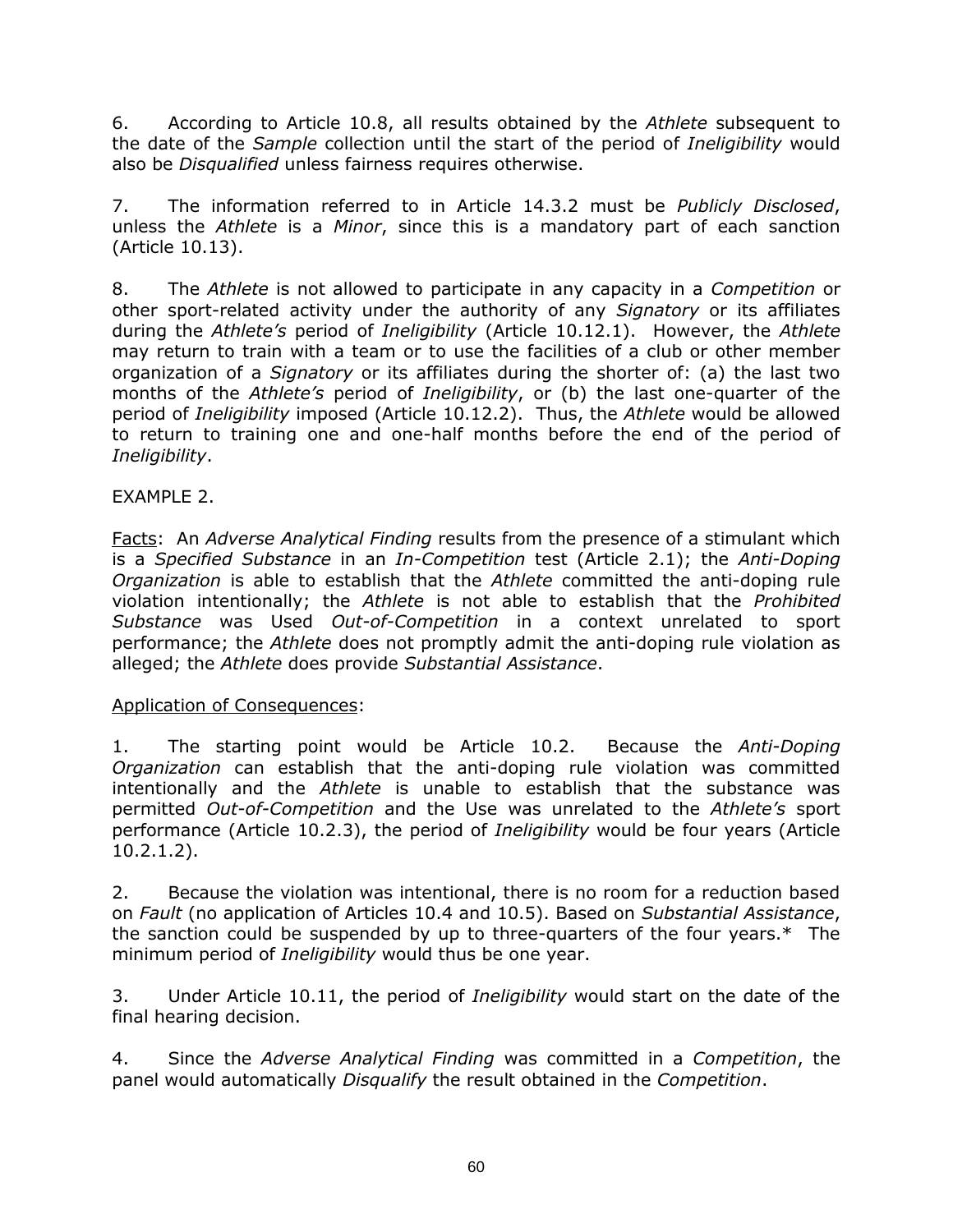5. According to Article 10.8, all results obtained by the *Athlete* subsequent to the date of *Sample* collection until the start of the period of *Ineligibility* would also be *Disqualified* unless fairness requires otherwise.

6. The information referred to in Article 14.3.2 must be *Publicly Disclosed*, unless the *Athlete* is a *Minor*, since this is a mandatory part of each sanction (Article 10.13).

7. The *Athlete* is not allowed to participate in any capacity in a *Competition* or other sport-related activity under the authority of any *Signatory* or its affiliates during the *Athlete's* period of *Ineligibility* (Article 10.12.1). However, the *Athlete* may return to train with a team or to use the facilities of a club or other member organization of a *Signatory* or its affiliates during the shorter of: (a) the last two months of the *Athlete's* period of *Ineligibility*, or (b) the last one-quarter of the period of *Ineligibility* imposed (Article 10.12.2). Thus, the *Athlete* would be allowed to return to training two months before the end of the period of *Ineligibility*.

#### EXAMPLE 3.

Facts: An *Adverse Analytical Finding* results from the presence of an anabolic steroid in *an Out-of-Competition* test (Article 2.1); the *Athlete* establishes *No Significant Fault or Negligence*; the *Athlete* also establishes that the *Adverse Analytical Finding* was caused by a *Contaminated Product*.

#### Application of Consequences:

1. The starting point would be Article 10.2. Because the *Athlete* can establish through corroborating evidence that he did not commit the anti-doping rule violation intentionally, i.e., he had *No Significant Fault* in Using a *Contaminated Product* (Articles 10.2.1.1 and 10.2.3), the period of *Ineligibility* would be two years (Articles 10.2.2).

2. In a second step, the panel would analyze the *Fault*-related possibilities for reductions (Articles 10.4 and 10.5). Since the *Athlete* can establish that the antidoping rule violation was caused by a *Contaminated Product* and that he acted with *No Significant Fault or Negligence* based on Article 10.5.1.2, the applicable range for the period of *Ineligibility* would be reduced to a range of two years to a reprimand. The panel would determine the period of *Ineligibility* within this range, based on the *Athlete's* degree of *Fault*. (Assume for purposes of illustration in this example that the panel would otherwise impose a period of *Ineligibility* of four months.)

3. According to Article 10.8, all results obtained by the *Athlete* subsequent to the date of *Sample* collection until the start of the period of *Ineligibility* would be *Disqualified* unless fairness requires otherwise.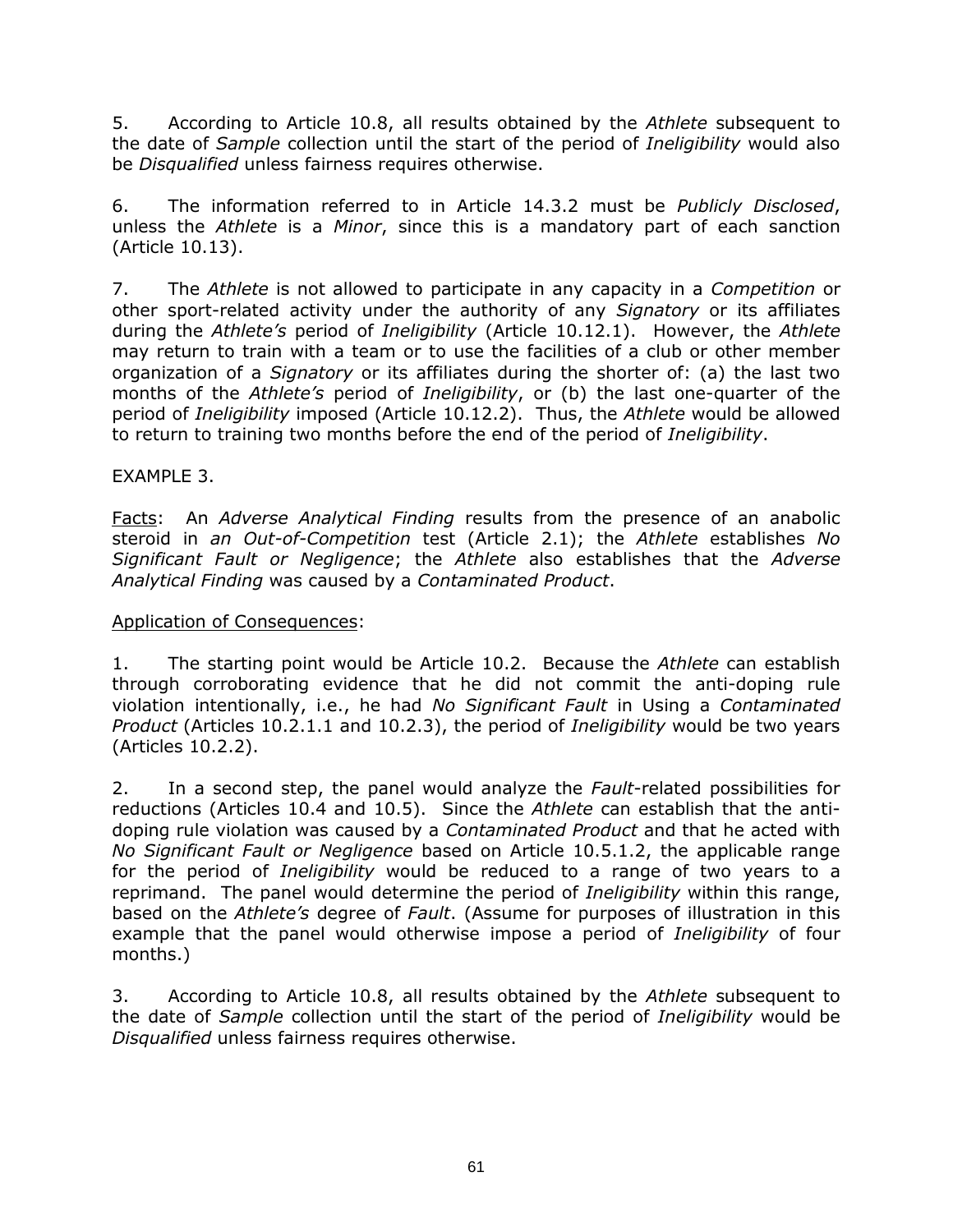4. The information referred to in Article 14.3.2 must be *Publicly Disclosed*, unless the *Athlete* is a *Minor*, since this is a mandatory part of each sanction (Article 10.13).

5. The *Athlete* is not allowed to participate in any capacity in a *Competition* or other sport-related activity under the authority of any *Signatory* or its affiliates during the *Athlete's* period of *Ineligibility* (Article 10.12.1). However, the *Athlete* may return to train with a team or to use the facilities of a club or other member organization of a *Signatory* or its affiliates during the shorter of: (a) the last two months of the *Athlete's* period of *Ineligibility*, or (b) the last one-quarter of the period of *Ineligibility* imposed (Article 10.12.2). Thus, the *Athlete* would be allowed to return to training one month before the end of the period of *Ineligibility*.

## EXAMPLE 4.

Facts: An *Athlete* who has never had an *Adverse Analytical Finding* or been confronted with an anti-doping rule violation spontaneously admits that she Used an anabolic steroid to enhance her performance. The *Athlete* also provides *Substantial Assistance*.

#### Application of Consequences:

1. Since the violation was intentional, Article 10.2.1 would be applicable and the basic period of *Ineligibility* imposed would be four years.

2. There is no room for *Fault*-related reductions of the period of *Ineligibility* (no application of Articles 10.4 and 10.5).

3. Based on the *Athlete's* spontaneous admission (Article 10.6.2) alone, the period of *Ineligibility* could be reduced by up to one-half of the four years. Based on the *Athlete's Substantial Assistance* (Article 10.6.1) alone, the period of *Ineligibility* could be suspended up to three-quarters of the four years.\* Under Article 10.6.4, in considering the spontaneous admission and *Substantial Assistance* together, the most the sanction could be reduced or suspended would be up to three-quarters of the four years. The minimum period of *Ineligibility* would be one year.

4. The period of *Ineligibility*, in principle, starts on the day of the final hearing decision (Article 10.11). If the spontaneous admission is factored into the reduction of the period of *Ineligibility*, an early start of the period of *Ineligibility* under Article 10.11.2 would not be permitted. The provision seeks to prevent an *Athlete* from benefitting twice from the same set of circumstances. However, if the period of *Ineligibility* was suspended solely on the basis of *Substantial Assistance*, Article 10.11.2 may still be applied, and the period of *Ineligibility* started as early as the *Athlete's* last Use of the anabolic steroid.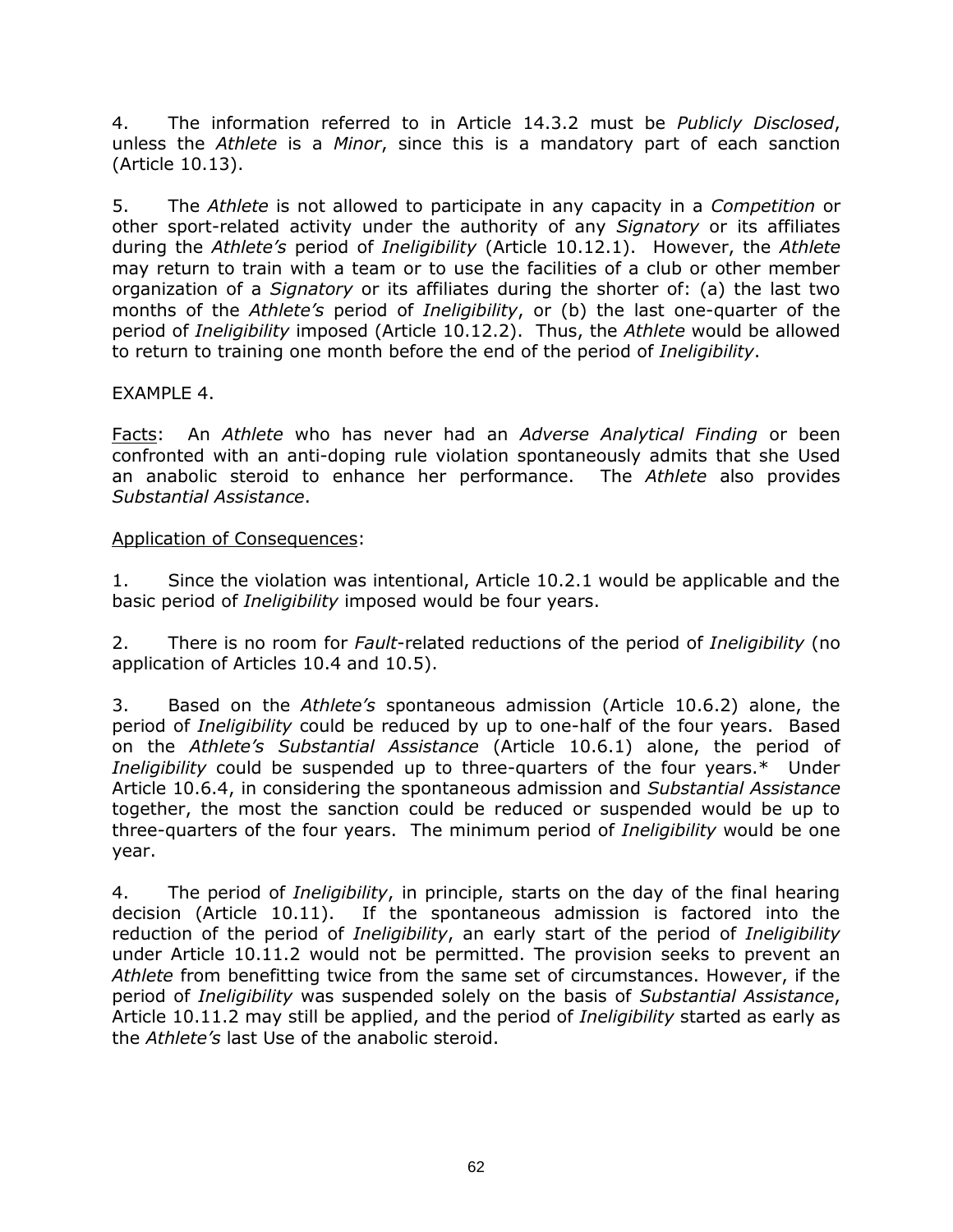5. According to Article 10.8, all results obtained by the *Athlete* subsequent to the date of the anti-doping rule violation until the start of the period of *Ineligibility* would be *Disqualified* unless fairness requires otherwise.

6. The information referred to in Article 14.3.2 must be *Publicly Disclosed*, unless the *Athlete* is a *Minor*, since this is a mandatory part of each sanction (Article 10.13).

7. The *Athlete* is not allowed to participate in any capacity in a *Competition* or other sport-related activity under the authority of any *Signatory* or its affiliates during the *Athlete's* period of *Ineligibility* (Article 10.12.1). However, the *Athlete* may return to train with a team or to use the facilities of a club or other member organization of a *Signatory* or its affiliates during the shorter of: (a) the last two months of the *Athlete's* period of *Ineligibility*, or (b) the last one-quarter of the period of *Ineligibility* imposed (Article 10.12.2). Thus, the *Athlete* would be allowed to return to training two months before the end of the period of *Ineligibility*.

EXAMPLE 5.

Facts:

An *Athlete Support Person* helps to circumvent a period of *Ineligibility* imposed on an *Athlete* by entering him into a *Competition* under a false name. The *Athlete Support Person* comes forward with this anti-doping rule violation (Article 2.9) spontaneously before being notified of an anti-doping rule violation by an *Anti-Doping Organization.*

Application of Consequences*:*

1. According to Article 10.3.4, the period of *Ineligibility* would be from two up to four years, depending on the seriousness of the violation. (Assume for purposes of illustration in this example that the panel would otherwise impose a period of *Ineligibility* of three years.)

2. There is no room for *Fault*-related reductions since intent is an element of the anti-doping rule violation in Article 2.9 (see comment to Article 10.5.2).

3. According to Article 10.6.2, provided that the admission is the only reliable evidence, the period of *Ineligibility* may be reduced down to one-half. (Assume for purposes of illustration in this example that the panel would impose a period of *Ineligibility* of 18 months.)

4. The information referred to in Article 14.3.2 must be *Publicly Disclosed* unless the *Athlete Support Person* is a *Minor*, since this is a mandatory part of each sanction (Article 10.13).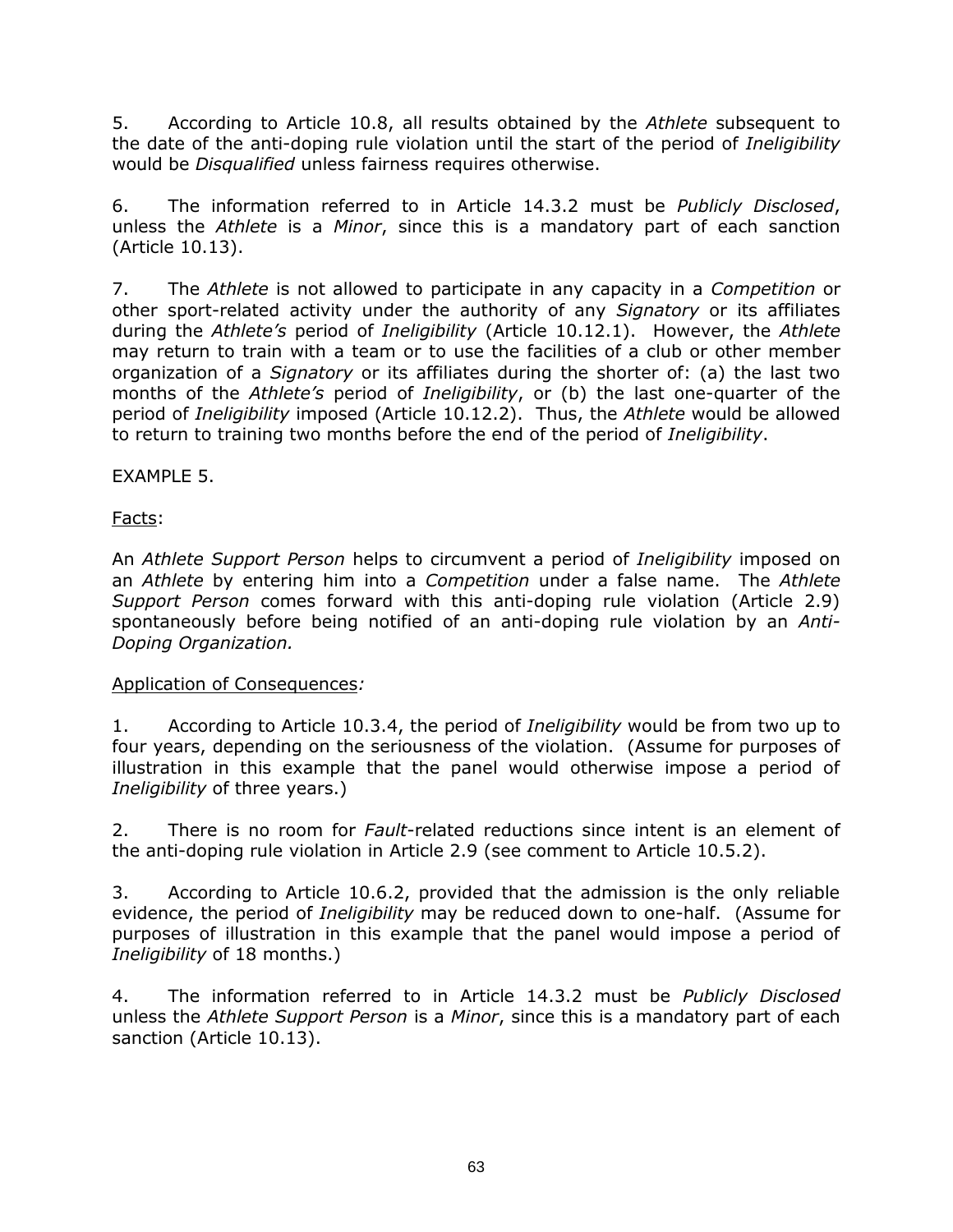## EXAMPLE 6.

Facts: An *Athlete* was sanctioned for a first anti-doping rule violation with a period of *Ineligibility* of 14 months, of which four months were suspended because of *Substantial Assistance*. Now, the *Athlete* commits a second anti-doping rule violation resulting from the presence of a stimulant which is not a *Specified Substance* in an *In-Competition* test (Article 2.1); the *Athlete* establishes *No Significant Fault or Negligence*; and the *Athlete* provided *Substantial Assistance*. If this were a first violation, the panel would sanction the *Athlete* with a period of *Ineligibility* of 16 months and suspend six months for *Substantial Assistance*.

## Application of Consequences:

1. Article 10.7 is applicable to the second anti-doping rule violation because Article 10.7.4.1 and Article 10.7.5 apply.

- 2. Under Article 10.7.1, the period of Ineligibility would be the greater of:
	- (a) six months;
	- (b) one-half of the period of *Ineligibility* imposed for the first anti-doping rule violation without taking into account any reduction under Article 10.6 (in this example, that would equal one-half of 14 months, which is seven months); or
	- (c) twice the period of *Ineligibility* otherwise applicable to the second antidoping rule violation treated as if it were a first violation, without taking into account any reduction under Article 10.6 (in this example, that would equal two times 16 months, which is 32 months).

Thus, the period of *Ineligibility* for the second violation would be the greater of (a), (b) and (c), which is a period of *Ineligibility* of 32 months.

3. In a next step, the panel would assess the possibility for suspension or reduction under Article 10.6 (non-*Fault*-related reductions). In the case of the second violation, only Article 10.6.1 (*Substantial Assistance*) applies. Based on *Substantial Assistance*, the period of *Ineligibility* could be suspended by threequarters of 32 months.\* The minimum period of *Ineligibility* would thus be eight months. (Assume for purposes of illustration in this example that the panel suspends eight months of the period of *Ineligibility* for *Substantial Assistance*, thus reducing the period of *Ineligibility* imposed to two years.)

4. Since the *Adverse Analytical Finding* was committed in a *Competition*, the panel would automatically *Disqualify* the result obtained in the *Competition.*

5. According to Article 10.8, all results obtained by the *Athlete* subsequent to the date of *Sample* collection until the start of the period of *Ineligibility* would also be *Disqualified* unless fairness requires otherwise.